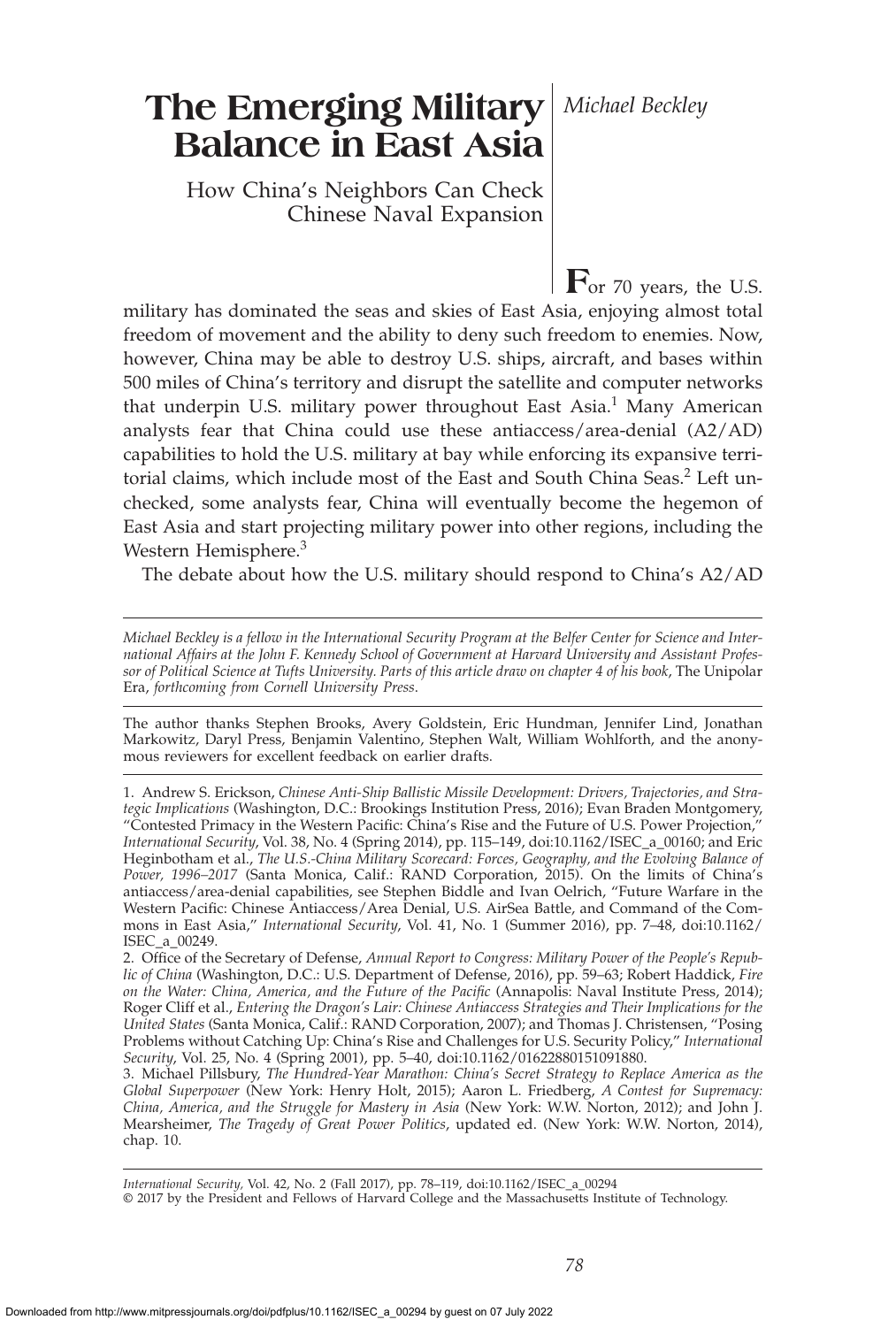capabilities has focused on two options. One option would be to gear up by preparing to wipe out China's offensive forces at the outset of a conflict.<sup>4</sup> The other would be to give up by withdrawing U.S. forces from East Asia, abrogating U.S. alliances in the region, and granting China a sphere of influence.<sup>5</sup>

Both options have drawbacks. The gear-up strategy would not only be expensive, but would also increase the risk of war by encouraging the United States and China to shoot first in a crisis. $6$  The give-up option, on the other hand, would not only reduce U.S. influence in East Asia—the most economically vibrant area in the world—but also might embolden China to try to conquer parts of the region.

Does the United States have a third option? According to some analysts, the United States should split the difference between gearing up and giving up by adopting an "active denial" strategy.<sup>7</sup> Under this strategy, the United States would abandon efforts to command maritime East Asia and, instead, focus on helping China's neighbors deny China sea and air control in the region. In peacetime, the United States would bolster the A2/AD forces of China's neighbors by providing them with aid and arms. In wartime, the U.S. military

<sup>4.</sup> U.S. Department of Defense, *AirSea Battle: Service Collaboration to Address Anti-Access and Area Denial Challenges* (Washington, D.C.: U.S. Department of Defense, May 2013); Michael E. Hutchens et al., "Joint Concept for Access and Maneuver in the Global Commons: A New Joint Operational Concept," *Joint Forces Quarterly*, Vol. 84, No. 1 (January 2017), pp. 134–139; and U.S. Army and U.S. Marine Corps, "Multi-Domain Battle: Combined Arms for the 21st Century" (Fort Eustis, Va.: U.S. Army Training and Doctrine Command, 2017), http://www.tradoc.army.mil/MultiDomainBattle/ docs/MDB\_WhitePaper.pdf.

<sup>5.</sup> Hugh White, *The China Choice: Why America Should Share Power* (Collingwood, Australia: Black, 2012); Eugene Gholz, "No Man's Sea: Implications for Strategy and Theory," paper presented at the annual meeting of the International Studies Association, Atlanta, Georgia, March 16–19, 2016; and Charles L. Glaser, "A U.S.-China Grand Bargain? The Hard Choice between Military Competition and Accomodation," *International Security*, Vol. 39, No. 4 (Spring 2015), pp. 49–90, doi:10.1162/ ISEC\_a\_00199.

<sup>6.</sup> David Gompert and Terrence Kelly, "Escalation Cause: How the Pentagon's New Strategy Could Trigger War with China," *Foreign Policy*, August 2, 2013, http://foreignpolicy.com/2013/ 08/03/escalation-cause/; Avery Goldstein, "First Things First: The Pressing Danger of Crisis Instability in U.S.-China Relations," *International Security*, Vol. 37, No. 4 (Spring 2013), pp. 49–89, doi:10.1162/ISEC\_a\_00114; and T.X. Hammes, "Offshore Control: A Proposed Strategy for an Unlikely Conflict," *Strategic Forum*, June 2012, pp. 1–14.

<sup>7.</sup> Eric Heginbotham and Jacob L. Heim, "Deterring without Dominance: Discouraging Chinese Adventurism under Austerity," *Washington Quarterly*, Vol. 38, No. 1 (Spring 2015), pp. 185–199, doi:10.1080/0163660X.2015.1038189. See also William S. Murray, "Revisiting Taiwan's Defense Strategy," *Naval War College Review*, Vol. 61, No. 3 (Summer 2008), pp. 13–38; James Holmes and Toshi Yoshihara, *Defending the Strait: Taiwan's Naval Strategy in the 21st Century* (Washington, D.C.: Jamestown Foundation, 2011); Toshi Yoshihara and James R. Holmes, "Asymmetric Warfare, American Style," *Proceedings*, Vol. 138, No 4 (April 2012), pp. 24–29; Toshi Yoshihara, "Sino-Japanese Rivalry at Sea: How Tokyo Can Go Anti-Access on China," *Orbis*, Vol. 59, No. 1 (Winter 2015), pp. 62–75, doi:10.1016/j.orbis.2014.11.006; Andrew Krepinevich, "How to Deter China: The Case for Archipelagic Defense," *Foreign Affairs*, Vol. 94, No. 2 (March/April 2015), pp. 78–86; and Terrence K. Kelly, David C. Gompert, and Duncan Long, *Smart Power, Stronger Partners*, Vol. 1: *Exploiting U.S. Advantages to Prevent Aggression* (Santa Monica, Calif.: RAND Corporation, 2016).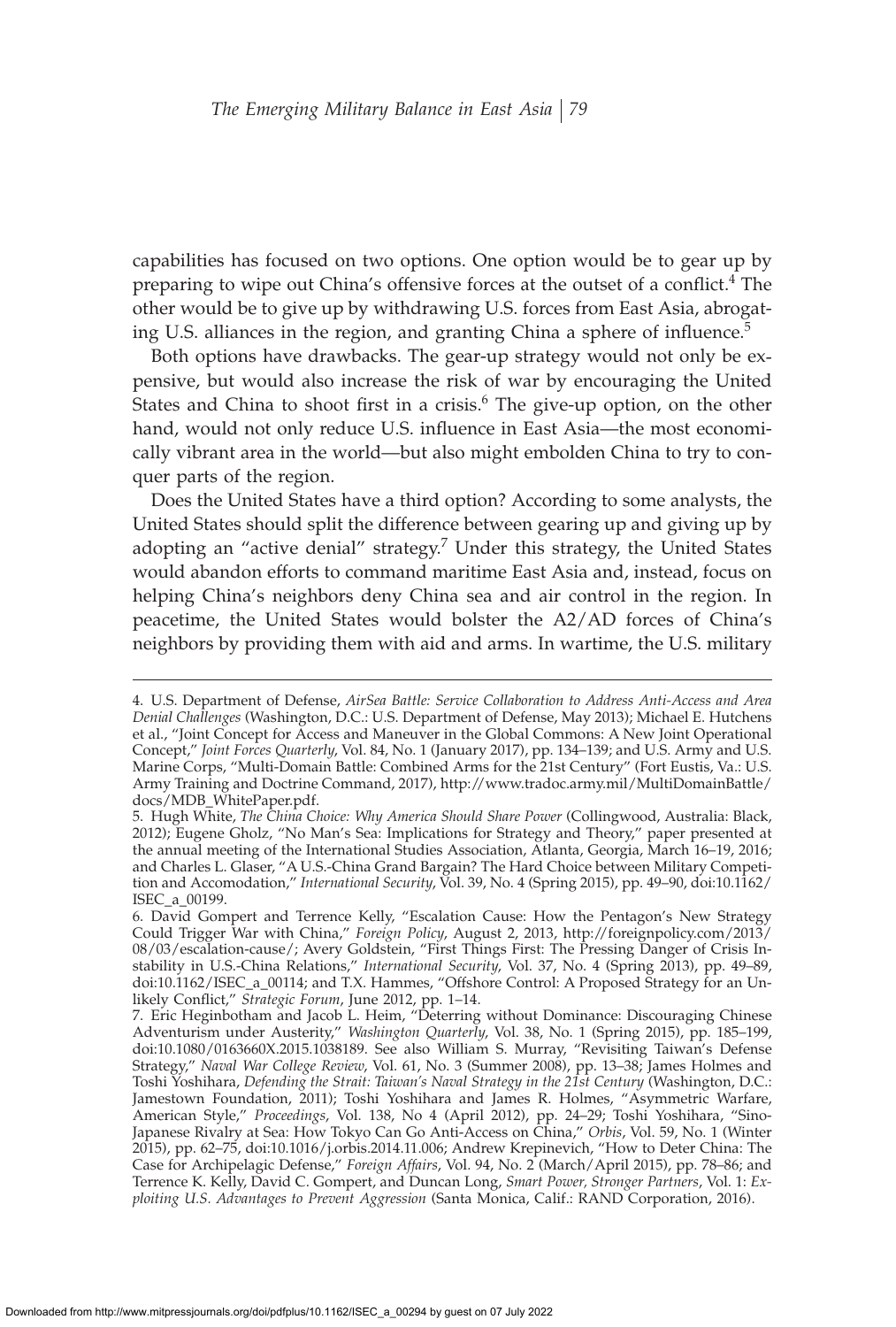would back up China's neighbors by providing intelligence, logistics, and, if absolutely necessary, limited air and missile strikes on Chinese forces operating beyond China's shores.

This strategy, according to its proponents, would maintain deterrence by denying China the possibility of a decisive military victory while enhancing crisis stability by reassuring China that it will not suffer a massive attack on its homeland on the first day of a war. The potential Achilles' heel of the strategy, of course, is that it requires China's neighbors to hold the line against Chinese expansion for extended periods of time and perhaps indefinitely. Are they up to the task?

To date, there has been little rigorous research on this vital question. With few exceptions, American studies on the East Asian military balance suffer from a bilateral bias: they focus on U.S. and Chinese capabilities while ignoring the capabilities of China's neighbors. $8$  For example, the most detailed studies of the military balance in the Taiwan Strait and South China Sea assume, implausibly, that Taiwan and Southeast Asian nations do nothing in their own defense and that the U.S. military has to save the day singlehandedly.<sup>9</sup> As a result of this bilateral bias, it remains unclear whether the denial strategy described above is a viable option for the United States.

To address this shortcoming, this article assesses the local military balance in East Asia. Specifically, I analyze the extent to which China's neighbors can deny China sea and air control in the East and South China Seas and prevent China from conquering Taiwan.

Admittedly, this is a limited ambition, as I evaluate only the capabilities of China's neighbors, not their resolve to use them. China's neighbors have suggested, in both word and deed, that they would fight to defend their sovereignty and maritime claims, but one can imagine scenarios in which some of them shrink in the face of Chinese coercion. Without a systematic analysis of these nations' domestic politics, it is impossible to know how likely such scenarios are. That said, figuring out whether China's neighbors could repel Chinese military expansion is a vital first step in determining whether they would do so.

<sup>8.</sup> Exceptions include Gholz, "No Man's Sea"; Roger Cliff, *China's Military Power: Assessing Current and Future Capabilities* (Cambridge: Cambridge University Press, 2015), chap. 9; Adam P. Liff, "Whither the Balancers? The Case for a Methodological Reset," *Security Studies*, Vol. 25, No. 3 (July 2016), pp. 420–459; James R. Holmes, "Strategic Features of the South China Sea: A Tough Neighborhood for Hegemons," *Naval War College Review*, Vol. 67, No. 2 (Spring 2014), pp. 30–51; Yoshihara, "Sino-Japanese Rivalry at Sea"; Holmes and Yoshihara, *Defending the Strait*; and Michael E. O'Hanlon, "Why China Cannot Conquer Taiwan," *International Security*, Vol. 25, No. 2 (Fall 2000), pp. 51–86, doi:10.1162/016228800560453.

<sup>9.</sup> Heginbotham et al., *The U.S.-China Military Scorecard*; and Kelly, Gompert, and Long, *Smart Power, Stronger Partners*, Vol. 1, chap. 5.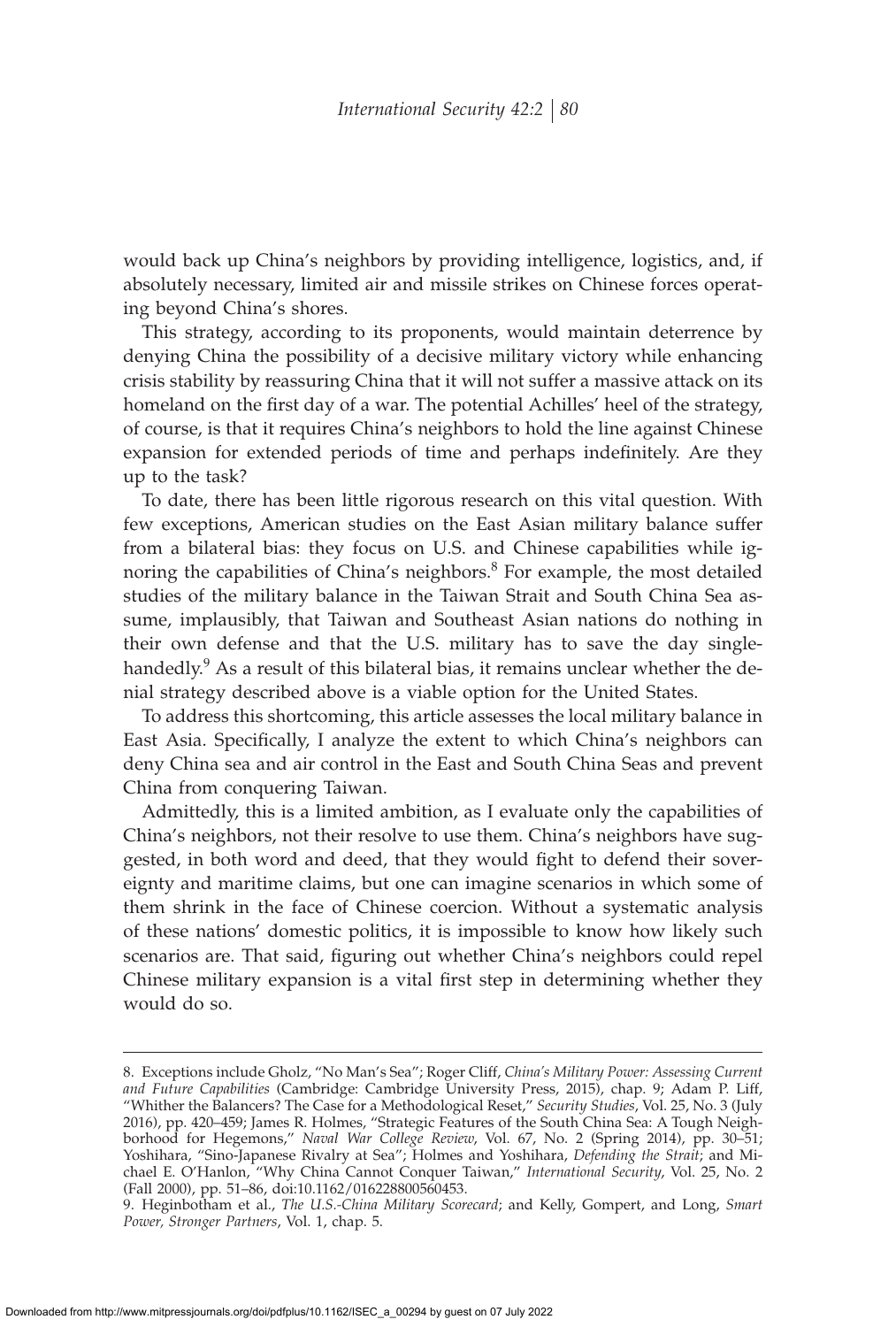My main finding is that there is a budding balance of military power in East Asia, which the United States can reinforce at moderate risk to U.S. forces. Furthermore, this balance of power will remain stable for years to come, because China cannot afford the power-projection capabilities it would need to overcome the A2/AD forces of its neighbors. The main reasons are that powerprojection forces are more expensive than A2/AD forces by an order of magnitude, China's economy is losing steam and has racked up massive debt, and homeland security operations consume large shares of China's military resources.

For the foreseeable future, therefore, China has little prospect of developing a force capable of conquering Taiwan or enforcing its maritime claims in the East or South China Seas—as long as China's neighbors remain willing to use their A2/AD forces and the United States continues to bolster and backstop them.

This article proceeds in six sections. The first analyzes whether China can forge its own version of the Monroe Doctrine by establishing sea and air control throughout maritime East Asia. The second evaluates whether China can conquer Taiwan through an amphibious invasion, strategic bombing campaign, or naval blockade. The third considers whether China can establish sea and air control in parts of the East China Sea. The fourth analyzes the extent to which China can command the South China Sea. The fifth discusses constraints on future Chinese military modernization. The sixth considers implications for U.S. defense policy.

# *Regional Maritime Hegemony*

Only two nations in modern history have established regional maritime hegemony: the United States from the 1890s to the present and Japan in the 1930s and early 1940s. These cases suggest that China would need two things to enforce its own version of the Monroe Doctrine in East Asia: a regional monopoly of naval power and a military presence on the coasts surrounding the East and South China Seas. China, however, is nowhere close to achieving either of those objectives.

First, when the United States and Imperial Japan took control of their near seas, their navies accounted for 80 to 99 percent of the naval tonnage in their respective regions.<sup>10</sup> China's navy today, by contrast, accounts for less than 30 percent of Asia's naval tonnage and, as figure 1 shows, Asian nations that contest China's maritime claims have collectively matched China's procure-

<sup>10.</sup> Brian Benjamin Crisher and Mark Souva, "Power at Sea: A Naval Power Dataset, 1865–2011," *International Interactions*, Vol. 40, No. 4 (2014), pp. 602–629, doi:10.1080/03050629.2014.918039.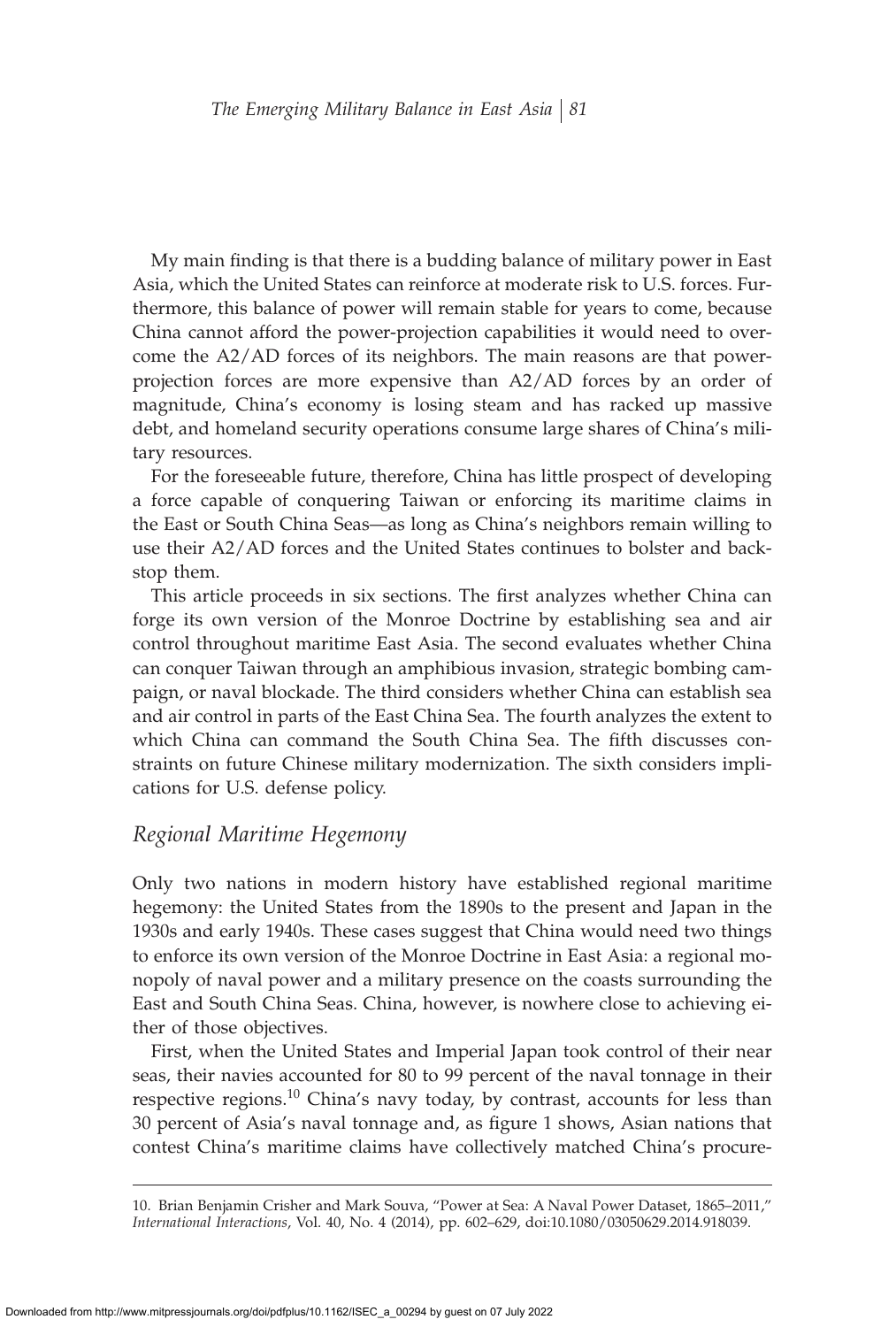

Figure 1. Major Platforms of China and Countries around the East and South China Seas That Have Territorial Disputes with China, 1997–2017

- SOURCES: International Institute for Strategic Studies (IISS), *The Military Balance*, Vol. 117, No. 1 (London: IISS, 2017); and Lyle J. Morris, "Blunt Defenders of Sovereignty: The Rise of Coast Guards in East and Southeast Asia," *Naval War College Review*, Vol. 70, No. 2 (Spring 2017), pp. 75–112.
- NOTES: China's rivals are defined as those states with an ongoing maritime dispute with China and include Brunei, Indonesia, Japan, Malaysia, the Philippines, South Korea, Taiwan, and Vietnam. For the chart on coast guard tonnage, data were available only for Indonesia, Japan, Malaysia, the Philippines, and Vietnam. Modern ships and submarines are defined as those that are armed with antiship cruise missiles.

ment of modern submarines, ships, aircraft, and coast guard cutters over the past two decades. China's navy may be the most powerful in Asia, but it is no police power.

Second, the United States and Imperial Japan occupied the landmasses around their near seas, lined the shores with military bases, and barred neighboring states from building independent navies. At the turn of the twentieth century, the United States annexed Puerto Rico; turned Cuba, the Dominican Republic, Haiti, Nicaragua, and Panama into U.S. protectorates; and periodically occupied Veracruz, Mexico's only port on the Gulf of Mexico. Today, the U.S. military operates from facilities in Antigua, Aruba, the Bahamas, Colombia, Cuba, Curaçao, El Salvador, Honduras, Panama, and Puerto Rico.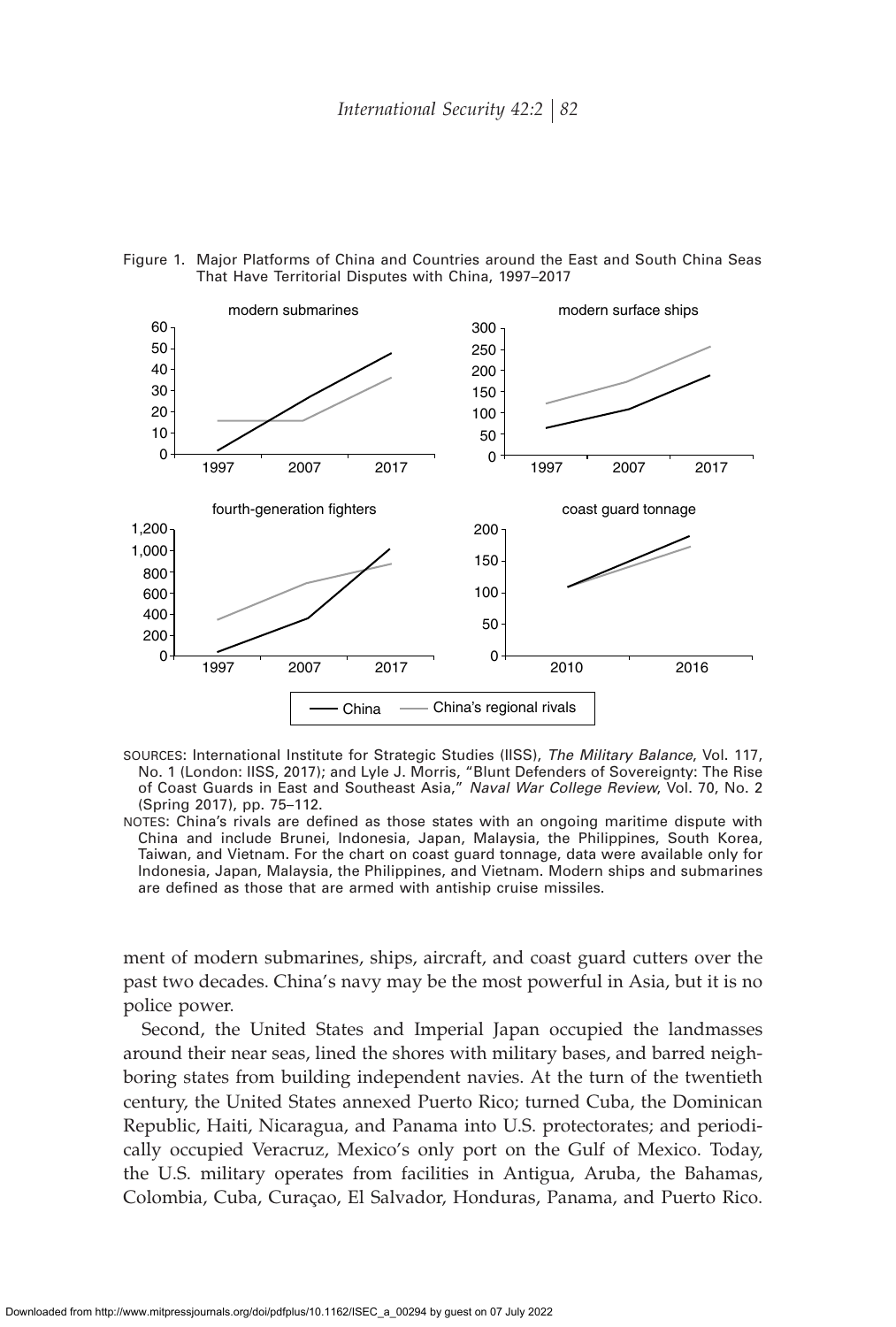Imperial Japan's coastal empire was even more extensive, including presentday Burma, Cambodia, Indonesia, Korea, Laos, Malaysia, the Philippines, Taiwan, Thailand, Vietnam, most of China's east coast, and numerous islands in the Pacific Ocean.

China today has no prospect of controlling the coasts of East Asia.<sup>11</sup> Its maritime neighbors are densely populated and possess modern militaries, and amphibious invasions have become extremely difficult, if not impossible, in an age of precision-guided munitions, a point I elaborate on later.

Given these obstacles to outright conquest, China has sought to expand on the sly via a "cabbage strategy," in which it wraps disputed waters in layers of coast guard, maritime militia, and fishing vessels—all backed by warships loitering just over the horizon.<sup>12</sup> This tactic, however, is unlikely to enable China to command maritime East Asia.

One reason for this is that China's neighbors have countered China's actions by bolstering their own coast guard fleets (figure 1). China's fleet remains the largest in Asia, but it is spread thin defending China's expansive claims, which encompass an area of nearly 2 million square miles. China's neighbors, by contrast, can concentrate their fleets around their more limited claims.

More important, China's neighbors have shown that they are willing to use military force against China's civilian vessels. Indonesia and Malaysia, for example, announced in 2016 that they would sink foreign vessels that fish or drill in their claimed waters in the South China Sea, and Indonesia made good on this promise at least three times in 2016, firing on Chinese fishing vessels and blowing them up on national television—all while Chinese coast guard cutters watched from a distance.

In sum, China is not poised to overrun maritime East Asia. In the following sections, therefore, I analyze whether China could accomplish more limited objectives, including conquering Taiwan or establishing sea control over parts of the East or South China Seas.

# *Conquering Taiwan*

Of all the nations impeding China's military rise in East Asia, none is more important than Taiwan. Conquering Taiwan is the primary warfighting mission of China's People's Liberation Army (PLA), and preparations for this cam-

<sup>11.</sup> Andrew J. Nathan and Andrew Scobell, "China's Overstretched Military," *Washington Quarterly*, Vol. 35, No. 4 (Fall 2012), pp. 135–148, doi:10.1080/0163660X.2012.726438.

<sup>12.</sup> Andrew S. Erickson and Conor M. Kennedy, "China's Maritime Militia: What It Is and How to Deal with It," *Foreign Affairs*, June 23, 2016, https://www.foreignaffairs.com/articles/china/2016- 06-23/chinas-maritime-militia.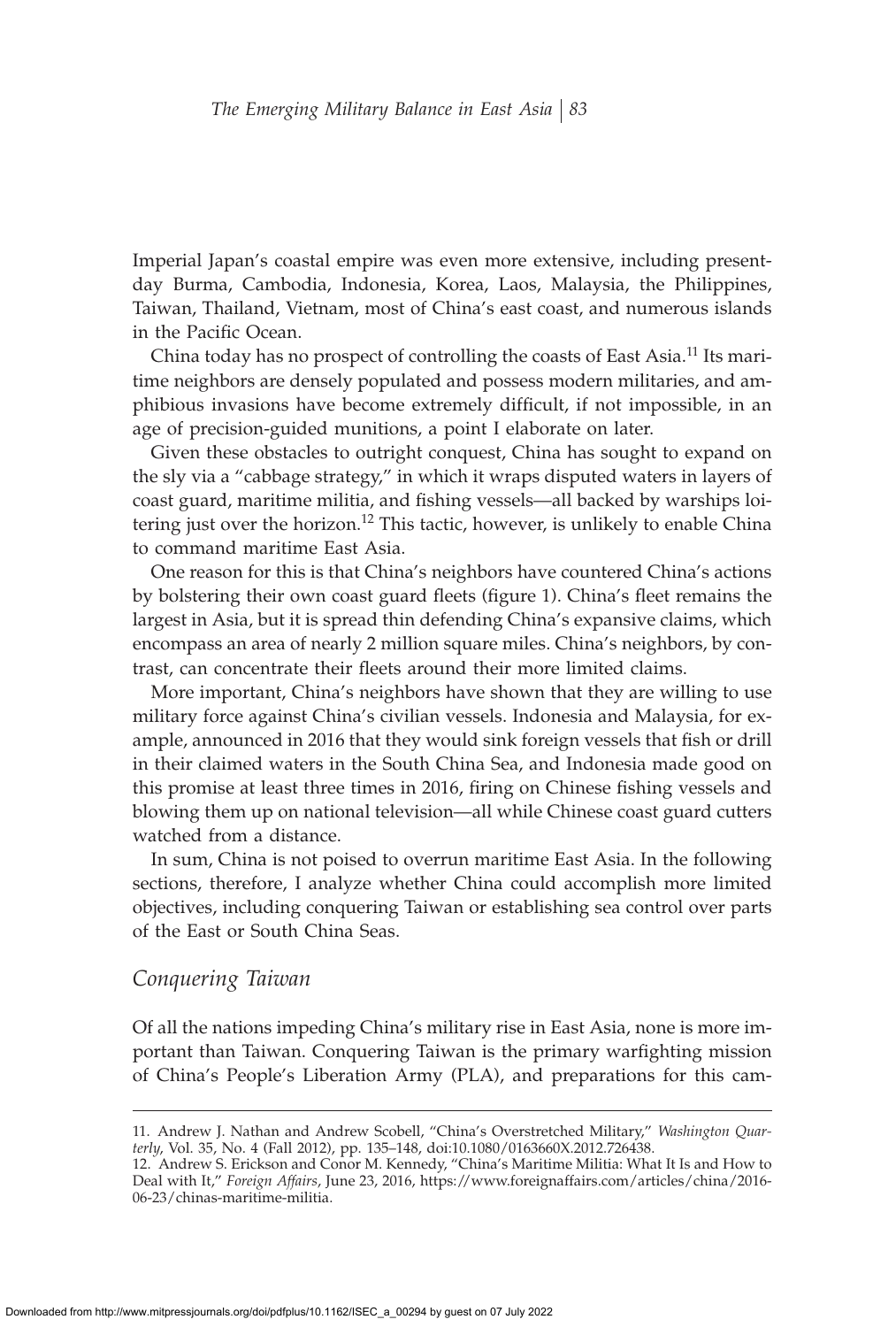paign consume roughly one-third of China's defense budget.<sup>13</sup> If China conquered Taiwan, it would free up dozens of ships, hundreds of missile launchers and combat aircraft, thousands of personnel, and billions of dollars. Moreover, China could use Taiwan as an "unsinkable aircraft carrier" to project military power into the western Pacific and to impose blockades on Japan and the Philippines. Most important, China would end the Chinese civil war once and for all and eliminate the world's only Chinese democracy, thereby bolstering the Chinese Communist Party's legitimacy.

For all these reasons, many strategists consider Taiwan to be a center of gravity in East Asia: in Taiwanese hands, the island is a defensive barrier against Chinese expansion; in Chinese hands, Taiwan could become a launching pad for Chinese aggression.<sup>14</sup>

A war over Taiwan could take several forms. China could try to invade and occupy Taiwan outright. Alternatively, it could try to coerce Taiwan by bombing Taiwan's cities and infrastructure or strangling Taiwan's economy with a blockade. Later, I discuss all three of these options.

First, however, I discuss whether China could destroy Taiwan's air, naval, and missile forces in a surprise air and missile attack. Such an attack would enable China to establish air superiority over and sea control around Taiwan two crucial ingredients, if not outright prerequisites, for a successful invasion, strategic bombing campaign, or blockade.

## surprise air and missile strikes

According to PLA strategy documents, China would initiate a war with Taiwan by bombarding its air and naval bases, missile batteries, and command centers with salvos of ground- and air-launched missiles.<sup>15</sup> The goal would be to destroy most of Taiwan's air defenses and offensive forces before they have a chance to fight back.

This tactic would constitute China's only hope of establishing air and sea command in the Taiwan Strait, which in turn would be vital to a successful invasion, strategic bombing campaign, or blockade. If Taiwan retained substantial air defenses and offensive strike platforms, a Chinese amphibious invasion would be impossible, because Taiwan could pick off PLA landing craft as they motored across the Taiwan Strait. Similarly, a sustained bombing campaign would be impossible, because Taiwan's air force and air defenses could

<sup>13.</sup> Paul V. Kane, "To Save Our Economy, Ditch Taiwan," *New York Times*, November 10, 2011. 14. Alan M. Wachman, *Why Taiwan? Geostrategic Rationales for Chinese Territorial Integrity* (Stanford, Calif.: Stanford University Press, 2007).

<sup>15.</sup> Guangqian Peng and Youzhi Yao, eds., *The Science of Military Strategy* (Beijing: Military Science Publishing House, 2005), p. 327.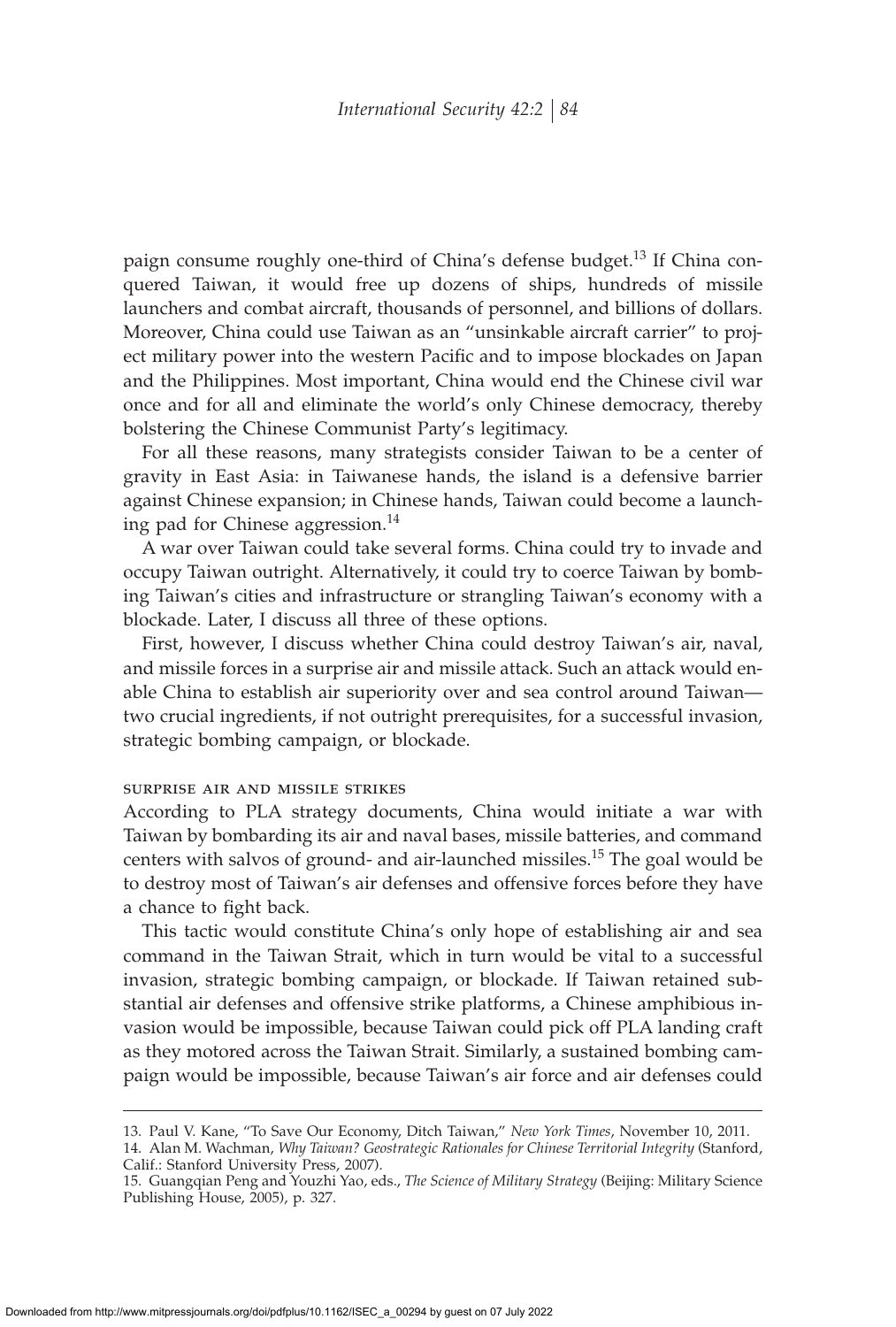decimate China's bombers. A submarine blockade might be possible even without air and sea dominance, but it would be difficult to sustain if Taiwan can attack the blockade force. The bottom line is that conquering a developed island nation is difficult, so China would probably need to destroy most of Taiwan's military in the first few hours or days of a war to prevail.

What are China's prospects? In 2000, the PLA had only a few hundred inaccurate missiles and a few dozen advanced aircraft and clearly could not carry out a disarming first strike.<sup>16</sup> Today, however, China has 1,500 accurate missiles pointed at Taiwan and more than  $1,000$  advanced fighter aircraft.<sup>17</sup> If China catches Taiwan off guard—with its missile batteries, aircraft, and ships parked in the open—China potentially could wipe out Taiwan's longrange air defenses, temporarily ground Taiwan's air force, and sink Taiwan's large naval ships.

The above scenario presupposes that Taiwan had no advanced knowledge of the Chinese attack. In reality, Taiwan probably would have some notice, because it has one of the best early warning systems in the world, consisting of at least 20 fixed early warning radars; 10 ground-mobile radars; 6 E-2 Hawkeye aircraft; thousands of spies embedded on the mainland; and satellite and aircraft intelligence provided by the United States.<sup>18</sup> Historically, Taiwanese intelligence has provided advanced warning of PLA actions. In 2013, for example, spies forewarned the Taiwanese government about China's decision to announce an air defense identification zone in the East China Sea.<sup>19</sup> If China planned an all-out assault on Taiwan—an operation that would involve tens of thousands of personnel—the Taiwanese military would probably discover it.

If Taiwan detected an impending PLA attack, it would quickly deploy its navy and disperse its combat aircraft among 36 airfields scattered around the island. Some of these locations have aircraft hangars built inside mountains. Others have aircraft shelters with 6-foot-thick concrete walls.<sup>20</sup> If PLA missiles cratered the runways at Taiwan's air bases, Taiwanese aircraft could operate from ten civilian airstrips and five highways that double as emergency air bases, all of which have fuel and supplies prepositioned for the air force.<sup>21</sup> Meanwhile Taiwan's runway repair teams, which currently hold the world

<sup>16.</sup> O'Hanlon, "Why China Cannot Conquer Taiwan."

<sup>17.</sup> Heginbotham et al., *The U.S.-China Military Scorecard*, p. xxiii.

<sup>18.</sup> Ian Easton, "Able Archers: Taiwan Defense Strategy in an Age of Precision Strike" (Arlington, Va.: Project 2049 Institute, 2014).

<sup>19.</sup> Ibid., p. 31.

<sup>20.</sup> Ian Easton, "Taiwan, Asia's Secret Air Power," *Diplomat*, September 25, 2014, http:// thediplomat.com/2014/09/taiwan-asias-secret-air-power/. 21. Ibid.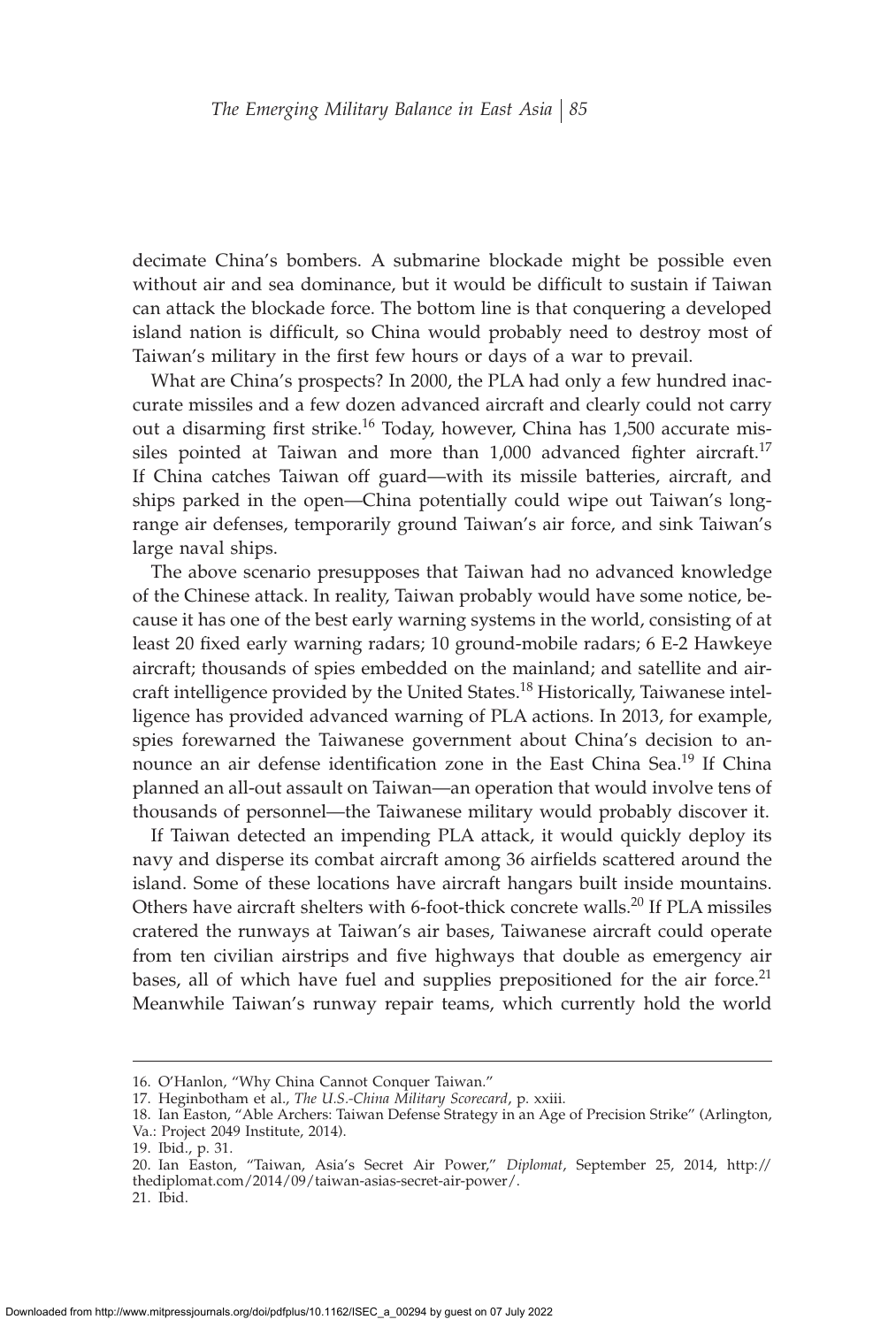speed record for runway repair (3 hours), would start patching the tarmac at the main air bases.<sup>22</sup>

Taiwan also would try to shoot down Chinese missiles and aircraft and perhaps strike Chinese bases and missile batteries. For air defense, Taiwan has 524 long-range surface-to-air missile launchers, 80 percent of which are roadmobile; thousands of short-range surface-to-air missile launchers mounted to vehicles or carried by ground troops; and 400 road-mobile antiaircraft guns.<sup>23</sup> For offensive strike, Taiwan has at least 12 road-mobile cruise missile launchers; 50 short-range ballistic missile launchers in underground silos; 300 howitzers located on offshore islands (Jinmen and Mazu) just a few miles from the Chinese mainland; roughly 400 fighter aircraft, 73 ships, and 2 submarines that can fire long-range cruise missiles; and several thousand special operations troops embedded on the mainland that could blitz Chinese bases.<sup>24</sup>

History suggests that at least some of Taiwan's major weapons systems would survive a Chinese air and missile attack. In the 1990–91 Gulf War, for example, the U.S.-led coalition pummeled Iraq with 88,500 tons of ordnance and shredded Iraq's airfields with cluster bombs, yet most of Iraq's air force and all of Iraq's road-mobile missile launchers survived and fought on.<sup>25</sup> In 1999, NATO pounded Serbian air defenses in Kosovo for 78 days with 7,000 tons of ordnance, but destroyed only 3 of Serbia's 22 mobile missile batteries.<sup>26</sup>

Given that China's short-range ballistic missiles could deliver only 700 total tons of ordnance on Taiwan—not to mention that Taiwan's air defenses and strike platforms are more numerous, mobile, and advanced than Iraq's or Serbia's were—China would have even more trouble than the United States did in Iraq and Kosovo in disarming its adversary with air and missile strikes alone.<sup>27</sup> Recent Chinese studies bolster this conclusion. For example, computer simulations in a 2013 PLA study found that China's missile inventory could knock out only a few Taiwanese air bases for a few hours.<sup>28</sup>

<sup>22.</sup> Ibid.

<sup>23.</sup> Michael J. Lostumbo et al., *Air Defense Options for Taiwan: An Assessment of Relative Costs and Operational Benefits* (Santa Monica, Calif.: RAND Corporation, 2016), p. 4.

<sup>24.</sup> Easton, "Able Archers," pp. 35–45; and Ian Easton and Randall Schriver, "Standing Watch: Taiwan and Maritime Domain Awareness in the Western Pacific'' (Arlington, Va.: Project 2049, 2014), p. 9.

<sup>25.</sup> William Rosenau, *Special Operations Forces and Elusive Enemy Ground Targets: Lessons from Vietnam and the Persian Gulf War* (Santa Monica, Calif.: RAND Corporation, 2001), chap. 3.

<sup>26.</sup> Martin Andrew, "Revisiting the Lessons of Operation Allied Force," *Air Power Australia Analyses*, Vol. 6, No. 4 (June 2009), http://www.ausairpower.net/APA-2009-04.html.

<sup>27.</sup> Joshua Shapiro, "1,000 Paper Tigers: China's Conventional Missile Forces," *War on the Rocks*, October 9, 2013, https://warontherocks.com/2013/10/1000-paper-tigers-chinas-conventionalmissile-forces/.

<sup>28.</sup> Cited in Easton, "Able Archers," pp. 13–14.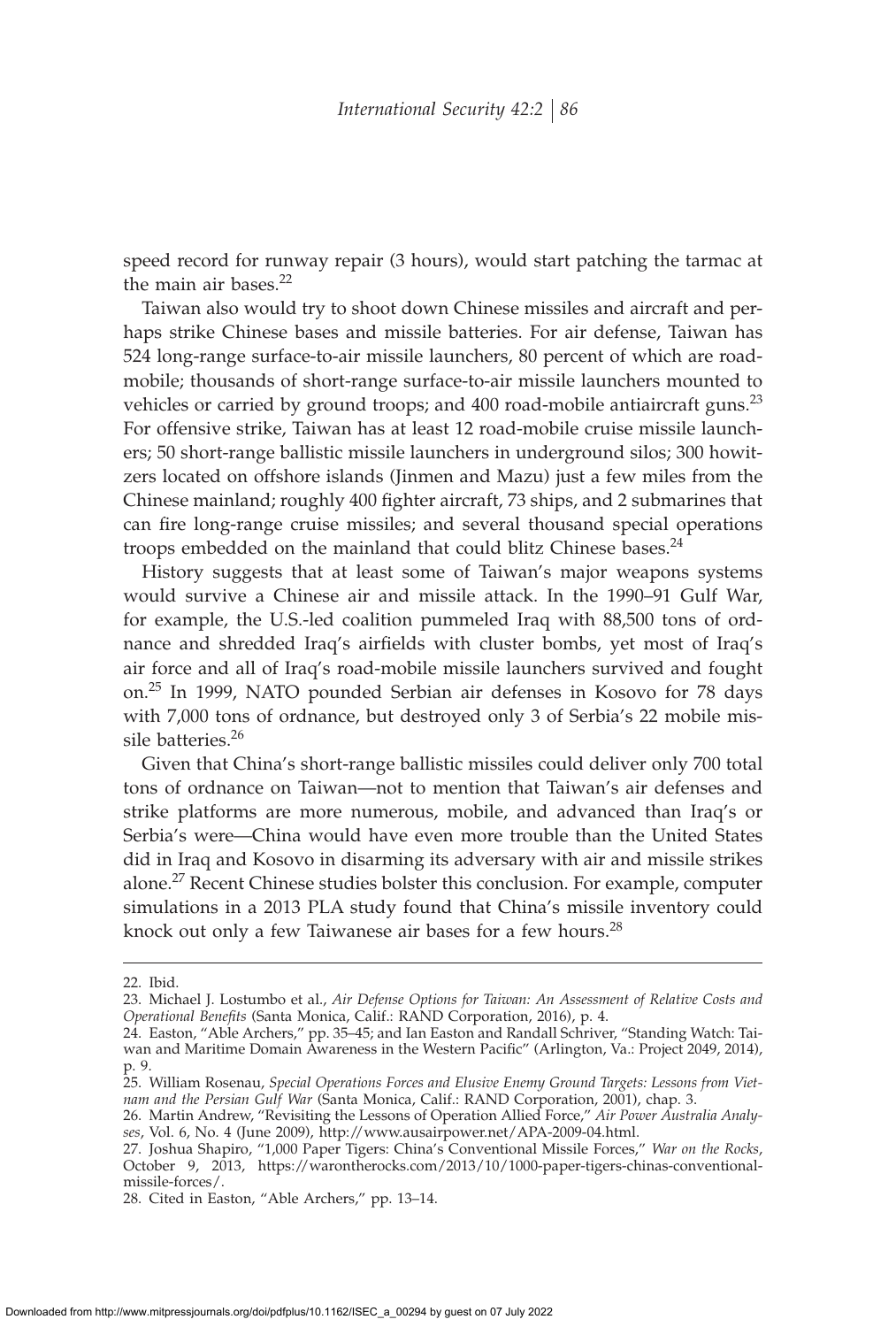Assume nonetheless for the sake of conservatism that China could destroy most of Taiwan's air and naval forces in a surprise attack and quickly establish air and sea dominance. Would China then be able to conquer Taiwan via amphibious invasion or coerce it via a naval blockade or strategic bombing? Below, I consider each of these scenarios.

## amphibious invasion

An amphibious invasion is the most difficult mission in warfare and requires three vital elements.<sup>29</sup> First, an attacker must achieve air superiority. Second, the attacker must land forces in a place where they outnumber the defender. Third, the attacker must surge reinforcements to the landing zone faster than the defender. In the successful amphibious invasions of World War II and the Korean War, the United States and its allies enjoyed all three advantages—and still suffered huge losses.

Assuming that China already has air superiority, could it land enough troops on Taiwan's shores to secure a beachhead and then reinforce that position faster than Taiwan's defenders could converge on the landing site? China currently has 89 amphibious ships. $30$  If all of them survived the 8-hour trip across the Taiwan Strait, the PLA could land a maximum of 26,000 troops and 640 armored vehicles on Taiwan's shores.<sup>31</sup> Taiwan's army has 150,000 active-duty troops and 1.5 million reservists. $32$  With that force, Taiwan theoretically could station 2,000 defenders per mile along its shores and have more troops over any stretch of 13 miles than China could deploy using its entire amphibious fleet.

In reality, Taiwan will have many more troops at the point of attack, because only 10 percent of Taiwan's coastline is suitable for an amphibious landing.<sup>33</sup> The east coast is off limits, because it consists of steep cliffs, and PLA landing craft would have to sail an extra day around Taiwan to reach it, a journey during which they might encounter rough seas—20-foot waves and torrential rain are common in Taiwan's waters—and attacks from any surviving Taiwanese ships, aircraft, or shore-based missile batteries. $34$  The west coast, on the other hand, consists mostly of mud flats that extend 2 to 5 miles out to sea and are buffeted by severe tides. To avoid getting stuck in the mud, PLA units would

- 33. David L. Shambaugh, *Modernizing China's Military: Progress, Problems, and Prospects* (Berkeley: University of California Press, 2002), pp. 324–327.
- 34. Ibid., pp. 325–326.

<sup>29.</sup> O'Hanlon, "Why China Cannot Conquer Taiwan," pp. 54–56.

<sup>30.</sup> Heginbotham et al., *The U.S.-China Military Scorecard*, p. 203.

<sup>31.</sup> Ibid.

<sup>32.</sup> International Institute for Strategic Studies (IISS), *The Military Balance 2017*, Vol. 117 (London: IISS, 2017), p. 331.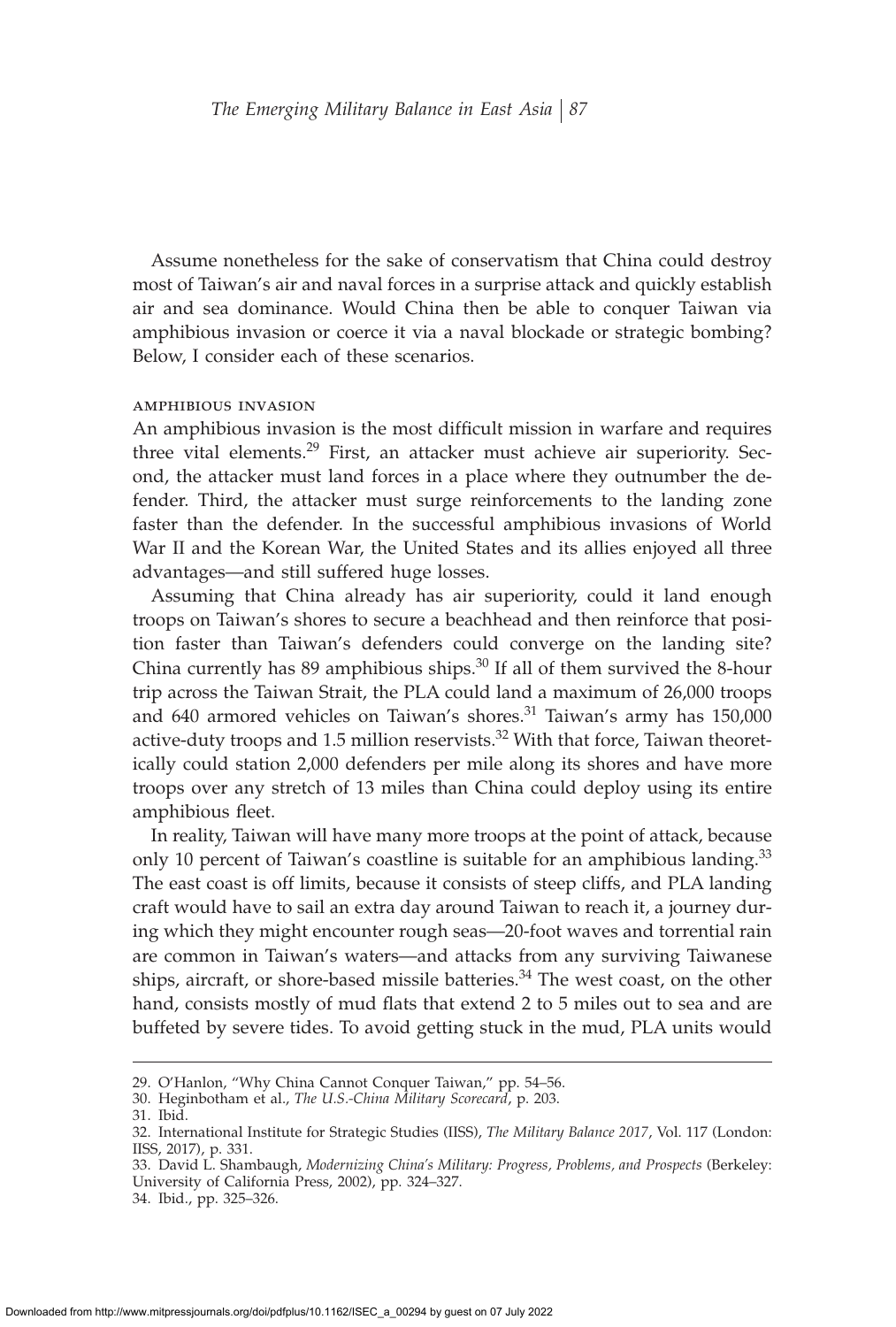have to land at high tide at one of a few suitable locations. Taiwan's military leaders know these locations well and would concentrate defenders at them.

In addition, Taiwanese intelligence would see the PLA armada approaching and tell the army where to mass. Even if Taiwan's intelligence systems failed, Taiwanese soldiers would see the PLA armada at least 30 minutes before it reached the shoreline, providing time for Taiwan's army to mass at the landing site.<sup>35</sup> For all these reasons, China could not achieve even a temporary numerical advantage at the landing zone. China would therefore lack the second necessary element of a successful amphibious invasion.

China also lacks the third crucial element of a successful invasion—the ability to reinforce the initial assault faster than Taiwan can strengthen its defenses at the point of attack. The PLA could ferry a maximum of 18,000 troops per day to the landing zone, assuming that none of its amphibious ships are destroyed or break down. $36$  Taiwan, by contrast, could surge at least 50,000 troops per day to battlefield via roads, railways, and aircraft. $37$  After 48 hours, therefore, at least 100,000 Taiwanese troops would face, at most, 44,000 PLA attackers—and from there the military balance would shift increasingly in Taiwan's favor.

China could transport additional troops across the Strait using fishing boats and coast guard ships. These vessels, however, cannot hold large numbers of personnel or armored vehicles and, crucially, cannot carry landing craft, so troops ferried by them would have to swim or trudge through mud to get ashore at the landing site. Moreover, with no heavy armor and few or no weapons, civilian ships would be vulnerable to attack from Taiwanese coastal artillery.

China could supplement its invasion with an airlift of two brigades (roughly  $6,000$  troops and some light vehicles).<sup>38</sup> Even if all  $6,000$  paratroopers landed safely on Taiwan, however, they would be isolated and outnumbered. More important, China probably could not get anywhere close to 6,000 paratroopers on Taiwan, because PLA transport aircraft would encounter heavy fire from Taiwan's air defenses. Modern surface-to-air missiles are extremely effective against large, low-flying transport aircraft. As noted earlier, Taiwan has thousands of surface-to-air missile launchers and 400 antiaircraft guns. Even if Chinese air and missile strikes eliminated half of these, attrition rates

- 37. O'Hanlon, "Why China Cannot Conquer Taiwan," p. 68.
- 38. Cliff, *China's Military Power*, p. 161.

<sup>35.</sup> David A. Shlapak et al., *A Question of Balance: Political Context and Military Aspects of the China-Taiwan Dispute* (Santa Monica, Calif: RAND Corporation, 2009), p. 101.

<sup>36.</sup> Heginbotham et al., *The U.S.-China Military Scorecard*, p. 205.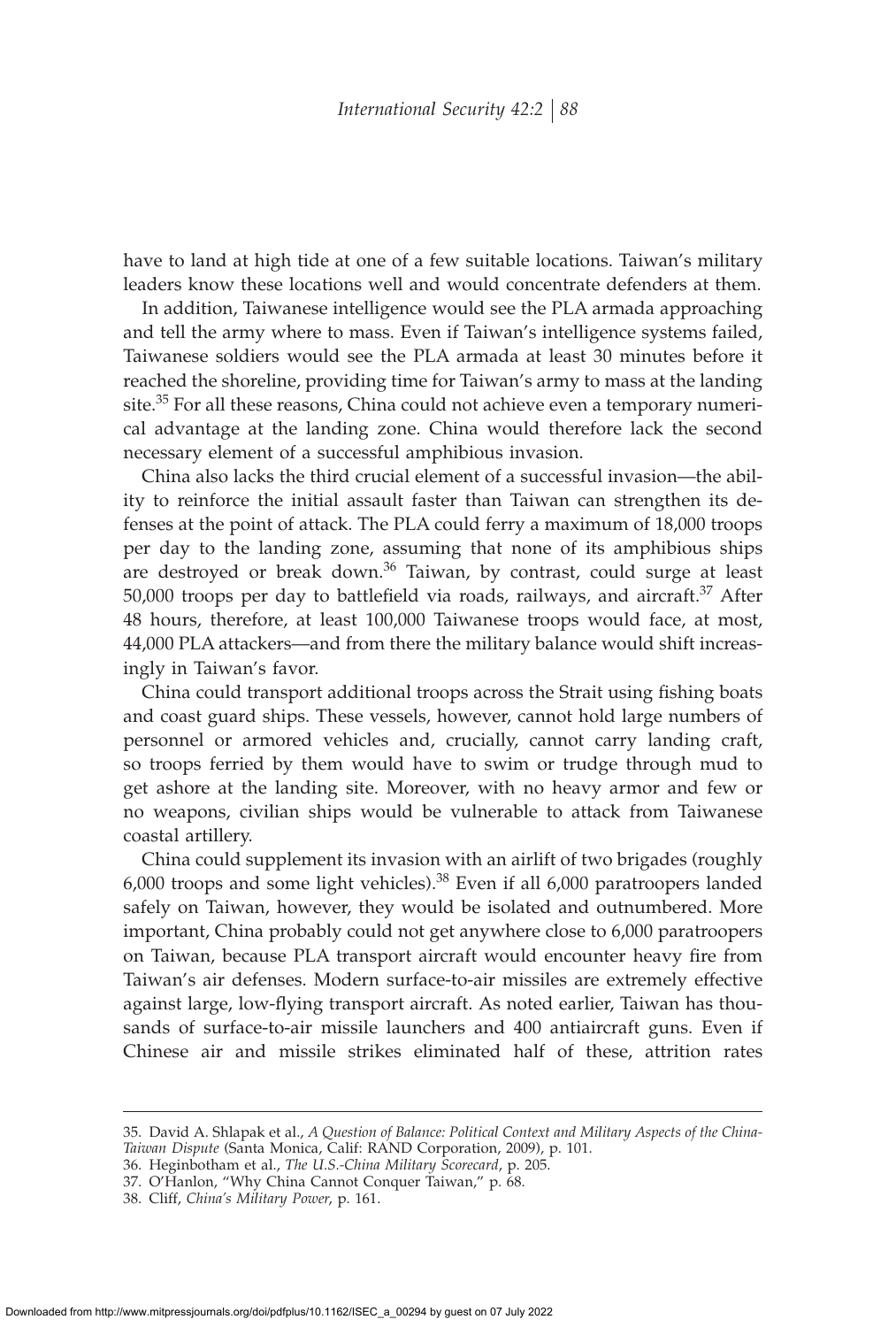of Chinese transport aircraft flying over Taiwan could exceed 50 percent per sortie.<sup>39</sup>

In sum, the PLA could land a maximum of 26,000 troops on Taiwan's shores on the first day of a war and 18,000 troops each day thereafter. These numbers, however, do not account for attrition to PLA forces, which would be enormous.

For starters, unless China destroyed all of Taiwan's antiship missile launchers, Taiwan could "thin the herd" of PLA amphibious ships as they load in Chinese ports or transit the Taiwan Strait. Computer simulations suggest that Taiwan would need to fire only 50 precision-guided missiles to destroy a dozen Chinese amphibious ships, losses that would end all hopes of a successful invasion.<sup>40</sup> Taiwan also could bombard PLA landing craft with short-range artillery fire as they made their final 20-minute run into the beach. $41$ 

Past operations suggest that the PLA would lose many ships. During the 1982 Falklands War, when the United Kingdom carried out the world's only major amphibious assault in the past 40 years, an Argentine military with only 95 combat aircraft, 5 antiship cruise missiles, and some World War II era "dumb" bombs (half of which failed to explode) sank 15 percent of Britain's naval task force (5 ships out of 33), and damaged an additional 35 percent, even though British ships never came within 400 miles of the Argentine mainland.<sup>42</sup> Chinese naval losses would almost certainly be greater than 15 percent, as China's ships would be operating within 100 miles of Taiwan from the moment they left Chinese ports and would spend substantial time within the range of Taiwan's artillery.

PLA ships and aircraft could provide covering fire for the landing craft, but blanketing a battlefield with artillery is an onerous task. According to U.S. Navy standards, an attacker needs to saturate every 1,000-square-yard zone of land with 25 5-inch rounds per minute to prevent defenders from approaching the battlefield. $43$  Given that all of China's destroyers and frigates combined have fewer than 200 large guns, and most of China's combat aircraft carry only small cannons and a handful of missiles, the PLA Navy could cover, at most, 2 square miles of land with 25 heavy rounds per minute.<sup>44</sup> An invasion force of 26,000 troops, however, would need 4 to 6 miles of coastline to disembark.<sup>45</sup>

<sup>39.</sup> O'Hanlon, "Why China Cannot Conquer Taiwan," p. 71.

<sup>40.</sup> Shlapak et al., *A Question of Balance*, p. 115.

<sup>41.</sup> Ibid., p. 113.

<sup>42.</sup> Ibid., pp. 98–99.

<sup>43.</sup> O'Hanlon, "Why China Cannot Conquer Taiwan," p. 64.

<sup>44.</sup> Ibid., pp. 63–64; and IISS, *The Military Balance 2017*.

<sup>45.</sup> O'Hanlon, "Why China Cannot Conquer Taiwan," pp. 63–64.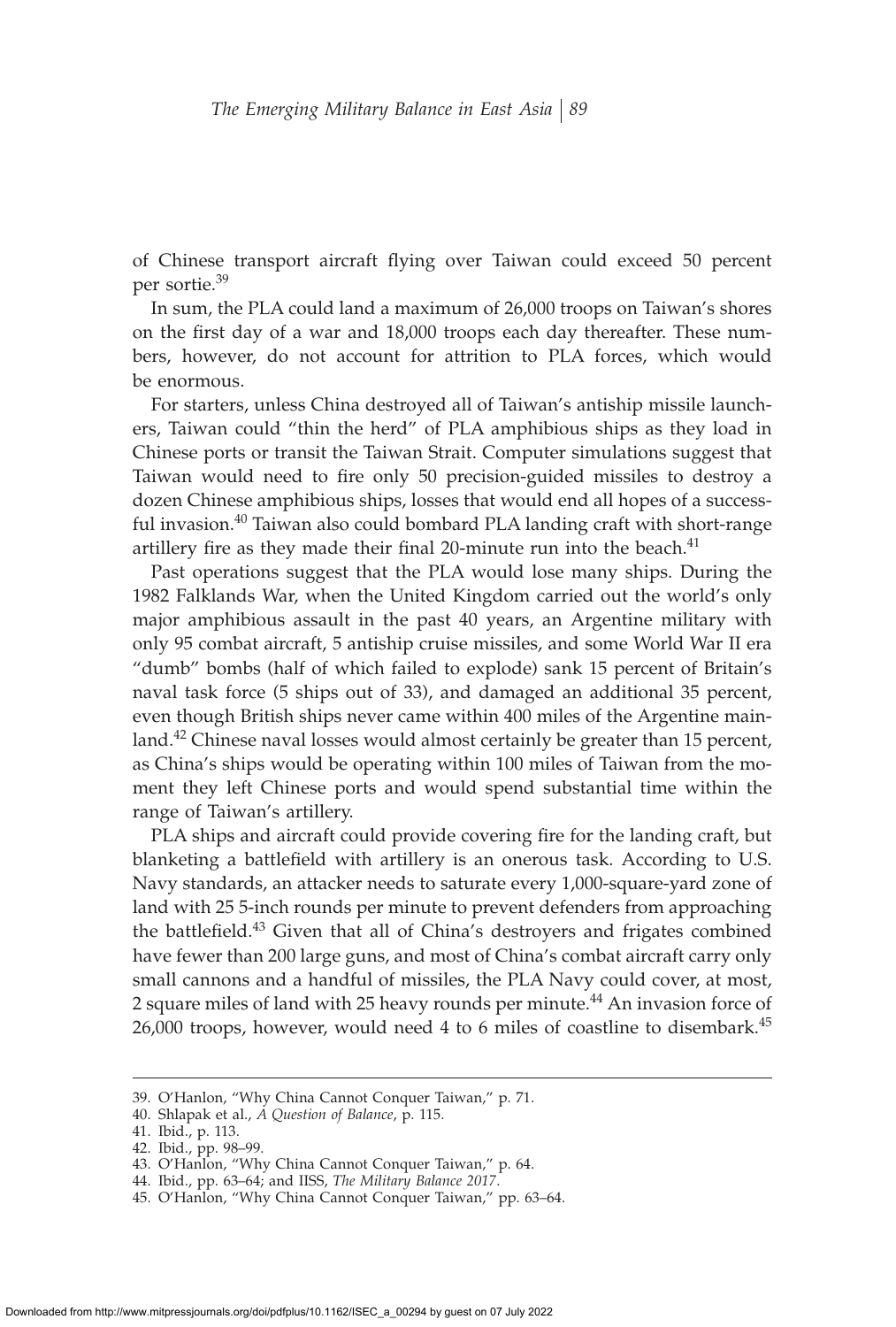Taiwan's defenders, therefore, would almost surely be able to approach the landing site and fire at the incoming amphibious ships.

If PLA ships somehow landed on Taiwan's shores, Chinese troops would then need to run up the beaches and attack Taiwanese defenses—actions that essentially guarantee mass casualties. During the D-Day assault of 1944, the United States lost roughly 10 percent of its troops on the beaches while attacking a severely overstretched German army defending thin positions on foreign soil with small arms and mortars.<sup>46</sup> (Most German units, including all of Germany's most highly trained units, were fighting the Soviet Union in Eastern Europe.) If the PLA invaded Taiwan today, it would be attacking massed forces defending home soil with precision-guided munitions, helicopter gunships, tanks, and smart mines. PLA losses during each wave of attack, therefore, would likely be much higher than 10 percent.

Adding the most conservative loss rates together suggests that China would lose at least 25 percent of its forces each time its amphibious fleet approached Taiwan. China therefore could not hope to land more than 20,000 troops in its initial assault and 15,000 troops the day after—assuming the initial wave of troops could hold the beachhead in the first place.

China, therefore, probably could not conquer Taiwan, despite the absence of U.S. intervention. Even if China's prospects are better than I have suggested, the PLA clearly would have its hands full just dealing with Taiwan's defenders. Consequently, the United States would only need to tip the scales of the battle to foil a Chinese invasion, a mission that could be accomplished in numerous ways without exposing U.S. surface ships or non-stealth aircraft to China's A2/AD forces.

Specifically, American defense planners estimate that it would take 10,000 to 20,000 pounds of ordnance to decimate a PLA invasion force on the beaches of Taiwan. $47$  The U.S. military could deliver that payload many times over with a single B-2 bomber or an Ohio-class submarine firing cruise missiles from an underwater location hundreds of miles away. Alternatively, the United States could unleash its attack submarines on the PLA invasion fleet; computer simulations show that 8 U.S. submarines could sink 40 percent of the PLA's amphibious ships during any given transit across the Taiwan Strait while losing perhaps one submarine.<sup>48</sup>

<sup>46.</sup> Carl Bialik, "The Challenge of Counting D-Day's Dead," *FiveThirtyEight*, June 6, 2014, https:// fivethirtyeight.com/features/the-challenge-of-counting-d-days-dead/.

<sup>47.</sup> Shlapak et al., *A Question of Balance*, p. 112.

<sup>48.</sup> Heginbotham et al., *The U.S.-China Military Scorecard*, p. 211.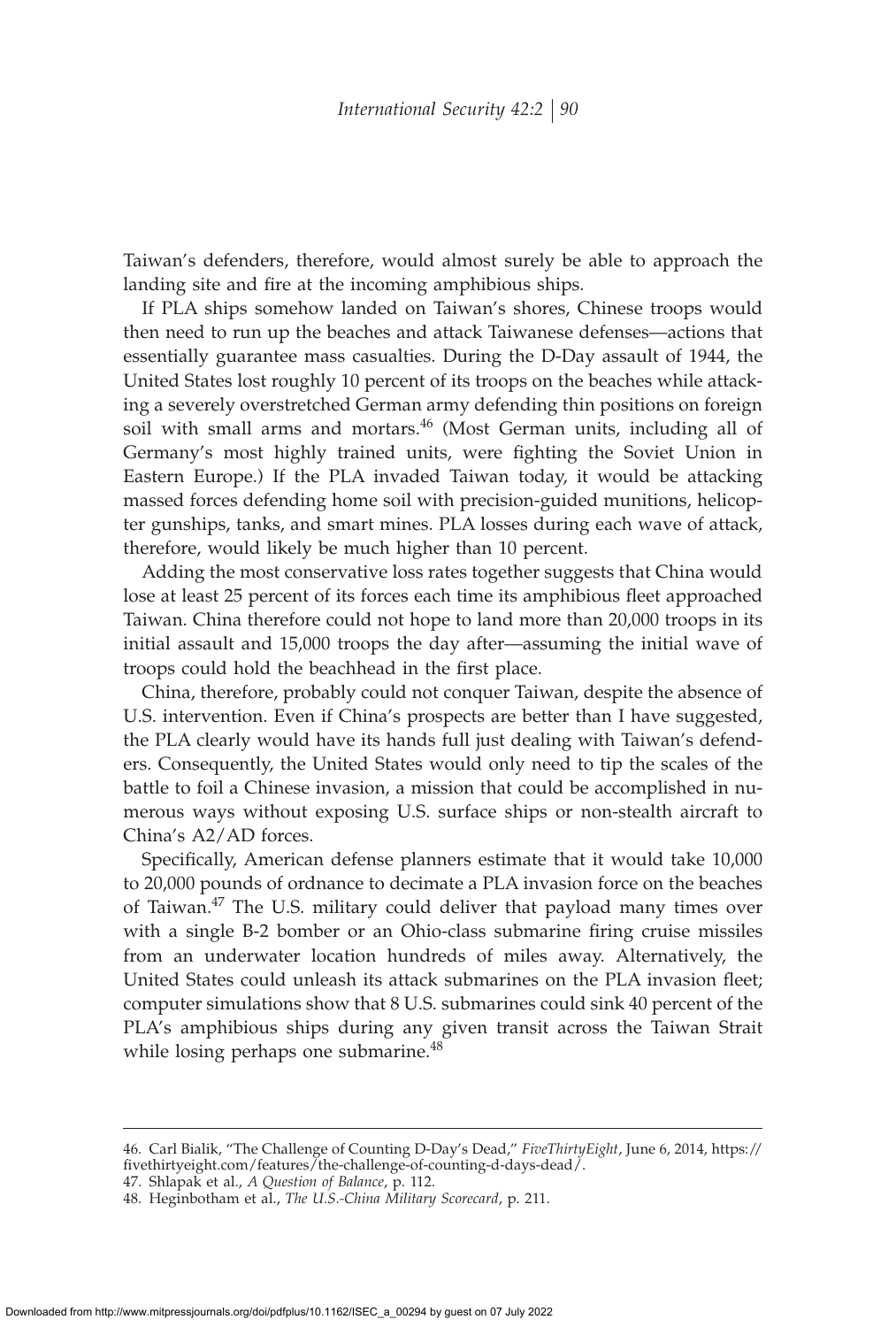#### **BLOCKADE**

If China cannot invade Taiwan, could it coerce Taiwan into submission instead? China's most promising coercive tactic is a blockade in which the PLA tries to strangle Taiwan's economy by preventing commercial ships from reaching Taiwan's ports. Taiwan is vulnerable to a blockade: it imports 60 percent of its food and 98 percent of its energy resources; maintains only a fourmonth emergency supply of key agricultural products and a 90-day supply of oil; and has a small coastline that forces large container ships to take predictable paths to seven major ports, four of which are located on Taiwan's west coast facing China.<sup>49</sup>

China could blockade Taiwan in several ways. The most aggressive approach would be for China to destroy Taiwan's air and naval forces, commercial port facilities, and offshore oil terminals in a surprise missile and air attack and then send PLA submarines to sink cargo ships and deploy mines near Taiwan's harbors. If China's surprise attack destroyed all of Taiwan's offensive forces and port infrastructure—an unlikely outcome, as explained earlier— Taiwan's economy would grind to a halt, because Taiwan would have no way to unload large cargo containers or oil tankers. $50$  Given such dire circumstances, would life on Taiwan become so unbearable that Taipei would submit to Beijing's authority?

The answer would depend on two main factors: China's ability to choke Taiwan off from basic survival levels of food and energy resources; and the resolve of the Taiwanese people to endure hardship.

Regarding the first factor, China probably could not cut Taiwan off entirely from critical supplies, because Taiwan could ferry limited amounts of cargo to small harbors using shuttle tankers and barges.<sup>51</sup> China, of course, would try to sink merchant ships supplying Taiwan, but computer simulations suggest that the PLA could sink only 1 to 6 percent of Taiwan's shipping, and these results are based on assumptions that heavily favor the PLA: specifically, these results assume a Chinese submarine force of 63 boats (China currently has only 53 attack submarines), and that Chinese submarines always find targets to attack, achieve historically high kill rates, experience no maintenance problems, and encounter no enemy resistance.<sup>52</sup>

China might hope that sinking a few merchant ships would deter others

<sup>49.</sup> Michael C. Grubb, "Merchant Shipping in a Chinese Blockade of Taiwan," *Naval War College Review*, Vol. 60, No. 1 (Winter 2007), pp. 81–102.

<sup>50.</sup> Ibid.

<sup>51.</sup> Ibid., p. 89.

<sup>52.</sup> Michael A. Glosny, "Strangulation from the Sea? A PRC Submarine Blockade of Taiwan," *International Security*, Vol. 28, No. 4 (Spring 2004), pp. 125–160, doi:10.1162/0162288041588269.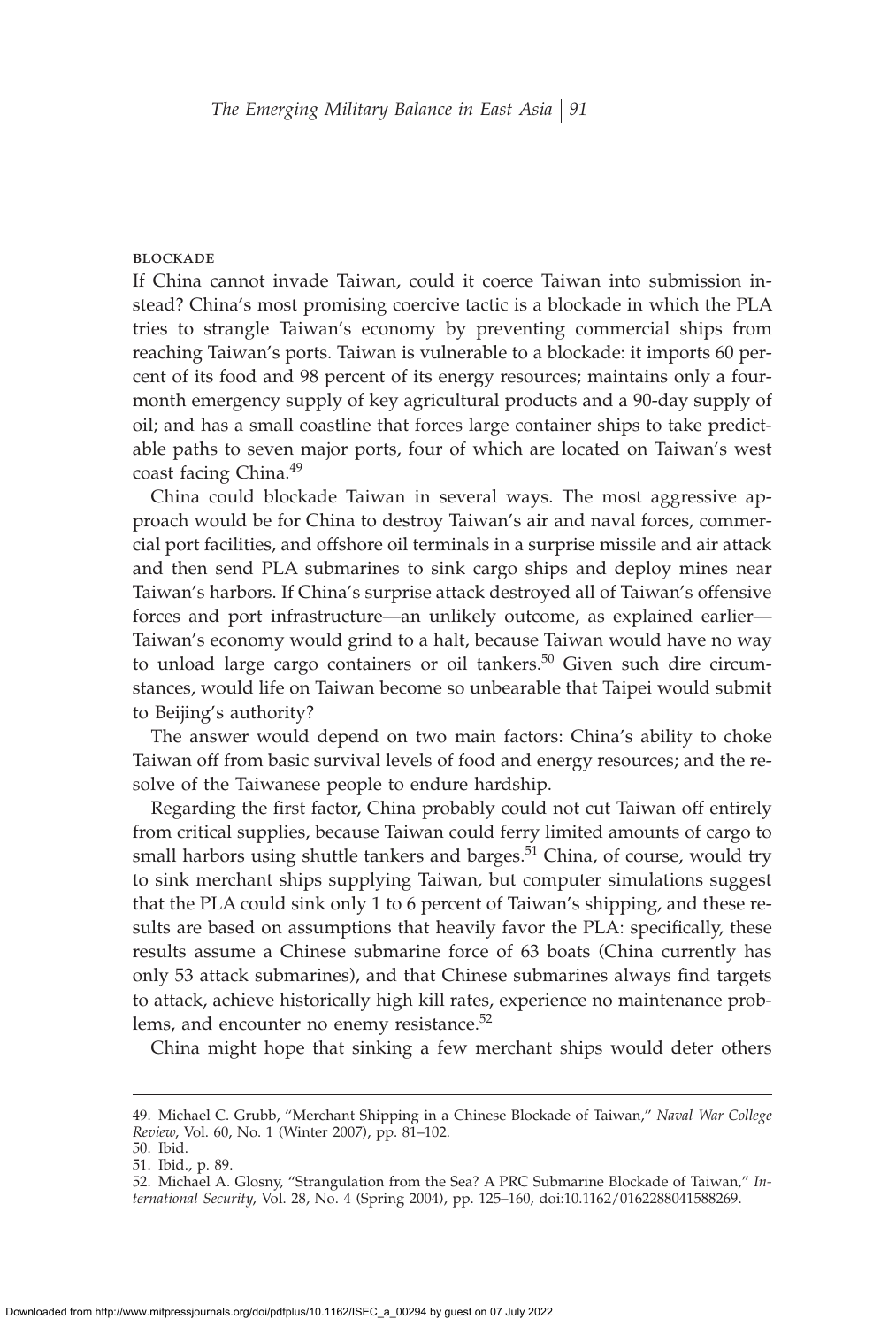from supplying Taiwan. Historically, however, shipping companies and privateers have operated in wartime; in fact, many have volunteered to enter dangerous areas so that they could charge higher premiums. For example, the lure of profits kept seaborne commerce going throughout both world wars and the 1980–88 Iran-Iraq War, wars in which shipping losses were several times greater than what China could hope to inflict on Taiwan.<sup>53</sup> If money failed to motivate merchants to dock in Taiwan, the Taiwanese government could commandeer some of the 23 oil tankers and 326 large cargo ships registered under the Taiwanese flag and compel them to keep operating.<sup>54</sup>

Assume for the sake of conservatism, however, that China succeeds in completely cutting Taiwan off from external supplies. Would China then be able to conquer Taiwan?

The first thing to note is that no blockade in the past 200 years has coerced a country into surrendering its sovereignty. The reason is that modern states can adapt to supply shortages, and civilian populations are usually willing to endure enormous punishment to defy a foreign enemy.<sup>55</sup> The most comprehensive blockade in history was the U.S. blockade of Japan in the early 1940s (code-named Operation Starvation), which slashed Japan's imports by 97 percent. Japan, however, surrendered only after the United States decimated Japan's military, leveled most of its major cities, dropped atomic bombs on Hiroshima and Nagasaki, and got the Soviet Union to declare war on Japan in 1945.<sup>56</sup>

For China to buck this historical trend, the Taiwanese people would need to be abnormally weak-willed or strongly predisposed toward reunification with the mainland. Given Taiwan's Chinese heritage, the latter possibility can never be discounted. At present, however, the Taiwanese people do not give the impression that they would cave quickly to Chinese coercion: 60 percent of Taiwan's population (and 85 percent of the 20 to 30-year-old population) identifies solely as Taiwanese, whereas only 3 percent identify solely as Chinese;<sup>57</sup> the Democratic Progressive Party, which leans toward Taiwanese

<sup>53.</sup> Martin Doughty, *Merchant Shipping and War: A Study in Defence Planning in Twentieth-Century Britain* (London: Royal Historical Society, 1982), p. 19; and Martin S. Navias and E.R. Hooton, *Tanker Wars: The Assault on Merchant Shipping during the Iran-Iraq Crisis, 1980–1988* (New York: I.B. Tauris, 1996), p. 86.

<sup>54.</sup> United Nations (UN) Conference on Trade and Development Statistics, "Merchant Fleet by Flag of Registration and by Type of Ship, 1980–2017" (Geneva: UN Conference on Trade and Development, 2017), http://unctadstat.unctad.org/wds/TableViewer/tableView.aspx?ReportId-93. 55. Mearsheimer, *The Tragedy of Great Power Politics*, pp. 90–96.

<sup>56.</sup> Glosny, "Strangulation from the Sea?" pp. 145–146.

<sup>57.</sup> Election Study Center, National Chengchi University, "Taiwanese/Chinese Idenfication Trend Distribution" (Taipei: Election Study Center, National Chengchi University, July 31, 2017), http:// esc.nccu.edu.tw/course/news.php?Sn-166#.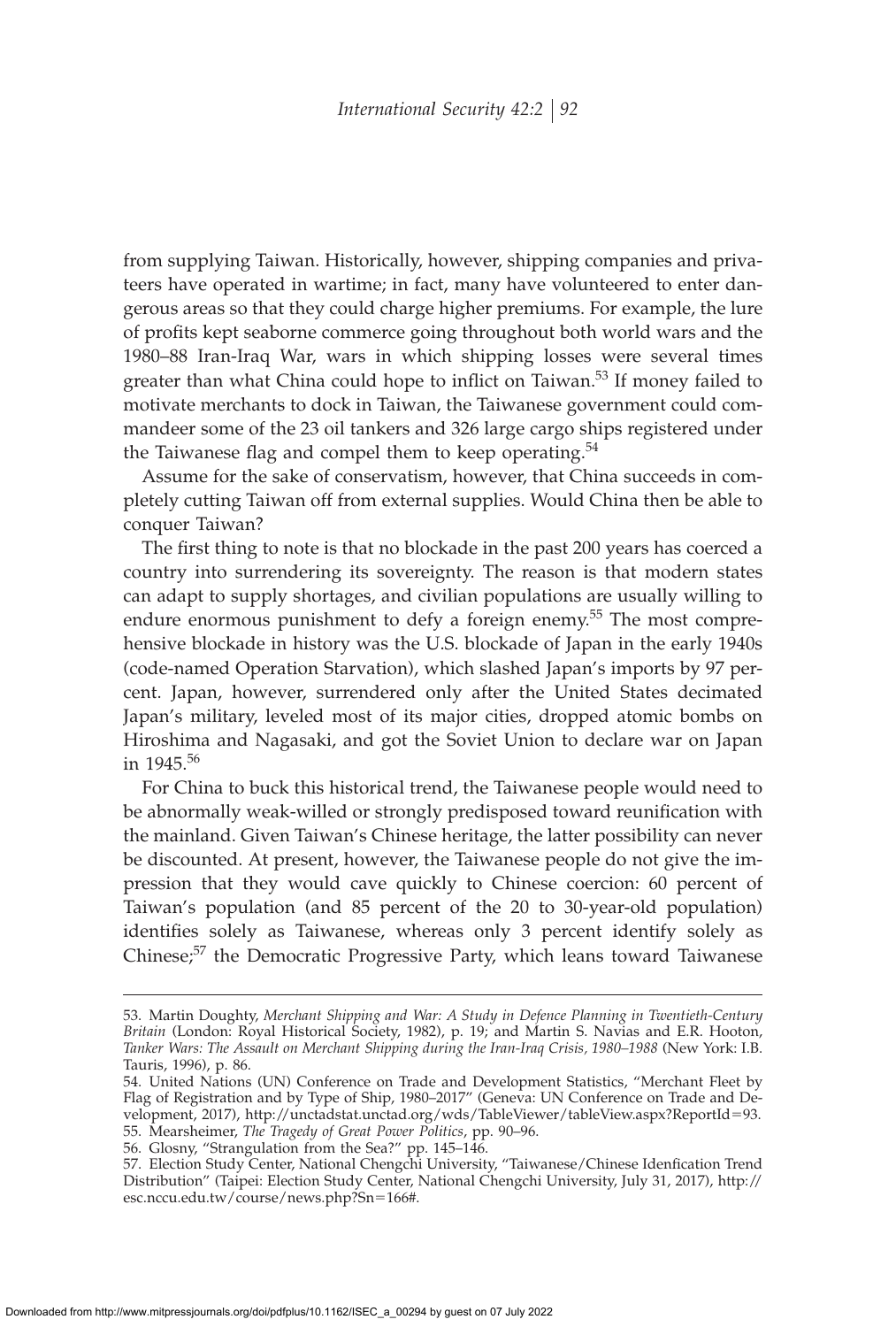independence, won both the presidency and a majority in the legislature in the 2016 elections, in part because voters felt that the previous Kuomintang regime was getting too cozy with China; and the Taiwanese government maintains a massive network of underground shelters stocked with food, fuel, and medical supplies.<sup>58</sup>

Therefore, if China did blockade Taiwan, and the United States decided to intervene, the United States would probably have several weeks, if not months, to rally an international coalition and explore options, some of which would pose little or no risk to the U.S. military. For example, the United States could impose financial sanctions on China or cut China off from 80 percent of its oil imports by blockading the Strait of Malacca, near Singapore, beyond the range of most of China's military forces.<sup>59</sup>

Alternatively, U.S. antisubmarine warfare forces could attack China's submarines and escort merchant ships to Taiwan. Such attacks obviously would entail risks for American sailors and pilots, but they also would capitalize on considerable U.S. advantages: U.S. attack submarines are faster, quieter, and have far greater endurance than Chinese submarines; the United States has a robust underwater sensor array in the waters east of Taiwan; the United States has recently developed submarine-hunting drones that can patrol areas of 10,000 nautical miles for up to seventy days;<sup>60</sup> China's antisubmarine forces are weak (its diesel-powered submarines lack the speed and endurance necessary to sweep large areas; China has only a dozen surface ships with towed sonar arrays and 7 fixed-wing antisubmarine warfare aircraft; and its 44 antisubmarine warfare helicopters cannot operate from surface ships, so they can patrol only limited areas near China's coasts); $61$  and whereas U.S. submarines could loiter silently in the waters near Taiwan, Chinese submarines would have to expose their positions to enforce the blockade (as soon as a Chinese submarine fires on a merchant ship, U.S. sensors can pinpoint its location).<sup>62</sup>

<sup>58.</sup> Easton, "Able Archers," p. 49.

<sup>59.</sup> On sanctions, see David C. Gompert and Hans Binnendijik, "The Power to Coerce: Countering Adversaries without Going to War" (Santa Monica, Calif.: RAND Corporation, 2016). On a blockade, see T.X. Hammes, "Offshore Control"; Llewelyn Hughes and Austin Long, "Is There an Oil Weapon? Security Implications of Changes in the Structure of the International Oil Market," *International Security*, Vol. 39, No. 3 (Winter 2014/15), pp. 152–189, doi:10.1162/ISEC\_a\_00188; and Sean Mirski, "Stranglehold: The Context, Conduct, and Consequences of an American Naval Blockade of China," *Journal of Strategic Studies*, Vol. 36, No. 3 (February 2013), pp. 385–421, doi:10.1080/ 01402390.2012.743885.

<sup>60.</sup> Lyle J. Goldstein, "How China Sees the U.S. Navy's Sea Hunter Drone," *National Interest*, January 31, 2017.

<sup>61.</sup> IISS, *The Military Balance 2017*.

<sup>62.</sup> Owen R. Coté Jr., "Assessing the Undersea Balance between the United States and China," in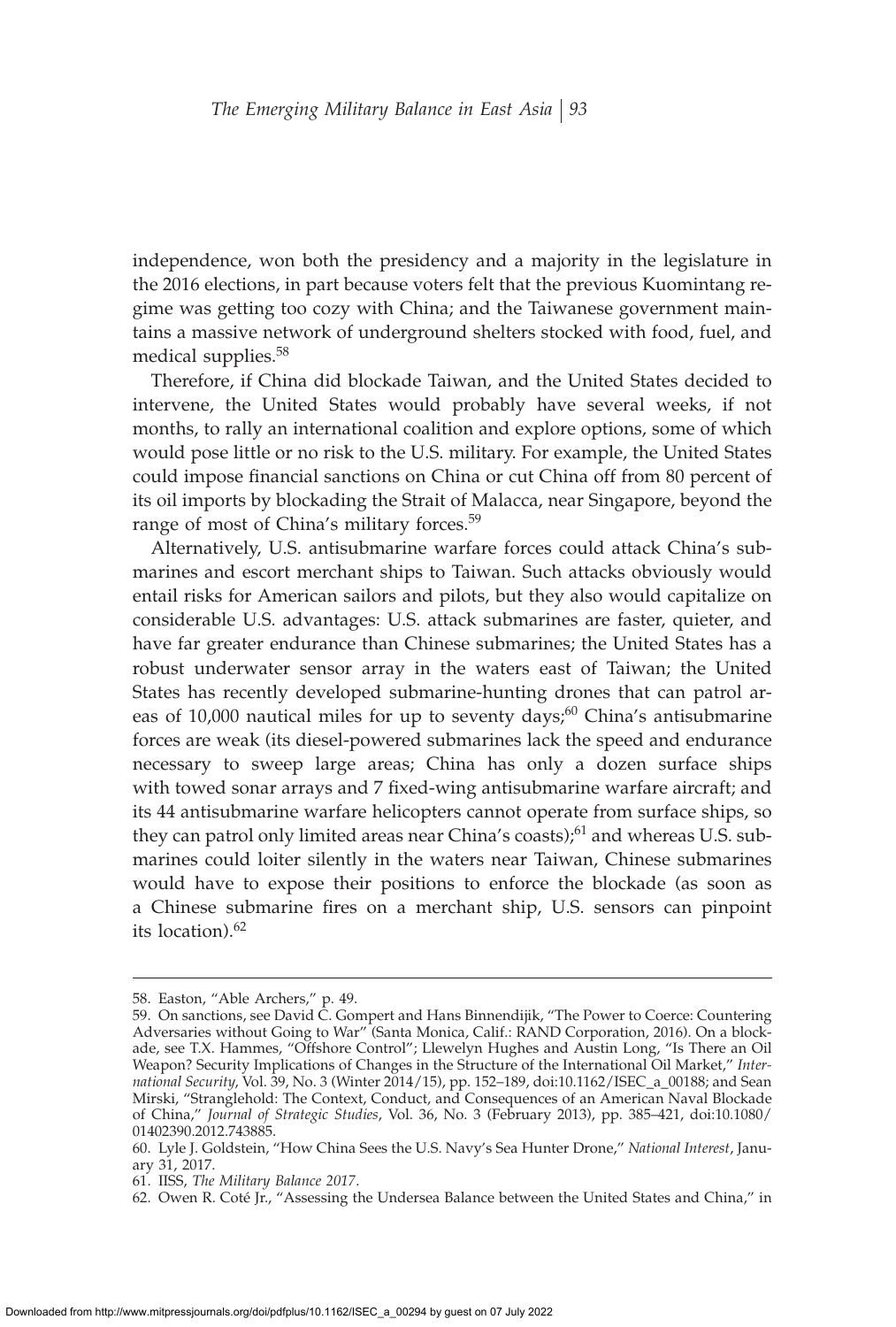Historically, antisubmarine warfare forces have been able to disrupt blockades.<sup>63</sup> Germany's attempted blockade of Allied shipping in World War II, for example, collapsed in two months once the Allies launched a dedicated antisubmarine warfare campaign, and attempts by Iran and Iraq to blockade each other in the 1980s floundered because neither side could maintain sea control.<sup>64</sup> The U.S. blockade of Japan in World War II, by contrast, was enforced only after the United States won command of the seas around Japan; and even in this extreme case, it remains unclear if the blockade played a decisive role in the outcome of the war.

In sum, a PLA blockade of Taiwan would be a protracted operation with a low probability of success. Should the United States choose to intervene, it would have time to consider an array of options, the most aggressive of which would play to U.S. strengths. A submarine blockade might be China's best option for forcing Taiwan's reunification with the mainland, but it is hardly a reliable one.

## strategic bombing

An alternative coercive tactic would be a strategic bombing campaign, in which the PLA tries to force cross-strait reunification by leveling Taiwan's cities and infrastructure. The historical record, however, suggests that this tactic would be even less effective than a blockade. There have been only fourteen strategic bombing campaigns in history, and none decisively affected the outcome of the wars in which they were used.<sup>65</sup> The best that can be said of any of these campaigns is that they hastened the surrender of countries that were already going down to defeat. In short, no country has ever conquered another with strategic bombing alone, largely for the same reasons that no country has ever conquered another with a blockade in the past 200 years: modern states can adapt to the loss of critical infrastructure, and civilian populations usually react to foreign bombing by digging in and rallying around their home government.<sup>66</sup> As noted above, Taiwan does not give the impression that it will be the first nation to break the historical pattern.

Thomas G. Mahnken, ed., *Competitive Strategies for the 21st Century: Theory, History, and Practice* (Stanford, Calif.: Stanford University Press, 2011), pp. 184–205; and Biddle and Oelrich, "Future Warfare in the Western Pacific," pp. 30-33.

<sup>63.</sup> Hughes and Long, "Is There an Oil Weapon?" pp. 174–178.

<sup>64.</sup> Ibid., p. 175.

<sup>65.</sup> Mearsheimer, *The Tragedy of Great Power Politics*, pp. 99–110; and Robert A. Pape, *Bombing to Win: Air Power and Coercion in War* (Ithaca, N.Y.: Cornell University Press, 1996).

<sup>66.</sup> Seven cases took place during the world wars, but both wars were won on the ground. Italy bombed Ethiopia in 1936, but had to invade it to conquer the country. The Soviet Union bombed Afghanistan throughout the 1980s, but withdrew in defeat in 1989. The U.S. military bombed North Korea during the Korean War and conducted two bombing campaigns against North Viet-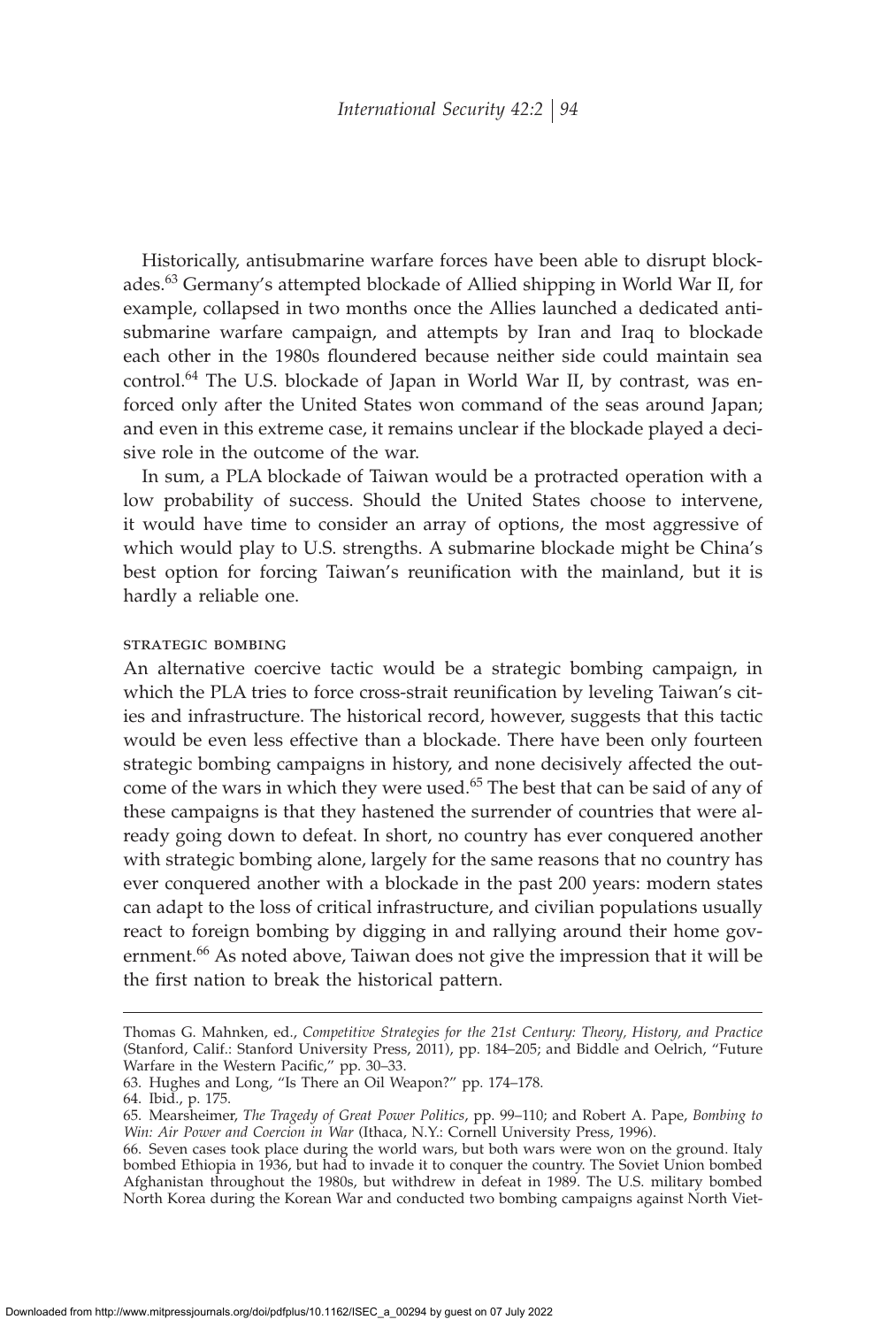China might be able to use strategic bombing to reinforce the political status quo in Taiwan. Opinion polls show that most Taiwanese are willing to court conflict with China to maintain Taiwan's de facto independence, but not to achieve de jure independence.<sup>67</sup> Thus, China could potentially deter Taiwan from officially declaring independence by threatening to bomb it (arguably, China has already done so for decades) and perhaps even force Taiwan's government to retract a hasty declaration of independence by carrying out a partial bombing campaign.

China, however, probably cannot compel Taiwan to give up its de facto sovereignty by raining hell on Taiwan's cities. Strategic bombing is not only historically ineffective; it also does not neatly serve China's ultimate political objectives. In most of the past bombing campaigns cited above, the attacker simply wanted the defender to desist from some action, a goal that conceivably could be achieved by bombing the defender into oblivion. China, by contrast, wants to reincorporate Taiwan as a prosperous Chinese province and turn Taiwan's people into loyal Chinese citizens. Reducing Taipei to a smoldering ruin and incinerating hundreds of thousands of Taiwanese civilians would not achieve that end.

# *Sea Control in the East China Sea*

Roughly 100 miles northeast of Taiwan, China is in a showdown with Japan over eight islets, which the Japanese call the Senkakus and the Chinese call the Diaoyutai. The islets themselves are insignificant—none is inhabited or larger than 2 square miles—but they are the symbolic epicenter of a broader struggle between China and Japan for control of the East China Sea.

This conflict is rooted in geography. China and Japan are two great powers packed into a small space and sit astride each other's vital sea-lanes. The Japanese home islands are only 500 miles across the East China Sea from

nam during the Vietnam War, but failed to win either conflict. In the Gulf War, a U.S.-led coalition bombed Iraq, but had to invade Iraq to accomplish its aims. In the 1999 Kosovo War, NATO bombed Yugoslavia for 78 days, but other factors ultimately impelled Yugoslavia's surrender, including the threat of a NATO ground invasion; pressure from Russia, Yugoslavia's vital ally; financial sanctions on Serbian political elites; and concessions by NATO that eventually made the terms of surrender more palatable. Moreover, the Kosovo case cannot be neatly applied to a China-Taiwan war, as NATO was not seeking to conquer Yugoslavia, and Yugoslavia was a weak nation led by an especially vulnerable regime. On these points, see Daniel R. Lake, "The Limits of Coercive Airpower: NATO's 'Victory' in Kosovo Revisited," *International Security*, Vol. 34, No. 1 (Summer 2009), pp. 83–112, doi:10.1162/isec.2009.34.1.83.

<sup>67.</sup> Election Study Center, National Chengchi University, "Taiwan Independence vs. Unification with the Mainland Trend Distribution in Taiwan" (Taipei: Election Study Center, National Chengchi University, July 31, 2017), http://esc.nccu.edu.tw/course/news.php?Sn-167.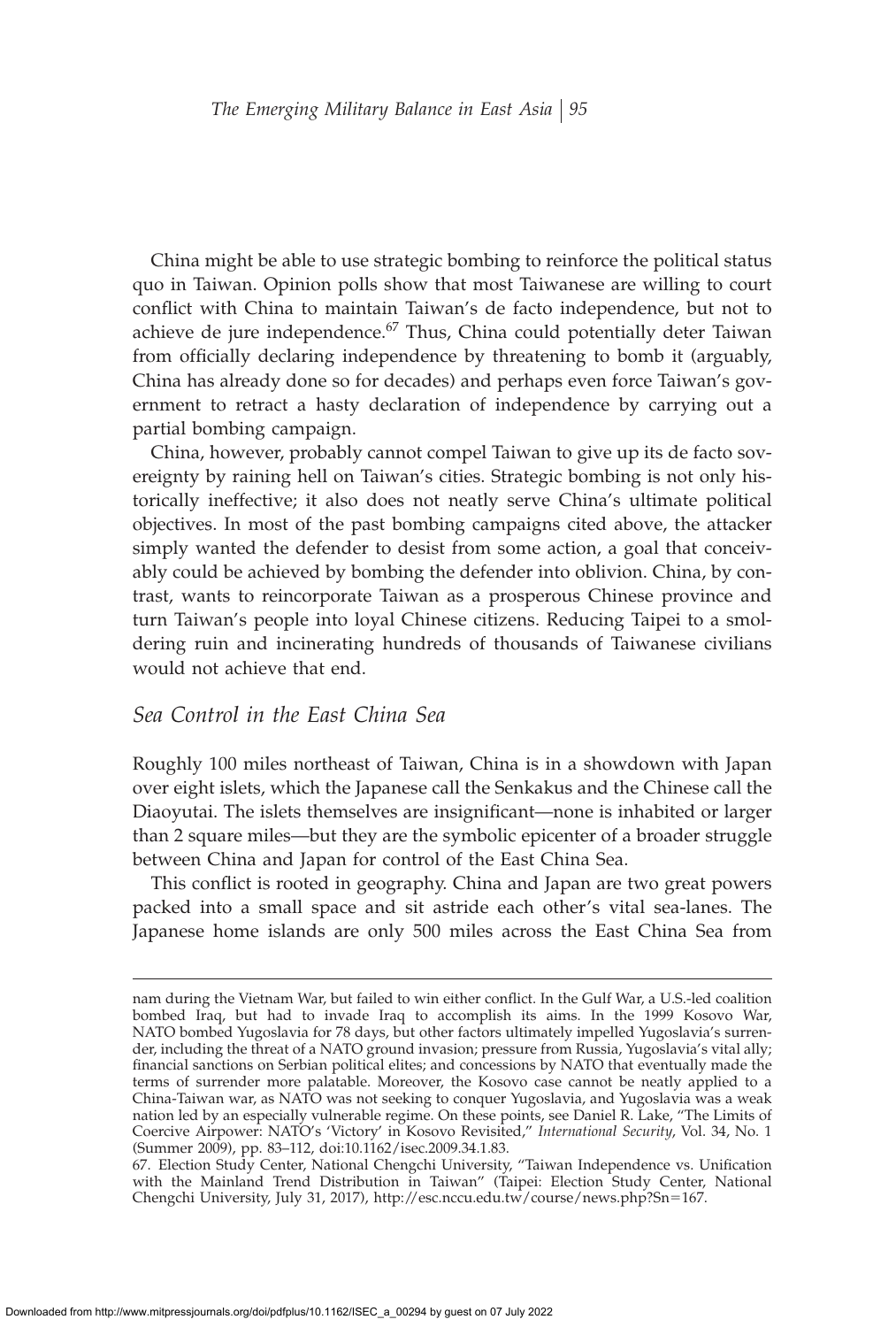Shanghai, a distance that could be traversed in a day by a ship, in half an hour by a fighter plane, and in minutes by a missile. Japan also controls the Ryukyus, a chain of more than 100 islands that stretch from the Japanese home islands to within 70 miles of Taiwan. All of China's most direct routes to the Pacific Ocean run through choke points between these islands.

China claims sovereignty over the Senkakus and exclusive rights, including the right to control military traffic, throughout most of the East China Sea. $^{68}$ China also maintains an air defense identification zone (ADIZ) over most of the Sea and refers to the skies in this zone as "Chinese airspace," a claim that implies that China has sovereignty over the waters and land below.<sup>69</sup>

If China could enforce these claims, it would gain direct access to the Pacific, a secure coastline stretching from Beijing to Shanghai to Fuzhou, lucrative fishing grounds and oil deposits, and a staging area for blockades of Japan and Taiwan. Given these stakes, not to mention the historical grievances generated by Japan's brutal occupation of China in the 1930s, it is understandable why China is determined to dominate the East China Sea—and why Japan is equally determined to resist Chinese expansion and defend its own claims, which include sovereignty over the Senkakus and exclusive rights and an ADIZ over roughly half of the Sea.

In theory, China could enforce its East China Sea claims nonviolently using economic coercion and the cabbage strategy described earlier. In practice, however, China will probably have to decimate Japan's air and naval forces, because Japan has made clear it will fight to defend its East China Sea claims. Since 2010, China has conducted regular patrols around the Senkakus with hundreds of coast guard cutters, fishing vessels, and military aircraft. Japan, however, has responded in kind, maintaining a sizable coast guard and naval presence in contested waters and scrambling fighters to the Senkakus hundreds of times per year.<sup>70</sup>

What are China's prospects of destroying Japan's air and naval forces? In the 1990s, the Japanese Self-Defense Force enjoyed insurmountable qualitative superiority over the PLA and could essentially command the East China Sea. Today, however, China has numerous surface ships, submarines, shore-based missile batteries, and combat aircraft all armed with advanced missiles and

<sup>68.</sup> Ben Dolven, Mark E. Manyin, and Shirley A. Kan, *Maritime Territorial Disputes in East Asia: Issues for Congress* (Washington, D.C.: Congressional Research Service, 2014).

<sup>69.</sup> James Holmes, "China's East China Sea ADIZ Represents a Thinly Veiled Grab for Sovereignty," *National Interest*, April 21, 2017, http://nationalinterest.org/feature/chinas-east-china-seaadiz-represents-thinly-veiled-grab-20298.

<sup>70.</sup> Lyle J. Morris, "The New 'Normal' in the East China Sea," *Diplomat*, February 27, 2017, http:// thediplomat.com/2017/02/the-new-normal-in-the-east-china-sea/.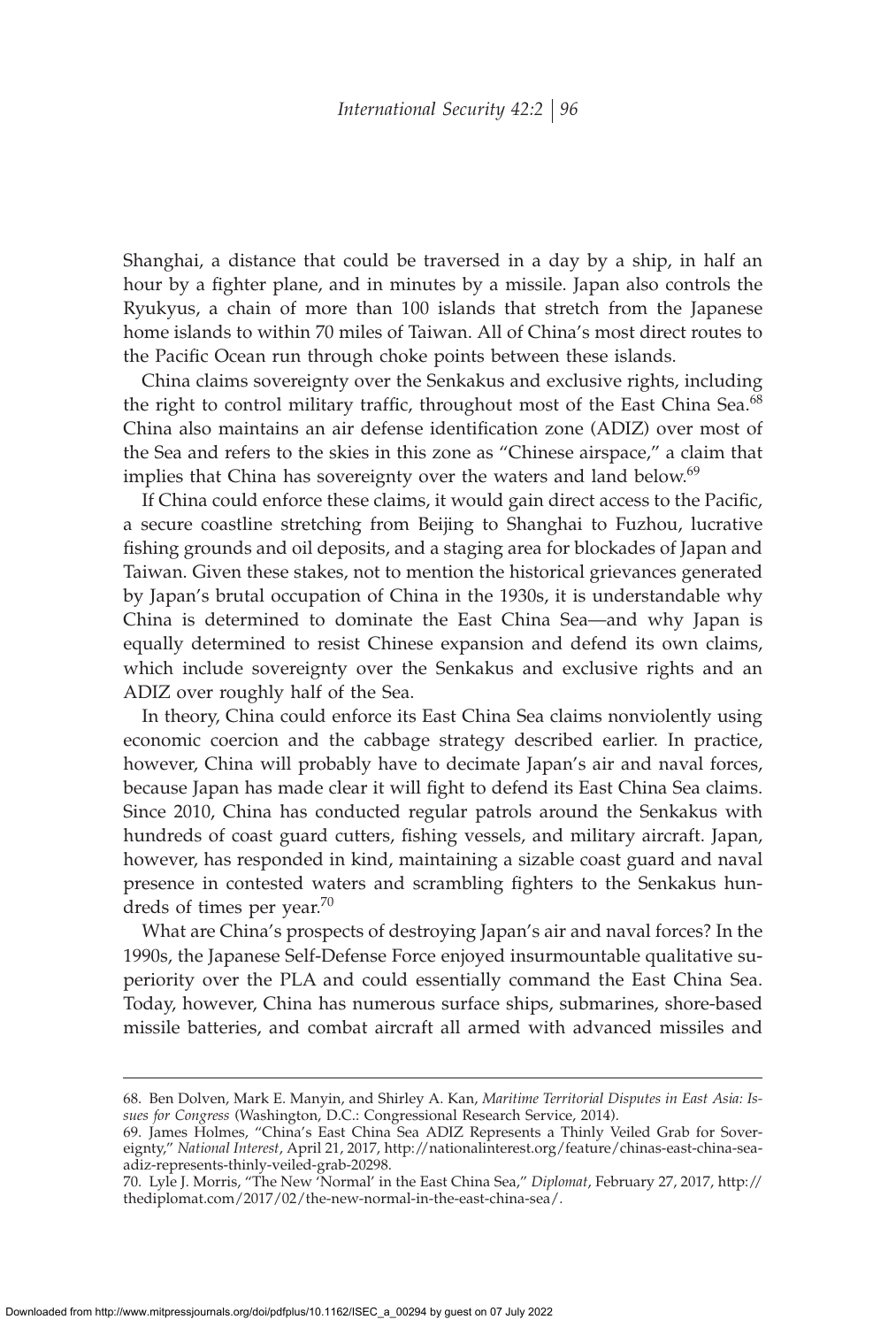backed by a defense budget nearly four times larger than Japan's.<sup>71</sup> Japan has almost twice as many advanced destroyers as China (35 vs. 21), but some analysts predict that by 2030 China will have 34 destroyers and a 500-ship navy.<sup>72</sup>

The balance of naval tonnage, therefore, is clearly shifting in China's favor. Nevertheless, Japan retains enduring geographic and technological advantages that will allow it to deny China sea and air control throughout much of the East China Sea for the foreseeable future.

First, Japan has announced plans to string a line of missile launchers along the Ryukyu Islands that can target all naval and air traffic across a 200mile to 300-mile band stretching north to south between mainland Japan and Taiwan, an area that includes the Senkaku Islands.<sup>73</sup> As discussed earlier, it is extremely difficult to destroy mobile missile launchers with air and missile strikes or amphibious assaults. Thus, Japan will soon have a resilient missile force running the length of the East China Sea.

Second, Japan is expanding its submarine fleet from 17 to 22 boats and maintains an extensive network of underwater sensors in the Yellow and East China Seas that is integrated with the U.S. undersea surveillance system and can track Chinese ships and submarines as they leave port.<sup>74</sup> During the Cold War, Japan's diesel-electric boats helped contain Soviet submarines in the Sea of Japan. Today, Japan can do the same to China's navy by attacking Chinese ships as they pass through the narrow seas along the Ryukyus.<sup>75</sup> And whereas Japanese submarines could attack Chinese surface ships largely unmolested by China's weak antisubmarine forces, Chinese submarines would have to contend with Japan's world-class antisubmarine warfare forces, which include 75 fixed-wing aircraft and 85 helicopters that can operate from bases on the Ryukyus or from the decks of dozens of Japanese surface ships.<sup>76</sup>

Third, Japan retains robust mine warfare capabilities, including mines that can target specific ships and be laid by surface ships, submarines, and aircraft.<sup>77</sup> China's navy has almost no mine-clearing capabilities, so Japan could mine China's harbors or block the path of Chinese ships through the Ryukyus. To clear these minefields, Chinese minesweepers and their escorts would

- 75. Yoshihara, "Sino-Japanese Rvialry at Sea."
- 76. IISS, *The Military Balance 2017*.
- 77. Ibid.

<sup>71.</sup> IISS, *The Military Balance 2017*.

<sup>72.</sup> James A. Fannell and Scott Cheney-Peters, "Defending against a Chinese Navy of 500 Ships," *Wall Street Journal*, January 19, 2017.

<sup>73. &</sup>quot;Playing Chicken in the East China Sea" (Washington, D.C.: Asia Maritime Transparency Initiative, CSIS, April 28, 2017), https://amti.csis.org/playing-chicken-east-china-sea/.

<sup>74.</sup> Desmond Ball and Richard Tanter, *The Tools of Owatatsuni: Japan's Ocean Surveillance and Coastal Defence Capabilities* (Canberra: Australia National University Press, 2015).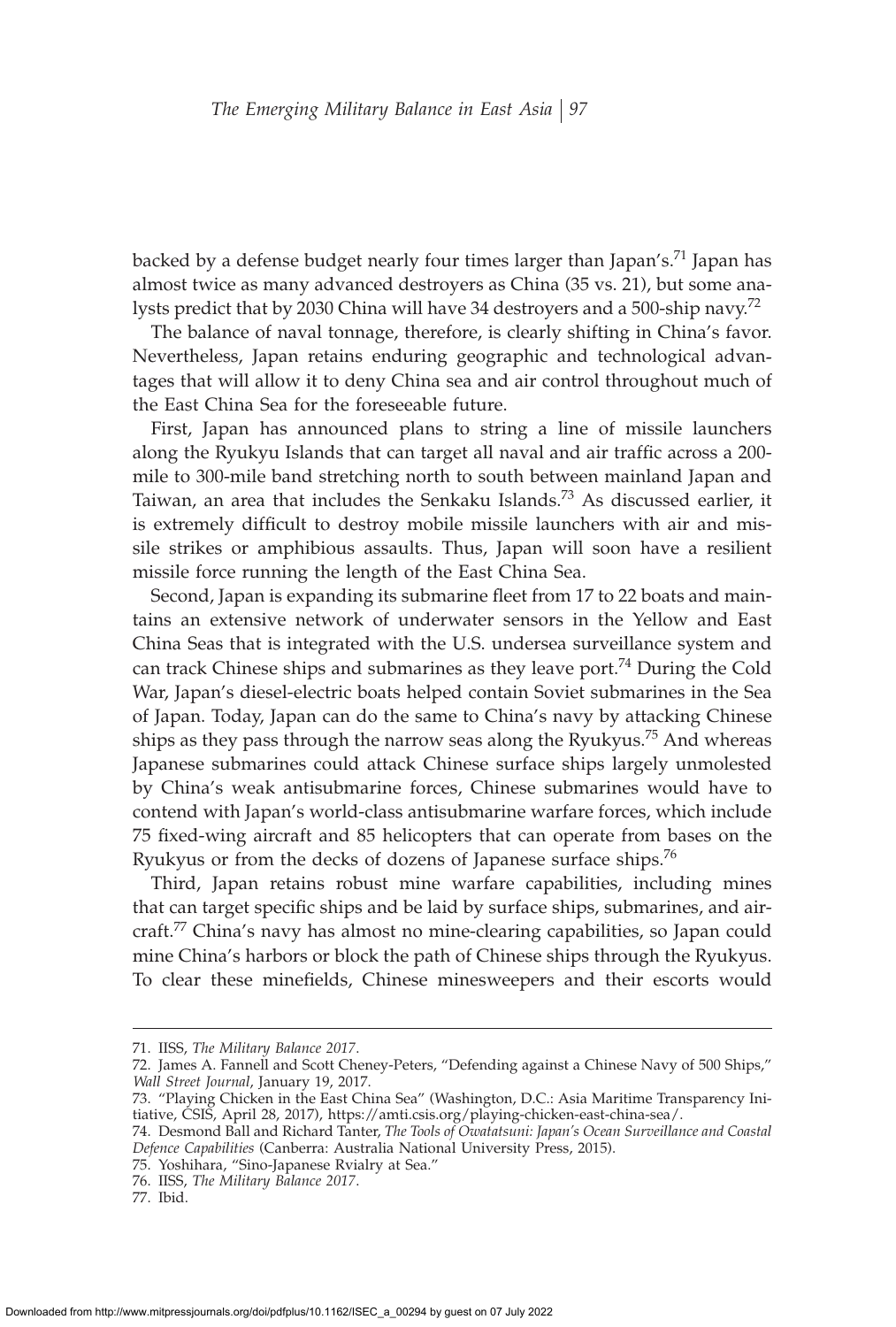need to cross several hundred miles of contested waters and airspace, a journey many of them might not survive.

Finally, if the shore-based missiles, submarines, and mines discussed above failed to deny China control of the East China Sea, Japan could commit its surface fleet and air force to the battle. China has a larger surface fleet overall than Japan, but 75 percent of China's ships are small coastal patrol craft and another 15 percent are frigates with limited range, endurance, and armaments.<sup>78</sup> As noted, Japan currently has nearly twice as many large surface combatants as China, and Japan's 15 smaller coastal patrol craft and frigates, though outnumbered by China's 57 frigates, would be able to refuel and reload at ports along the Ryukyus and thus maintain a higher tempo of operations than China's missile boats and frigates, which would have to transit hundreds of miles between the Ryukyus and the Chinese mainland to refuel and reload.<sup>79</sup> Japan also has more than 200 fourth-generation fighter aircraft, and in November 2016, the United States began shipping 42 F-35A fighter aircraft to Japan, so Japan will soon become only the second country in the world with operational fifth-generation fighters.<sup>80</sup> These stealth aircraft could approach Chinese naval armadas in the East China Sea undetected and without refueling and launch missiles at Chinese ships.

China could try to knock Japan's air and naval forces out of a war by striking Japanese ports and airfields. Japan, however, has 20 air bases, 11 naval bases, and 14 naval aviation bases dispersed across more than 2,000 miles of territory.<sup>81</sup> China currently has only 100 to 300 ballistic missiles, 500 cruise missiles, and 100 aircraft (slow, non-stealthy H-6 bombers) that could reach these bases. Given Japan's advanced missile and air defense systems, it is unlikely that China could disable many of Japan's bases for long, if at all.

In sum, although the balance of naval tonnage is shifting in China's favor, geographic and technological factors give Japan an enduring A2/AD capability that can plausibly deny China sea and air control in the East China Sea.

# *Sea Control in the South China Sea*

China claims ownership of more than 80 percent of the South China Sea based on a nine-dash line sketched on a 1947 Republic of China map. This claim has

<sup>78.</sup> Ibid.

<sup>79.</sup> Ibid.

<sup>80. &</sup>quot;Japan," *Jane's World Air Forces*, December 23, 2016, https://www.ihs.com/products/janesworld-air-forces.html.

<sup>81. &</sup>quot;Japan," *Jane's World Navies*, March 29, 2017, https://www.ihs.com/products/janes-worldnavies.html; and "Japan," *Jane's World Air Forces*, March 29, 2017, https://www.ihs.com/products/ janes-world-air-forces.html.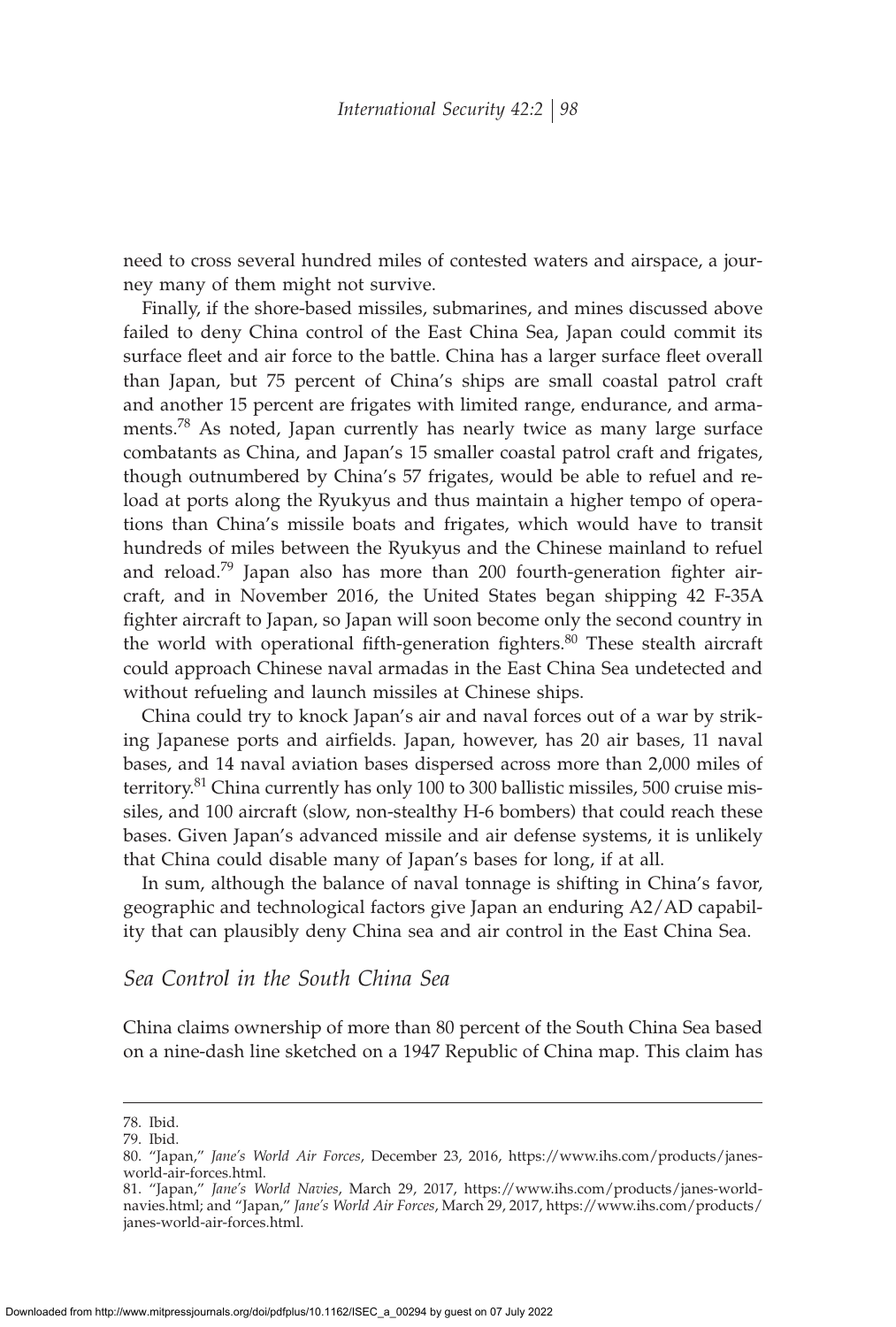no international standing—in July 2016, an international tribunal in The Hague explicitly rejected China's historical claims to the South China Sea—but it appears on all Chinese maps and passports. The nine-dash line encloses waters through which roughly 40 percent of the world's trade and 90 percent of China's imported oil passes.

If China could enforce its claims in the South China Sea, it would achieve the greatest territorial expansion by any power since Imperial Japan. China would gain greater security for its supply lines, exclusive access to rich fishing areas and undersea oil deposits, and unfettered access to the Western Pacific. Most important, China would effectively become the maritime hegemon of Southeast Asia, as other countries around the Sea would be confined to narrow bands of water along their coastlines.

China, however, cannot enforce its South China Sea claims.<sup>82</sup> The Sea is a hotly contested zone, with five other countries laying claims to portions of it. $83$ China has a more powerful military than these Southeast Asian states, but they are closer than China to the areas of the Sea that they claim.<sup>84</sup> In a war, Chinese forces would need to cycle between the combat theater and a few bases hundreds of miles away in southern China to refuel and reload, a commute that would severely limit the amount of combat power China could sustain on the battlefield. Southeast Asian forces, by contrast, could operate from home bases bordering the combat theater and would have their full arsenals at their disposal.

Some Southeast Asian nations have capitalized on these geographic advantages by developing A2/AD capabilities, including shore-based missile batteries, diesel-powered attack submarines, swarms of small surface combatants, and fighter aircraft armed with antiship missiles and mines. As a result, the western and southern sections of the South China Sea are now bordered by forces capable of denying China sea and air command. Only in the northeastern quarter of the Sea, near the Philippines, could China easily defeat local opposition and establish sea control.

#### **WEST**

The west side of the South China Sea is claimed by Vietnam, which can credibly threaten to destroy ships and aircraft within 200 miles of the Vietnamese

<sup>82.</sup> Toshi Yoshihara and James R. Holmes, "Can China Defend a 'Core Interest' in the South China Sea?" *Washington Quarterly*, Vol. 34, No. 2 (Spring 2011), pp. 45–59, doi:10.1080/ 0163660X.2011.562082.

<sup>83.</sup> Robert D. Kaplan, Asia's Cauldron: The South China Sea and the End of a Stable Pacific (New York: Random House, 2014).

<sup>84.</sup> This paragraph draws on Michael Beckley, "Enforcing International Law in the South China Sea: Can Southeast Asian Nations Keep China in Check?" *RSIS Commentary*, October 5, 2016, https://www.rsis.edu.sg/wp-content/uploads/2016/10/CO16247.pdf.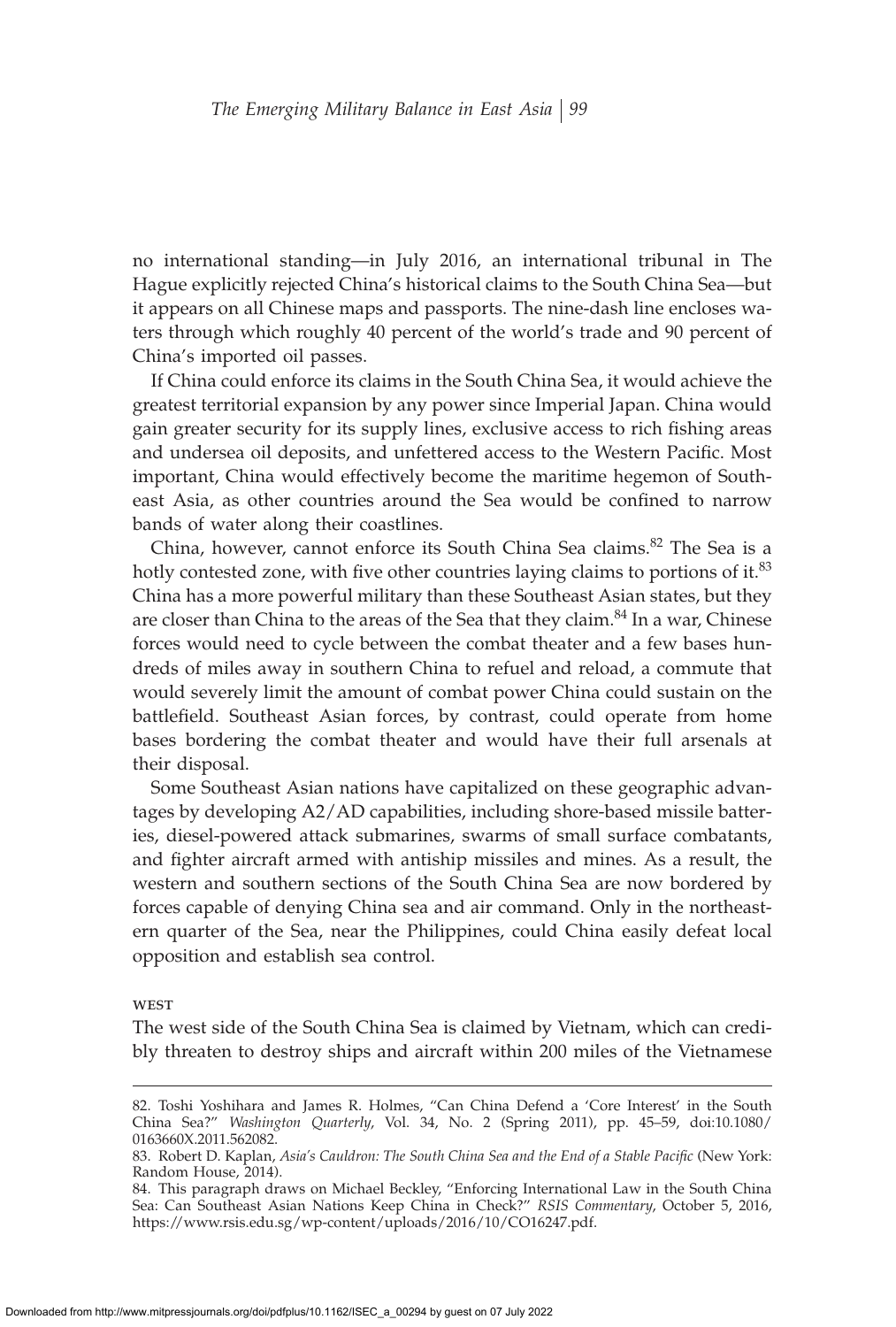coast—an area that encompasses the western third of the South China Sea and China's military base on Hainan Island, where China stations roughly onethird of its navy.

Most notable, Vietnam has purchased from Russia at least two mobile shorebased antiship cruise missile batteries that can target ships 200 miles away.<sup>85</sup> China could try to destroy these batteries with air or missile strikes, but such strikes would have a low probability of success, even if China enjoyed air superiority over Vietnam—as noted, the United States dominated the skies above Iraq and Kosovo in the 1990s but still failed to eliminate most of Iraq's and Yugoslavia's missile batteries.

More important, China probably could not establish air superiority over Vietnam in the first place. Vietnamese air defenses have a reputation as "giant" killers," having shot down more than 1,700 U.S. aircraft between 1961 and 1968 with simple antiaircraft artillery and no early warning radar.<sup>86</sup> Today, Vietnam fields some of the most advanced early warning radars and surfaceto-air missile batteries in the world, having purchased the SPYDER system from Israel and S-300 batteries from Russia that can shoot down aircraft 90 miles away. Vietnam is currently in negotiations with Russia to purchase four S-400 batteries, which have a range of 250 miles and would enable Vietnam to target Chinese aircraft over mainland China.<sup>87</sup>

Even if China destroyed Vietnam's shore-based cruise missile batteries, Vietnam would retain many platforms that could deny China sea control in the western third of the South China Sea. The Vietnamese air force has more than 100 fighters, including 35 Su-30MK2Vs that are as advanced as any aircraft currently operational in China's air force.<sup>88</sup> These aircraft can be armed with multiple Kh-31 supersonic antiship cruise missiles that could overwhelm the limited missile defense systems on China's ships.

China could try to nullify this threat by engaging Vietnam in an all-out air war. With more than 1,000 fighters, China's air force vastly outnumbers Vietnam's. Vietnam's air force, however, would be backed by ground-based air defenses and would operate from 18 air bases on home soil, whereas Chinese

88. IISS, *The Military Balance 2017*.

<sup>85.</sup> Richard D. Fisher, "Vietnamese Military Trains Deployment of Bastion-P Coastal Defence System," *Jane's Defence Weekly*, August 16, 2016, http://www.janes.com/article/62969/vietnamesemilitary-trains-deployment-of-bastion-p-coastal-defence-system.

<sup>86.</sup> Kenneth P. Werrell, *Archie, Flak, AAA, and SAM: A Short Operational History of Ground-Based Air Defese* (Maxwell Air Force Base, Ala.: Air University Press, 1988), p. 112.

<sup>87. &</sup>quot;Vietnam Receives First Israeli-made SPYDER Air Defense Missile System," *Defence Blog*, July 18, 2016, http://defence-blog.com/news/vietnam-receives-first-israeli-made-spyder-air-defensemissile-system.html; and "Vietnam Is Negotiating to Buy S-400 Triumph Anti-aircraft Missiles," *Defence Blog*, July 4, 2016, http://defence-blog.com/news/vietnam-is-negotiating-to-buy-s-400-triumph-anti-aircraft-missiles.html.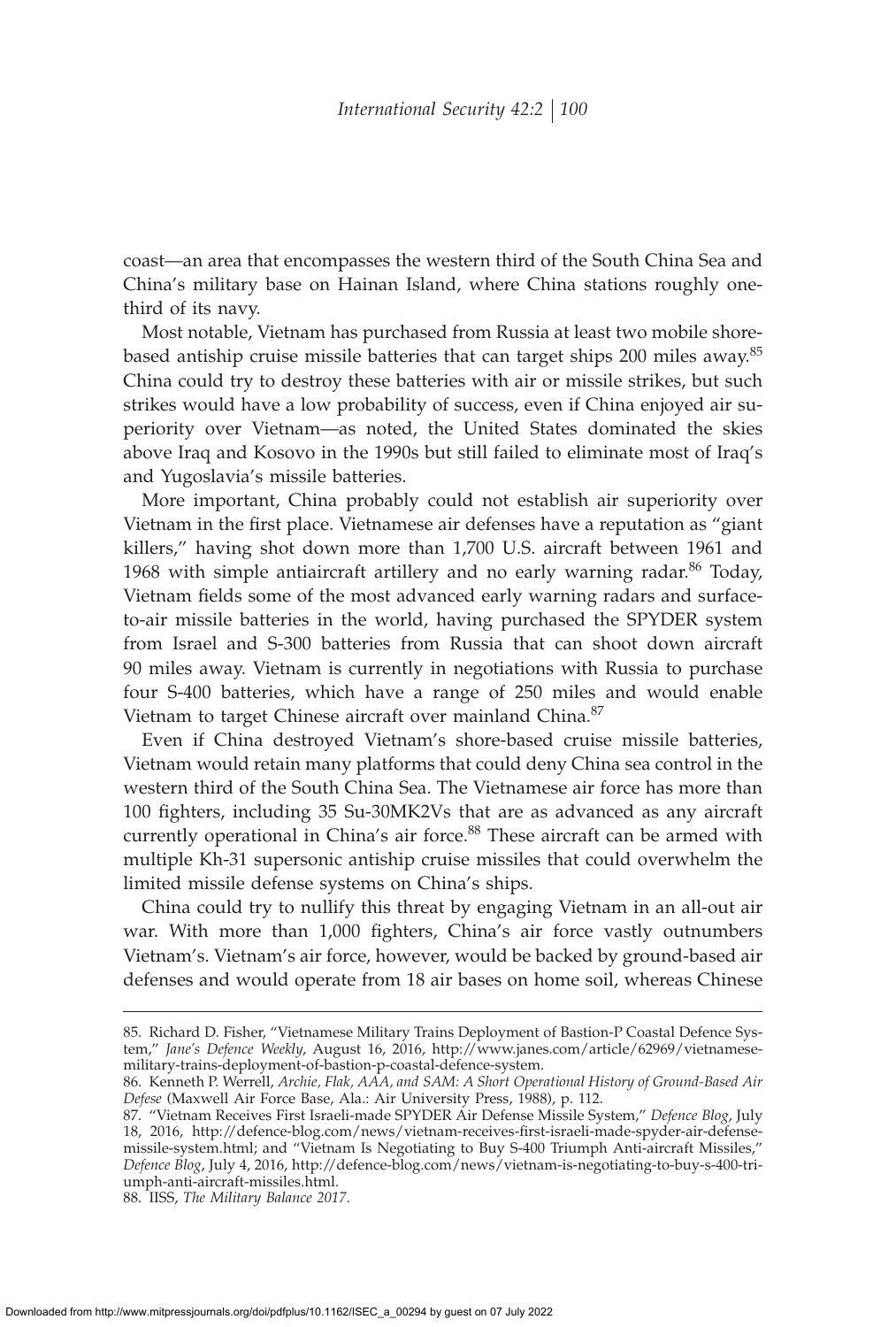aircraft would have to contend with antiaircraft fire and commute several hundred miles from 9 air bases in southern China.<sup>89</sup> China could operate a few aircraft from an airfield on Woody Island, which is 200 miles east of Vietnam in the Paracel archipelago. This airfield, however, would not last long in a war; the island is less than 1 square mile in size, so personnel and platforms there would have nowhere to hide from enemy missiles. In sum, China could potentially destroy Vietnam's air force in a protracted air war, but only at great cost.

Even if China destroyed Vietnam's air force, Vietnam's navy could still contest Chinese sea control using 6 Kilo-class diesel-powered submarines that have better range, endurance, sensors, and acoustics than China's diesel submarines and carry torpedoes, mines, and Klub-S submerged-launch cruise missiles that accelerate to supersonic speeds and perform evasive maneuvers as they approach their targets, making them extremely difficult to shoot down.<sup>90</sup> Vietnam lacks experience with submarine operations and maintenance, so it is doubtful that it could maintain more than 2 submarines ready for operations at any given time.<sup>91</sup> However, even a single Vietnamese submarine operated by a mediocre crew could pose a persistent threat to a Chinese naval armada. During the Falklands War, for example, a lone Argentinian midget submarine operated by a crew of junior petty officers evaded the British fleet throughout the war—even though the British Navy expended nearly all of its antisubmarine ordinance trying to destroy the submarine—and successfully tracked and targeted several British warships. Only a torpedo malfunction saved the targeted British ships from destruction.<sup>92</sup>

Vietnam also has 26 warships armed with antiship missiles, including 6 new stealthy Gepard-class frigates, purchased from Russia, 12 corvettes, and 8 smaller missile boats.<sup>93</sup> These surface ships are not nearly as capable as China's modern destroyers and frigates, but they carry advanced missiles with ranges between 70 to 100 miles and may soon carry the BrahMos missile, jointly developed by Russia and India, which is the most lethal cruise mis-

<sup>89. &</sup>quot;Vietnam," *Jane's World Air Forces*, May 18, 2016, https://www.ihs.com/products/janesworld-air-forces.html; and Heginbotham et al., *The U.S.-China Military Scorecard*, pp. 90–95.

<sup>90.</sup> Lyle J. Goldstein, "China's Nightmare: Vietnam's New Killer Submarines," *National Interest*, March 29, 2015, http://nationalinterest.org/feature/chinas-nightmare-vietnams-new-killersubmarines-12505.

<sup>91.</sup> Carlyle A. Thayer, "Background Briefing: Vietnam—Evaluating Its Fleet of Six Kilo-Class Submarines" (Australia: Thayer Consultancy, February 25, 2017), http://www.viet-studies.net/ kinhte/Thayer\_VN\_subs.pdf.

<sup>92.</sup> Sebastien Roblin, "How the Falklands War (Thanks to a Stealthy Submarine) Could Have Gone Very Differently," *National Interest*, November 27, 2016, http://nationalinterest.org/blog/ how-the-falklands-war-thanks-stealthy-submarine-could-have-18495.

<sup>93. &</sup>quot;Vietnam," *Jane's World Navies*, May 18, 2016, https://www.ihs.com/products/janes-worldnavies.html.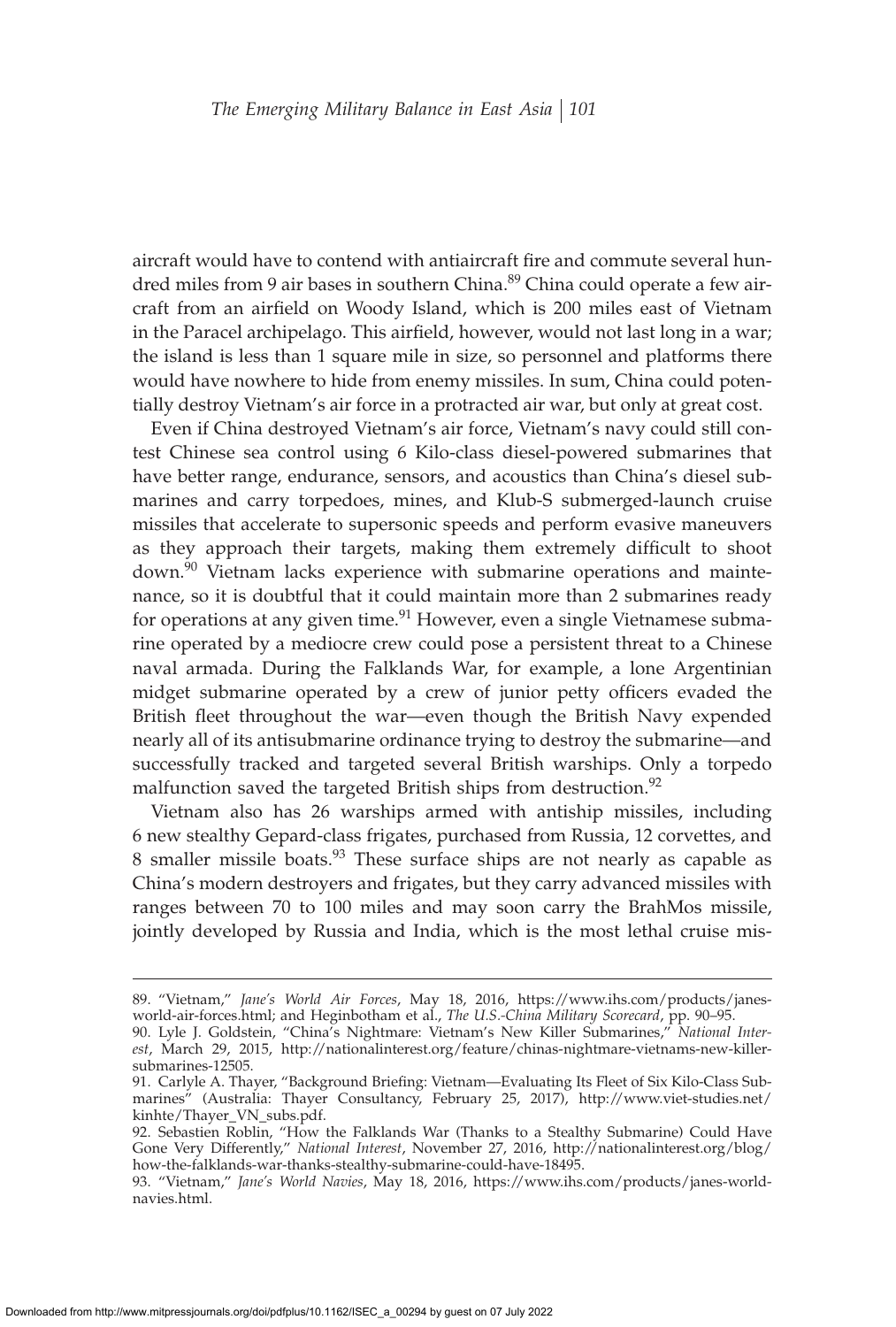sile in the world: the BrahMos has a range of 190 miles; skims just above the sea; performs evasive S-maneuvers shortly before impact; and is four times faster (2,300 miles per hour) and several times heavier (6,000 pounds) than U.S. Tomahawk missiles. In tests, the BrahMos obliterated large ships even when its warhead failed to explode.<sup>94</sup>

In sum, Vietnam has developed a small but formidable A2/AD force. Vietnam cannot enforce its own claims in the South China Sea, but it can threaten to destroy Chinese ships and aircraft operating in the western third of the South China Sea. Given the bloody history between the two countries—the 1974 naval battle over the Paracels; the 1979 border war that killed tens of thousands of troops on both sides; the 1988 naval battle in the Spratly Islands in which Chinese forces killed 70 Vietnamese sailors; and the deadly anti-Chinese riots in Vietnam in 2014—Vietnam seems unlikely to allow China to command the western South China Sea without a fight. $95$ 

#### south

China also has little hope of establishing sea control anywhere in the southern portions of the South China Sea, by which I mean the waters south of Vietnam on one side and the Spratly Islands on the other.

The countries that claim this area—Indonesia and Malaysia—are much weaker than China militarily, but they border contested areas, whereas China is more than 1,000 miles away. In a conflict there, China's navy would have to transit several days each way between the combat theater and China's naval base on Hainan. Consequently, China probably could not maintain more than a dozen ships and submarines in the combat theater at any given time, even if China redeployed vessels from the East China Sea and the Yellow Sea, an unlikely proposition given that China has to keep tabs on Japan and Taiwan.

China also probably could not sustain major air operations in the southern portion of the South China Sea, because China has only 13 midair refueling tankers and 16 airborne early-warning and control aircraft, which Chinese combat aircraft would need for targeting, and its two aircraft carriers carry only 24 fighters each, and these aircraft have to fly with half their normal capacity of fuel and armaments given the carriers' ski-jump takeoff systems.<sup>96</sup>

95. Kaplan, *Asia's Cauldron*, chap. 3.

<sup>94.</sup> Sebastien Roblin, "BrahMos: India's Supersonic Mega Missile That China Should Fear," *National Interest*, August 27, 2016, http://nationalinterest.org/feature/brahmos-indias-supersonicmega-missile-china-should-fear-17491.

<sup>96.</sup> Andrew S. Erickson, "How Does China's First Aircraft Carrier Stack Up?" interview for China Power Project (Washington, D.C.: Center for Strategic and International Studies, 2016), http:// chinapower.csis.org/aircraft-carrier/.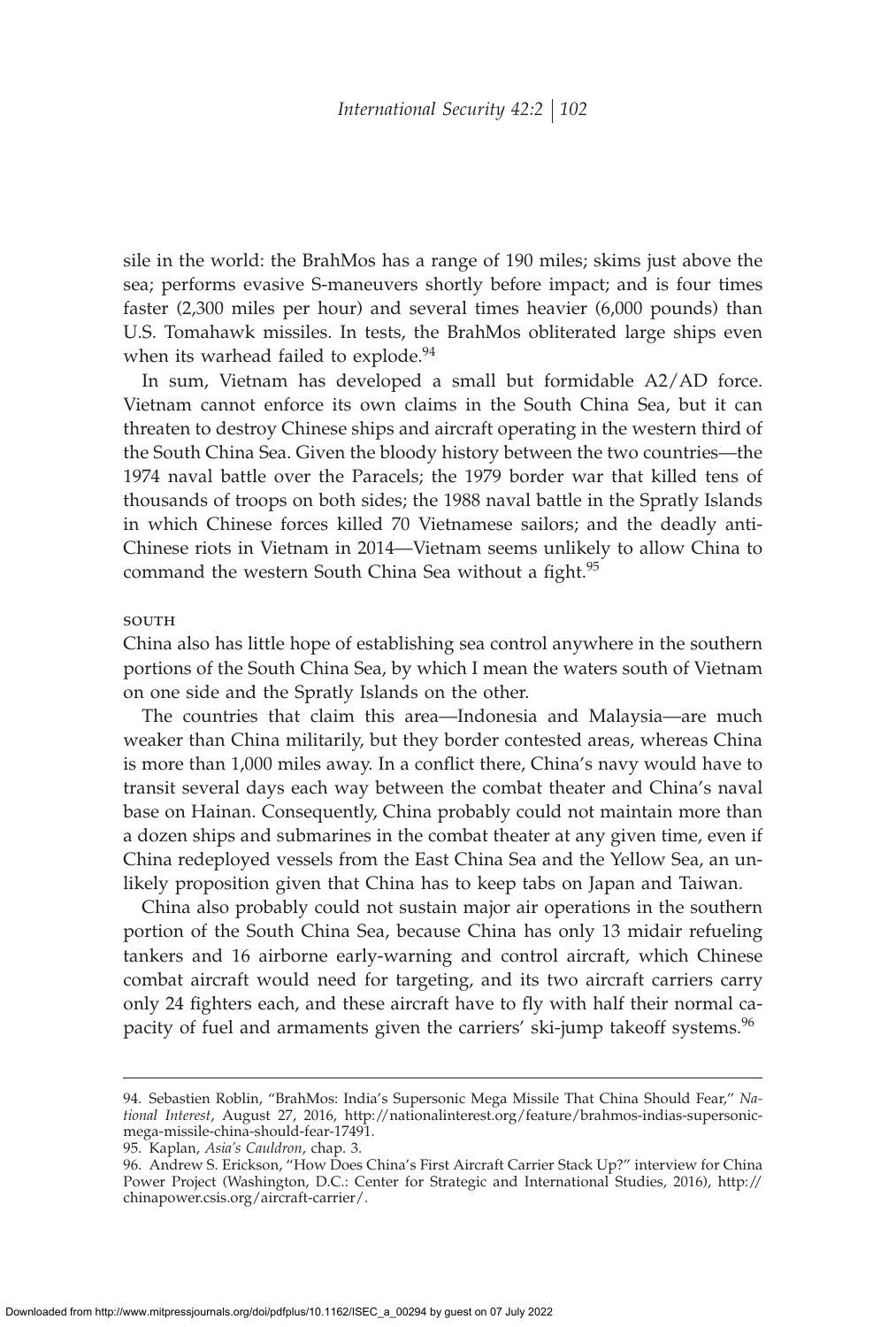The nature of a war in the southern South China Sea would depend on where China made its stand. If China tried to establish sea control in the center of the area, it might find itself in a war with Indonesia, which occupies the Natuna Islands and claims territorial waters and a 200-nautical-mile exclusive economic zone around them. If China tried to control the waters to the east or west of Indonesia's exclusive economic zone, it would come into conflict with Malaysia, whose exclusive economic zone and territorial seas begin where Indonesia's end.

Indonesia and Malaysia could plausibly deny sea and air control to a restricted Chinese task force. Indonesia's navy has 12 frigates, 20 corvettes, and 30 fast-attack patrol boats all armed with antiship missiles. $97$  In addition, Indonesia operates 2 submarines armed with torpedoes and has procured 3 stealthy diesel-powered submarines made in South Korea that will carry antiship missiles and cutting-edge electronic defense and radar signal detection systems.<sup>98</sup> The first of these new submarines began sea trials in 2016, and all three are expected to be operational by 2020. Indonesia's submarine crews have never been tested in wartime, so it is unclear how proficient they would be at targeting Chinese ships. That said, Indonesia has operated submarines for more than 35 years and thus has more experience than most countries in basic submarine operations and maintenance.<sup>99</sup>

Indonesia has declared it will have a "green water" navy by 2024 with a minimum operational force of 110 warships, 66 patrol ships, 98 support ships, and 12 submarines.<sup>100</sup> That goal is unrealistic, but even with a quarter of this fleet, Indonesia's navy would enjoy numerical superiority over a Chinese task force near the Natunas, because Indonesia's ships could operate from two bases within 300 miles of the combat theater and from a new base on the Natunas themselves and another at Mempawah less than 200 miles away.<sup>101</sup>

For similar reasons, Indonesia also would probably enjoy a local superiority in fighter aircraft. Indonesia's air force has 49 fourth-generation fighters, including 33 F-16s, 11 Su-30s, and 5 Su-27s, and it is in negotiations with Russia to buy 10 Su-35S fighters, which feature fifth-generation avionics

<sup>97.</sup> IISS, *The Military Balance 2017*.

<sup>98.</sup> Franz-Stefan Gady, "South Korea Launches First Indonesian Stealth Submarine," *Diplomat*, March 29, 2016, http://thediplomat.com/2016/03/south-korea-launches-first-indonesian-stealthsubmarine/.

<sup>99. &</sup>quot;Indonesia," *Jane's World Navies*, March 29, 2017, https://www.ihs.com/products/janesworld-navies.html.

<sup>100. &</sup>quot;Indonesia," *Jane's World Navies*, April 20, 2016, https://www.ihs.com/products/janesworld-navies.html.

<sup>101.</sup> Ibid.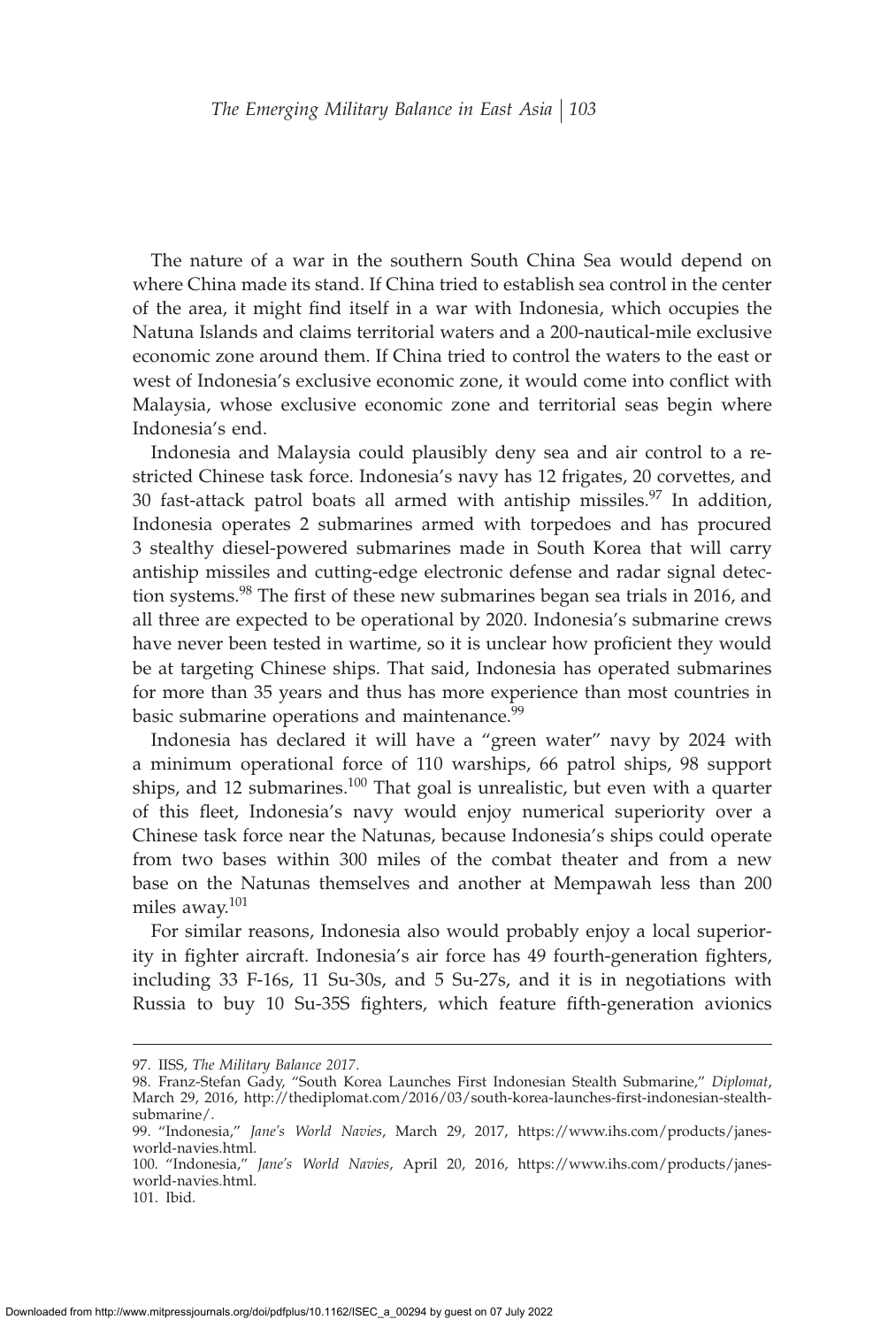and radar technologies and thrust-vectoring engines.<sup>102</sup> In a conflict with China, Indonesia's fighters could operate without aerial refueling from 4 air bases within 500 miles of the Natunas and an expanded air base on the islands themselves.<sup>103</sup>

Malaysia has fewer platforms than Indonesia, but its sailors and pilots are generally better trained, so its A2/AD forces may be more capable than they seem on paper. For example, Malaysia has only 2 submarines, but both of these boats are advanced diesel-powered submarines made in France. Malaysian maintenance crews have shown that they can keep 1 submarine operational at any given time, and Malaysian submarine crews collectively spent more than 9,000 hours in submerged training exercises between 2009 and 2017, making them among the most experienced crews in Southeast Asia.<sup>104</sup>

Malaysia also has 10 frigates and 12 patrol boats, all armed with French- and Italian-made antiship cruise missiles.<sup>105</sup> In addition, Malaysia's frigates carry 16 surface-to-air missiles, torpedoes, and cannons, and have deck space for antisubmarine warfare helicopters. In 2019, Malaysia will add 6 stealth frigates with similar armaments and towed sonar arrays.<sup>106</sup> In a conflict with China, these ships could operate from at least 12 bases around the southern shore of the South China Sea.

Malaysia's air force enjoys similar proximity to potential combat theaters, with at least 8 airfields within the unrefueled range of the southern South China Sea. Malaysia has 36 fourth-generation fighters, including 18 Su-30s that can launch Kh-31 supersonic antiship missiles from beyond the range of the air defenses of China's ships.<sup>107</sup>

## **EAST**

The east side of the South China Sea is the most contested area, with six countries laying claims to various portions of it. Territorial disputes center on the Spratly Islands, an archipelago of 100 small features spread across 160,000 square miles of sea. These features collectively have less than 2 square miles of natural land above the water, but China is reclaiming land and placing airstrips and docks on the seven features in the Spratlys that it currently occupies.

China hopes to take over the Spratlys without firing a shot by creating facts

<sup>102. &</sup>quot;Indonesia," *Jane's World Air Forces*, May 13, 2016, https://www.ihs.com/products/janesworld-air-forces.html.

<sup>103.</sup> Ibid.

<sup>104. &</sup>quot;Malaysia," *Jane's World Navies*, March 29, 2017, https://www.ihs.com/products/janesworld-navies.html.

<sup>105.</sup> IISS, *The Military Balance 2017*.

<sup>106. &</sup>quot;Malaysia," *Jane's World Navies*, January 5, 2017, https://www.ihs.com/products/janesworld-navies.html.

<sup>107.</sup> IISS, *The Military Balance 2017*.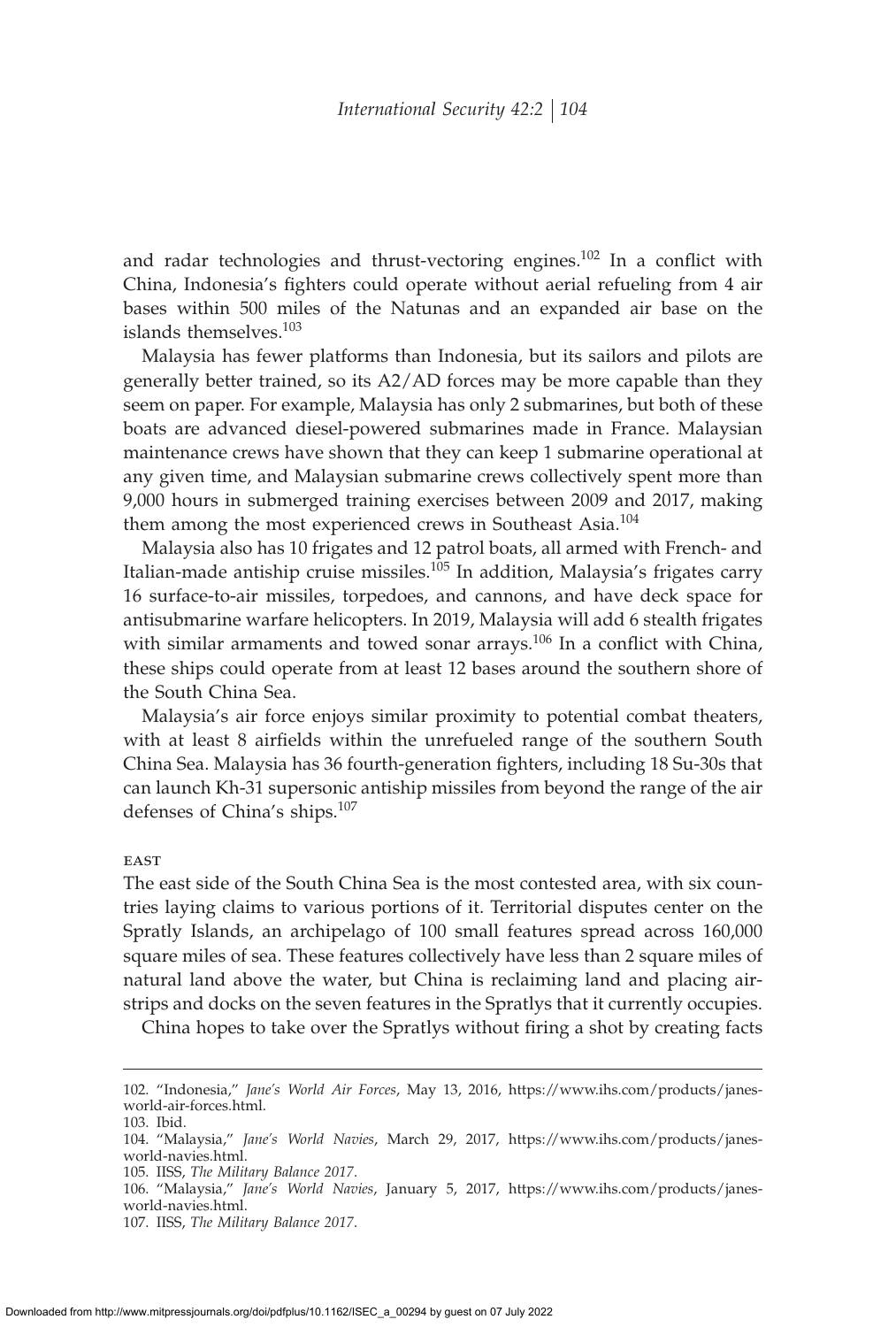on the ground—that is, by flooding the zone with Chinese ships and steadily occupying and turning tiny features into habitable islands that ultimately gain international acceptance, if not recognition, as Chinese territory.

China's plan faces two obstacles, however: the 2016 ruling by the tribunal in The Hague dashed China's legal claims to the area; $^{108}$  and four other countries militarily occupy features in the Spratlys and are unlikely to budge unless China uses force. Vietnam occupies twenty-one features and has built airstrips on two of them, reclaimed land on at least ten others, and placed mobile rocket launchers on at least five features that can target ships and installations within 90 miles—an area that includes all of China's outposts in the Spratlys.<sup>109</sup> Taiwan occupies and maintains an airstrip on the largest natural feature in the Spratlys, Itu Aba, which accounts for roughly half of the natural land above the water in the archipelago. Malaysia occupies five features and has placed military outposts on three of them, one of which has an airstrip. In addition, the Philippines occupies nine features and maintains small military outposts on eight of them and a community of about 300 civilians and 40 military personnel on the remaining feature.

In short, China's neighbors are firmly ensconced in the Spratlys and are backed by international law. To enforce its claims to the area, therefore, China would need to use force. What are its prospects?

To control the Spratlys, China first would need to establish air superiority over them. The Spratlys, however, are nearly 700 miles away from China's nearest air base on Hainan and more than 800 miles from its air bases in southern China. China has only 500 combat aircraft capable of making this journey, and these aircraft would be able to spend only a few minutes near the Spratlys before returning home to refuel.<sup>110</sup> As a result, China would have, at most, a few dozen combat aircraft near the Spratlys at any given time.<sup>111</sup> Vietnam and Malaysia, by contrast, have numerous air bases within the unrefueled range of the archipelago and thus would have the full strength of their combat air fleets available for an air war.

China could fly a few fighters from airstrips on Fiery Cross, Subi, and Mischief Reefs and 48 additional fighters from its two aircraft carriers.<sup>112</sup> China also could conduct midair refueling operations using its 13 tanker aircraft.

110. Heginbotham et al., *The U.S.-China Military Scorecard*, p. 88.

<sup>108.</sup> Mira Rapp-Hooper, "Parting the South China Sea: How to Uphold the Rule of Law," *Foreign Affairs*, Vol. 95, No. 5 (September/October 2016), pp. 76–82.

<sup>109.</sup> Greg Torode, "Vietnam Moves New Rocket Launchers into Disputed South China Sea," Reuters, August 10, 2016, http://www.reuters.com/article/us-southchinasea-vietnamidUSKCN10K2NE.

<sup>111.</sup> Ibid.

<sup>112. &</sup>quot;Airpower in the South China Sea" (Washington, D.C.: Asia Maritime Transparency Initiative, Center for Strategic and International Studies, 2015), https://amti.csis.org/airstrips-scs/.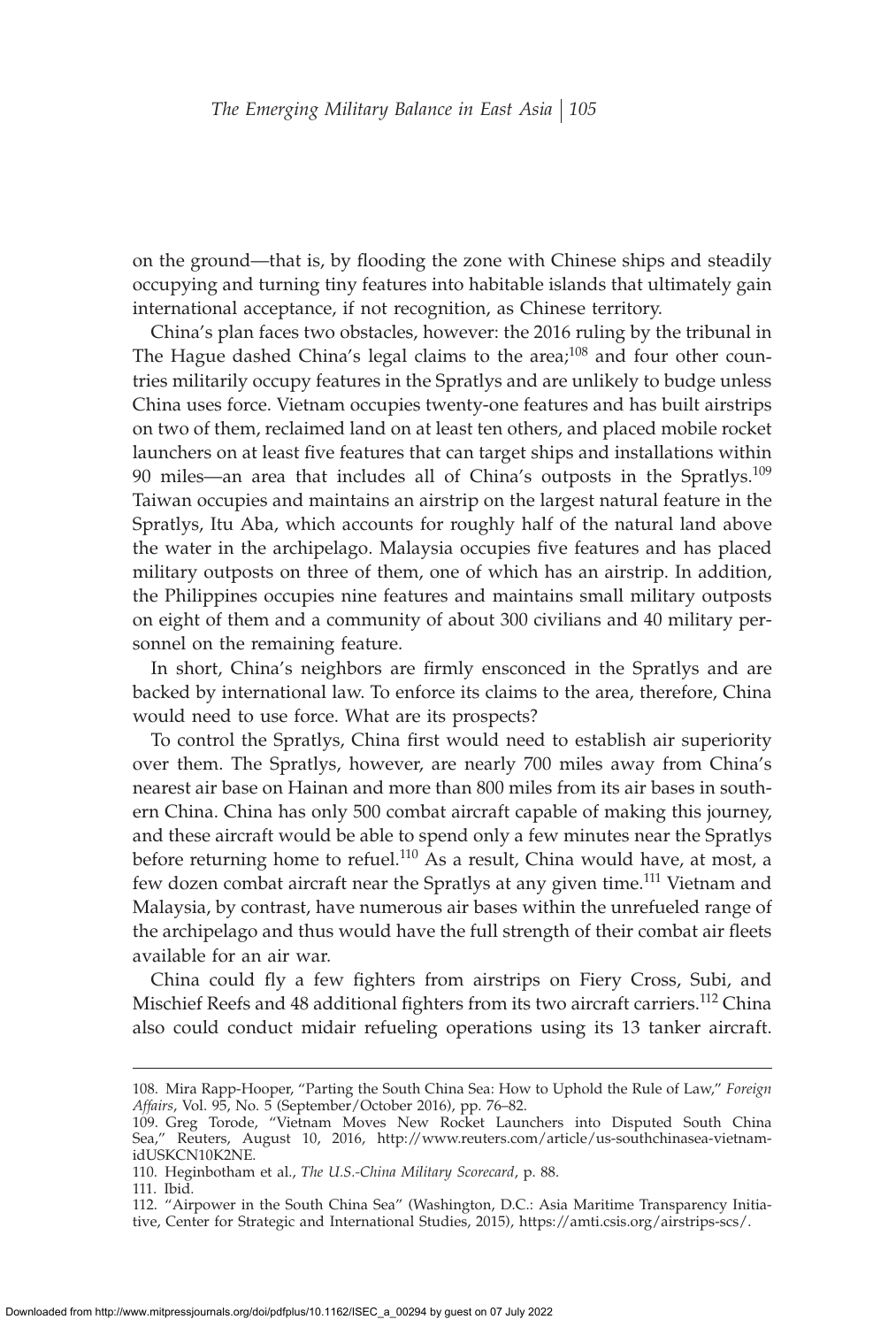These assets, however, have limited defenses and probably would not last long in a major war. Vietnam and Malaysia have several submarines and dozens of aircraft and naval ships armed with advanced missiles, and Vietnam has highly accurate rocket launchers installed within range of China's airstrips in the Spratlys.

Given these obstacles, China is unlikely to try to take the Spratlys all at once and incur the wrath of the whole region. Instead, China is more likely to pick off its rivals one-by-one and carve out a limited section of the South China Sea. The easiest target for such limited expansion is the northeast quarter of the Sea, which is claimed by the Philippines, a country with no missilearmed ships or aircraft. If China imposed itself in this area, there is little the Philippine military could do in response, and other Southeast Asian countries would probably stay out of the fight as long as China did not try to take over the areas that they claim. Given that the Philippines has signed a defense pact with the United States, these waters also are the most likely site of a U.S.-China war in the South China Sea.

Fortunately for the United States, the area is far from China. Unlike in a Taiwan scenario, China's shore-based surface-to-air missiles cannot target aircraft near the Philippines, so China would have to rely on its combat aircraft and sea-based air defenses to establish air superiority. As noted, however, China has only about 500 combat aircraft capable of reaching the east side of the Sea, and these aircraft could loiter for only a few minutes near the Spratlys before returning to China to refuel.<sup>113</sup>

The United States, by contrast, could keep hundreds of aircraft over the islands at all times, because U.S. forces could operate from air bases in the southern Philippines beyond the range of all but 100 to 200 of China's conventional ballistic missiles.<sup>114</sup> China could try to attack these bases with H-6 bombers armed with long-range DH-10 cruise missiles, but the slow speed of these bombers and missiles exposes them to intercepts by U.S. fighters and air and missile defense systems.<sup>115</sup>

The Philippines, of course, might deny the U.S. military access to its bases, but such an outcome is unlikely: since 1945, more than 90 percent of U.S. requests for contingency base access have been granted; and in many of these cases, the United States had no preexisting bases in the country in question (unlike in the Philippines today), and the host country was not under attack or otherwise involved in the conflict. Given this sterling record of U.S. base access, it seems unlikely that the Philippines would respond to a Chinese inva-

<sup>113.</sup> Heginbotham et al., *The U.S.-China Military Scorecard*, p. 88.

<sup>114.</sup> Ibid., p. 48.

<sup>115.</sup> Ibid., p. 66.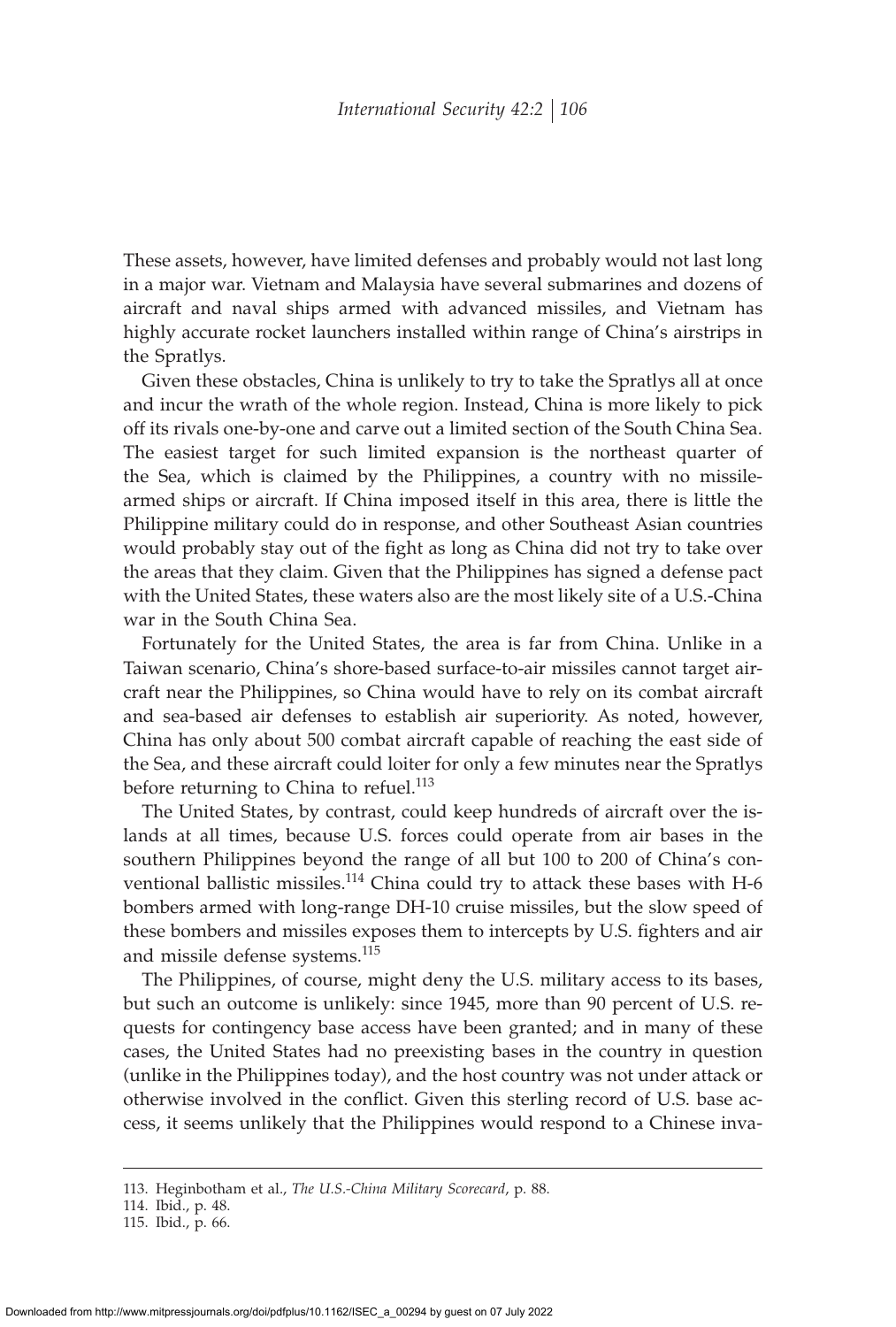sion of Filipino waters by denying the U.S. military access to Filipino airfields.<sup>116</sup> Yes, the president of the Philippines, Rodrigo Duterte, has repeatedly threatened to downgrade the U.S.-Filipino alliance, but he also has authorized the United States to upgrade its military facilities in the Philippines, ordered further reclamation of Philippine-held islands in the Spratlys, instructed Filipino troops to "fight to the death" to defend these islands against China, and threatened to ride out to Chinese-claimed features on his jet ski and plant Philippine flags on them.<sup>117</sup> Furthermore, recent polls show that more than 80 percent of Filipinos favor defending Philippine-held features in the Spratlys from Chinese annexation, and recent Filipino government and military elites (most notably, the defense minister) have publicly pressured Duterte to confront China's navy and coast guard.<sup>118</sup>

Even if the Philippines does expel the U.S. military, U.S. aircraft could still operate from carriers east of the Philippines, beyond the range of most of China's A2/AD forces, or with the help of aerial refueling from U.S. bases in Australia, Guam, and Japan and from additional airfields in the Marianas. The United States also could request contingency access at some of the 100 airfields maintained by other Southeast Asian states that have maritime disputes with China.<sup>119</sup>

Computer simulations show that a single U.S. air wing operating only from bases in Guam and Japan could destroy more than half of China's strike aircraft in three weeks in a Spratly Islands scenario, and two U.S. air wings could do the same in less than a week.120 If China attacked these bases, the U.S. military could respond in kind by cratering the runways at China's 9 air bases within range of the Spratlys, actions that would knock China's air force out of a Spratly Islands war within hours.<sup>121</sup>

Without air cover, China's 19 destroyers and 57 frigates would be exposed to U.S. missiles launched by aircraft as well as ships and submarines. China's cruise missiles currently outrange those of the United States, but by 2019 the U.S. military will regain the advantage: new U.S. sea-launched antiship cruise missiles have a range of 1,000 miles, and new U.S. air-launched anti-

119. Stacie L. Pettyjohn and Alan J. Vick, *The Posture Triangle: A New Framework for U.S. Air Force Global Presence* (Washington, D.C.: RAND Corporation, 2013), pp. 26–27.

120. Heginbotham et al., *The U.S.-China Military Scorecard*, p. 92. 121. Ibid., p. 91.

<sup>116.</sup> Stacie L. Pettyjohn and Jennifer Kavanagh, *Access Granted: Political Challenges to the U.S. Overseas Military Presence, 1945–2014* (Santa Monica, Calif.: RAND Corporation, 2016), pp. 138–139.

<sup>117.</sup> Robbie Gramer, "Philippines to Deploy Troops to Disputed Islands in the South China Sea," *Foreign Policy*, April 6, 2017, http://foreignpolicy.com/2017/04/06/philippines-duterte-to-deploytroops-disputed-south-china-sea-spratly-islands-geopolitics-beijing/.

<sup>118.</sup> Richard Javad Heydarian, "Duterte Is Under Pressure to End the Philippines-China Honeymoon," *National Interest*, April 13, 2017, http://nationalinterest.org/feature/duterte-underpressure-end-the-philippines-china-honeymoon-20174.

Downloaded from http://www.mitpressjournals.org/doi/pdfplus/10.1162/ISEC\_a\_00294 by guest on 07 July 2022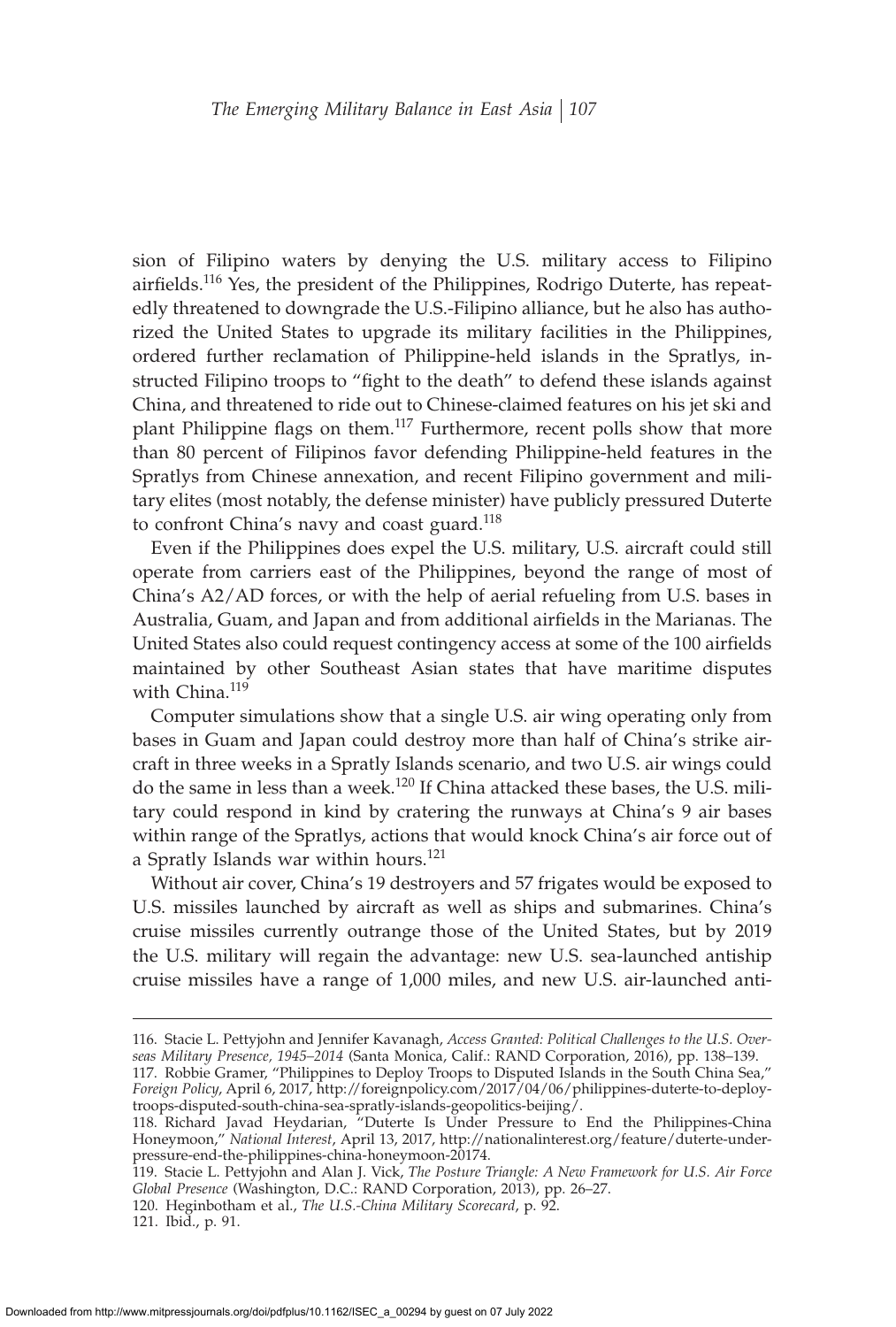ship cruise missiles have a range of 570 miles; China's newest sea- and airlaunched cruise missiles, by contrast, have ranges of 330 miles and 250 miles, respectively.<sup>122</sup>

China could escort its surface ships with submarines. China's 5 nuclearpowered attack submarines are noisier than U.S. submarines from the 1960s, however; and China's diesel-powered submarines would need to deploy their snorkels during the long journey to the combat theater (making the submarines easily detectable) and would be able to operate in the area for only a few weeks before returning to China's naval base on Hainan Island to refuel assuming that the United States did not disable this base with missile strikes. U.S. submarines, by contrast, could remain in the combat theater for months.<sup>123</sup> Moreover, if the United States had air superiority, it could deploy hundreds of antisubmarine warfare aircraft to hunt for Chinese submarines throughout the area.<sup>124</sup> Even without air superiority, the U.S. navy could attack China's fleet with submarines and its emerging fleet of drones armed with torpedoes.<sup>125</sup> In such a contested environment, China's submarines and surface ships would do well to survive for more than a few weeks.<sup>126</sup>

#### net assessment

In sum, local actors can plausibly deny China sea and air control in the western and southern portions of the South China Sea, and the United States could deny China control of the northeast quarter of the Sea at moderate risk to U.S. forces. China therefore faces a formidable containment barrier and cannot command major portions of its near seas—at least for now.

# *Constraints on Future Chinese Military Modernization*

The previous sections focused on China's current capabilities, but what about China's future capabilities? Will China soon be able to overcome the A2/AD

<sup>122.</sup> Franz-Stefan Gady, "U.S. Navy Tests New Long-Range Anti-Ship Missile," *Diplomat*, April 6, 2017, http://thediplomat.com/2017/04/us-navy-tests-new-long-range-anti-ship-missile/; Thomas Gibbons-Neff, "Navy Ships and Submarines to Carry New Anti-Ship Tomahawk Missile, Report Says," *Washington Post*, February 18, 2016.

<sup>123.</sup> Kris Osborn, "'Acoustic Superiority': U.S. Navy's Secret Submarine Plan to Dominate the Seas," *National Interest*, June 20, 2016, http://nationalinterest.org/blog/the-buzz/acousticsuperiority-us-navys-secret-submarine-plan-dominate-16659.

<sup>124.</sup> Heginbotham et al., *The U.S.-China Military Scorecard*, pp. 186–189.

<sup>125.</sup> Megan Eckstein, "Navy: Future Undersea Warfare Will Have Longer Reach, Operate with Network of Unmanned Drones," *U.S. Naval Institute News*, March 24, 2016, https:// news.usni.org/2016/03/24/navy-future-undersea-warfare-will-have-longer-reach-operate-withnetwork-of-unmanned-vehicles.

<sup>126.</sup> Heginbotham et al., *The U.S.-China Military Scorecard*, pp. 192–198, 222–224.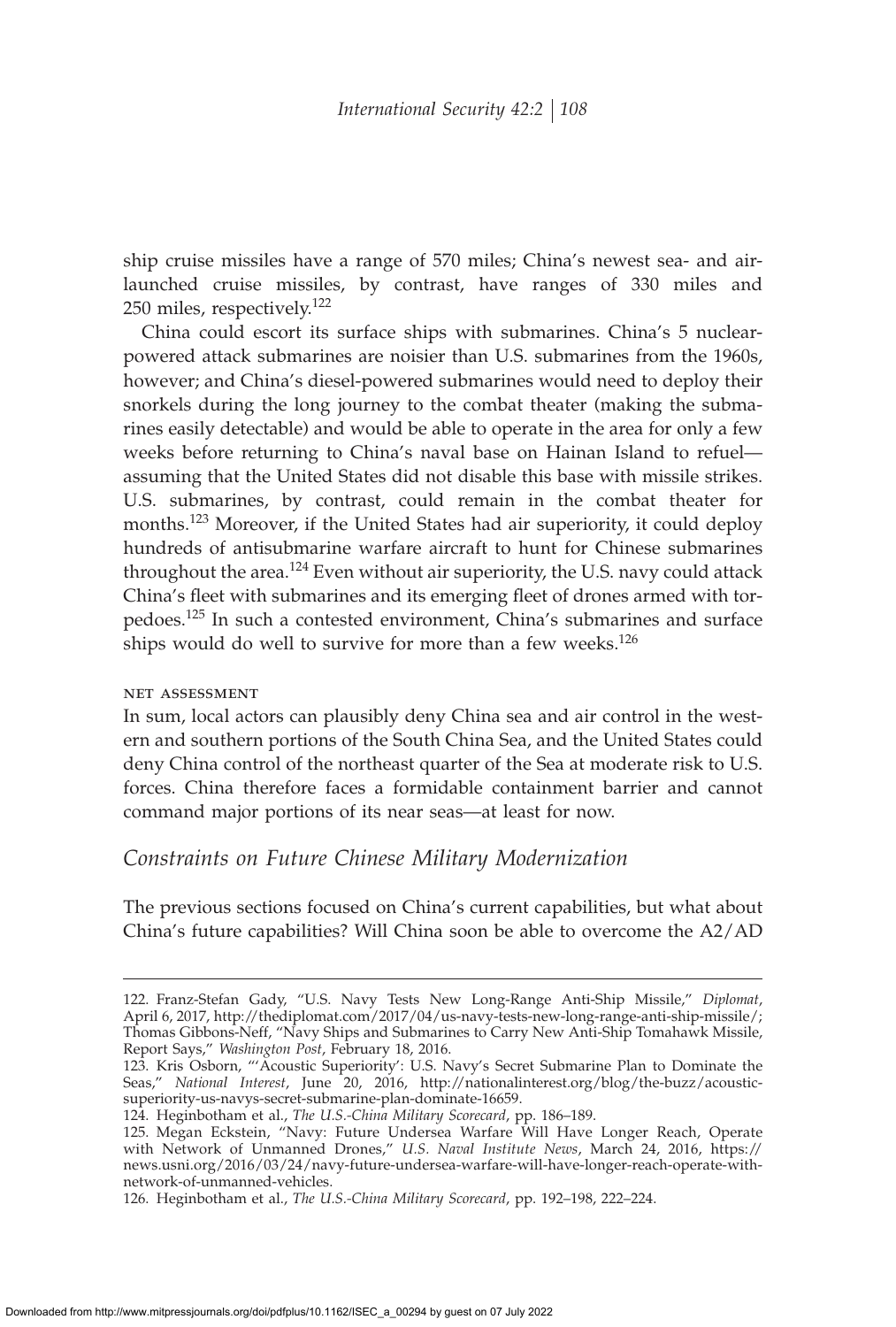forces of its neighbors? Available evidence suggests not, because the state of military technology heavily favors the defense, China's economic growth is slowing, and homeland security operations drain China's military resources. Below, I elaborate on these three points.

#### defense dominance

The military balance between two nations depends not just on their relative strength, but also on the state of technology. This is the key insight of offensedefense theory, which holds that changing technology shifts the relative ease of attack and defense (the "offense-defense balance") over time for all states.<sup>127</sup> For example, in World War I, the machine gun made attack difficult, if not suicidal, for all sides; hence fighting on the western front got bogged down in trench warfare. In World War II, by contrast, the tank shifted the balance back to the offense by allowing attackers to "blitzkrieg" static defenses.

What is the offense-defense balance today? Many scholars argue that defense is dominant, at least within maritime East Asia, because precisionguided munitions enable even relatively weak countries to sink surface ships and shoot down aircraft near their homelands.<sup>128</sup> In past eras, China's neighbors might have had to contest Chinese sea control symmetrically, by sending battleships to blast away at China's fleet, a contest they would almost surely have lost. Today, by contrast, China's neighbors can counter Chinese naval expansion asymmetrically, by launching precision-guided munitions from a variety of relatively cheap platforms.

China will have trouble overcoming these local A2/AD forces, because power projection is fundamentally platform-centric, and therefore extremely expensive, whereas A2/AD is munitions-centric, and thus comparatively cheap.129 To command its near seas, China would need to be able to maintain naval armadas in contested areas indefinitely, a mission that would require a panoply of pricey platforms (and skilled personnel to operate them), including aircraft carrier battle groups, nuclear-powered submarines, antisubmarine warfare forces, surveillance aircraft and ships, refueling tankers, replenishment vessels, and amphibious forces.<sup>130</sup> China's neighbors, on the other hand, could hold these platforms at risk at a fraction of the cost by stocking up on ad-

<sup>127.</sup> Sean M. Lynn-Jones, "Offense-Defense Theory and Its Critics," *Security Studies*, Vol. 4, No. 4 (Summer 1995), pp. 660–691, doi:10.1080/09636419509347600.

<sup>128.</sup> Gholz, "No Man's Sea."

<sup>129.</sup> Kelly, Gompert, and Long, *Smart Power, Stronger Partners*, Vol. 1, pp. 77–84.

<sup>130.</sup> On platforms needed for sea control, see Barry R. Posen, "Command of the Commons: The Military Foundation of U.S. Hegemony," *International Security*, Vol. 28, No. 1 (Summer 2003), pp. 5–46, doi:10.1162/016228803322427965.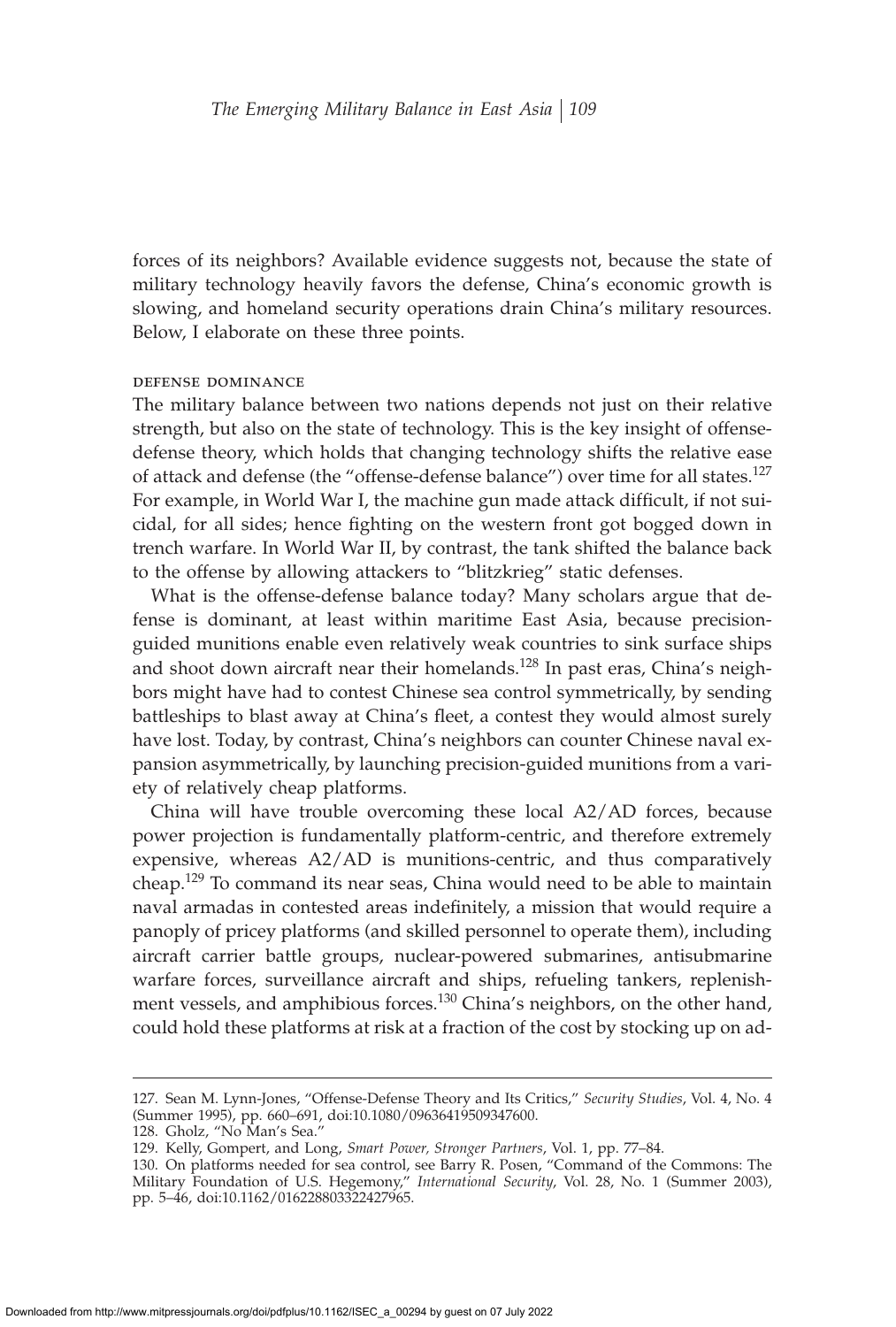vanced missiles, offensive cyber capabilities, and basic launch-platforms, including corvettes, trucks, midget submarines, and short-range aircraft. These A2/AD platforms require far less skill, coordination, and maintenance to employ effectively than power-projection forces.

According to a recent study, the average cost of an A2/AD capability is about one-fiftieth of the cost of the power-projection capability that it could neutralize in war.<sup>131</sup> A 50-to-1 cost ratio may be hard to believe, but U.S. experience suggests it is not wildly off the mark: since 2000, the United States has outspent China militarily by more than \$7 trillion (not including spending on the wars in Iraq and Afghanistan), yet most defense analysts believe China has successfully extended its defensive perimeter by acquiring A2/AD capabilities that threaten U.S. surface ships, non-stealth aircraft, and military bases within 500 miles of Chinese territory.<sup>132</sup> Now China's neighbors are copying China's playbook and placing the PLA on the expensive side of the offense-defense balance. To project power in East Asia and enforce its expansive territorial claims, therefore, China will have to outspend its neighbors militarily by an order of magnitude or more. Can it afford to do so?

## slowing economic growth and massive debt

China probably will not be able to afford resilient power-projection forces anytime soon, because its fiscal future is bleak. According to Chinese government statistics, China's economic growth rates have been cut in half over the past decade, dropping from 15 percent in 2007 to 6.7 percent in 2016. A growth rate of 6.7 percent would still be spectacular, of course, but China's statistics are almost surely exaggerated. Dozens of studies show that Chinese officials systematically inflate China's gross domestic product (GDP) numbers, and top Chinese leaders have admitted as much.<sup>133</sup> Many economists believe that China's true GDP growth rate is roughly half the government-listed rate, and some analysts argue that China's economy has not grown since the 2008 financial crisis. $134$ 

Even if China's economy grows 6 percent annually in the coming years, China still might struggle to pay for a major upgrade to its power-projection capabilities, because GDP growth is not necessarily a sign of expanding

<sup>131.</sup> Kelly, Gompert, and Long, *Smart Power, Stronger Partners*, Vol. 1, pp. 88–93.

<sup>132.</sup> Stockholm International Peace Research Institute (SIPRI), "Military Expenditure Database" (Stockholm: SIPRI, 2016), https://sipri.org/databases/milex; and Montgomery, "Contested Primacy in the Western Pacific."

<sup>133.</sup> Christopher Balding, "Further Questions about Chinese GDP Data," *Financial Times*, August 2, 2016.

<sup>134.</sup> Mark Magnier, "China's True Growth Is a Mystery; Economists Weigh the Clues," *Wall Street Journal*, April 26, 2015.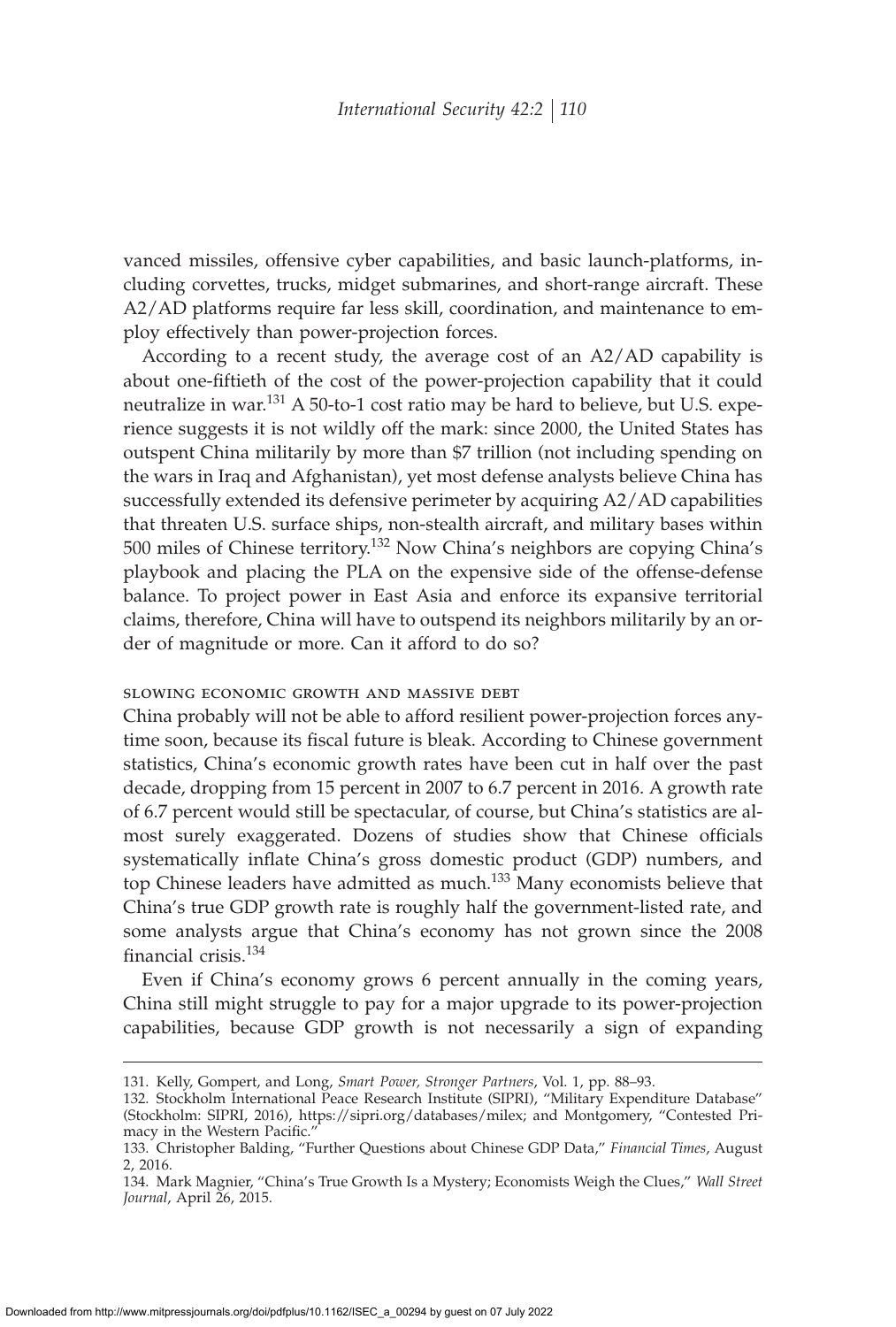wealth. If a country spends billions of dollars building bridges to nowhere, its GDP will rise but its stock of wealth will remain unchanged or even decline. To accumulate wealth, a country needs to increase the output it produces per unit of input, a metric that economists call "total factor productivity." Mere increases in input, without an increase in the efficiency with which those inputs are used, will suffer diminishing returns and wrack up debt.

How productive is China's growth? Remarkably, 90 to 97 percent of China's economic growth since 1990 has stemmed from growth in inputs: the expansion of employment and relentless investment in physical capital.<sup>135</sup> China's productivity has not only been unspectacular; it has been virtually nonexistent, accounting for only 3 to 10 percent of China's growth during that time.<sup>136</sup> As a point of comparison, productivity improvements have accounted for 20 to 25 percent of U.S. economic growth for the past century.<sup>137</sup>

Since 2006, China has tried to boost its productivity by tripling its spending on research and development, employing more scientists and engineers than any other country, and mounting the most extensive corporate espionage campaign in history.<sup>138</sup> So far, however, innovation decrees, resource infusions, and espionage have failed to transform China's input-driven growth model. Since 2007, investment spending has climbed to nearly 50 percent of GDP, a level "unprecedented in world economic history," and accounted for nearly all of China's economic growth.<sup>139</sup> Meanwhile China's growth rate has plummeted, and its productivity growth rate has turned negative, meaning that China is producing less output per unit of input each year (figure 2).

The volume of waste in China's economy is staggering. China has built more than fifty "ghost cities"—entire metropolises composed of empty office buildings, apartment complexes, shopping malls, and, in some cases, airports.<sup>140</sup> In industry after industry, from refining to shipbuilding to aluminum to cement,

136. Wu, "China's Growth and Productivity Performance Debate Revisited."

<sup>135.</sup> Conference Board, "Total Economy Database," May 2017 update, original version, https:// www.conference-board.org/data/economydatabase/; and Harry X. Wu, "China's Growth and Productivity Performance Debate Revisited: Accounting for China's Sources of Growth with a New Dataset," report No. EPWP1401 (New York: Conference Board, February 2014).

<sup>137.</sup> Dale W. Jorgenson, Mun S. Ho, and Jon D. Samuels, "Long-Term Estimates of U.S. Productivity and Growth," paper prepared for presentation at the Third World KLEMS Conference, Tokyo, Japan, 2014.

<sup>138.</sup> Kathleen McLaughlin, "Science Is a Major Plank in China's New Spending Plan," *Science*, March 7, 2016, doi:10.1126/science.aaf4155; and U.S. Commission on the Theft of American Intellectual Property, *The IP Commission Report* (Washington, D.C.: National Bureau of Asian Research, 2013).

<sup>139.</sup> Barry Naughton, "Economic Rebalancing," in Jacques deLisle and Avery Goldstein, eds., *China's Challenges* (Philadelphia: University of Pennsylvania Press, 2015), p. 108.

<sup>140.</sup> Wade Shepard, *Ghost Cities of China: The Story of Cities without People in the World's Most Populated Country* (London: Zed, 2015).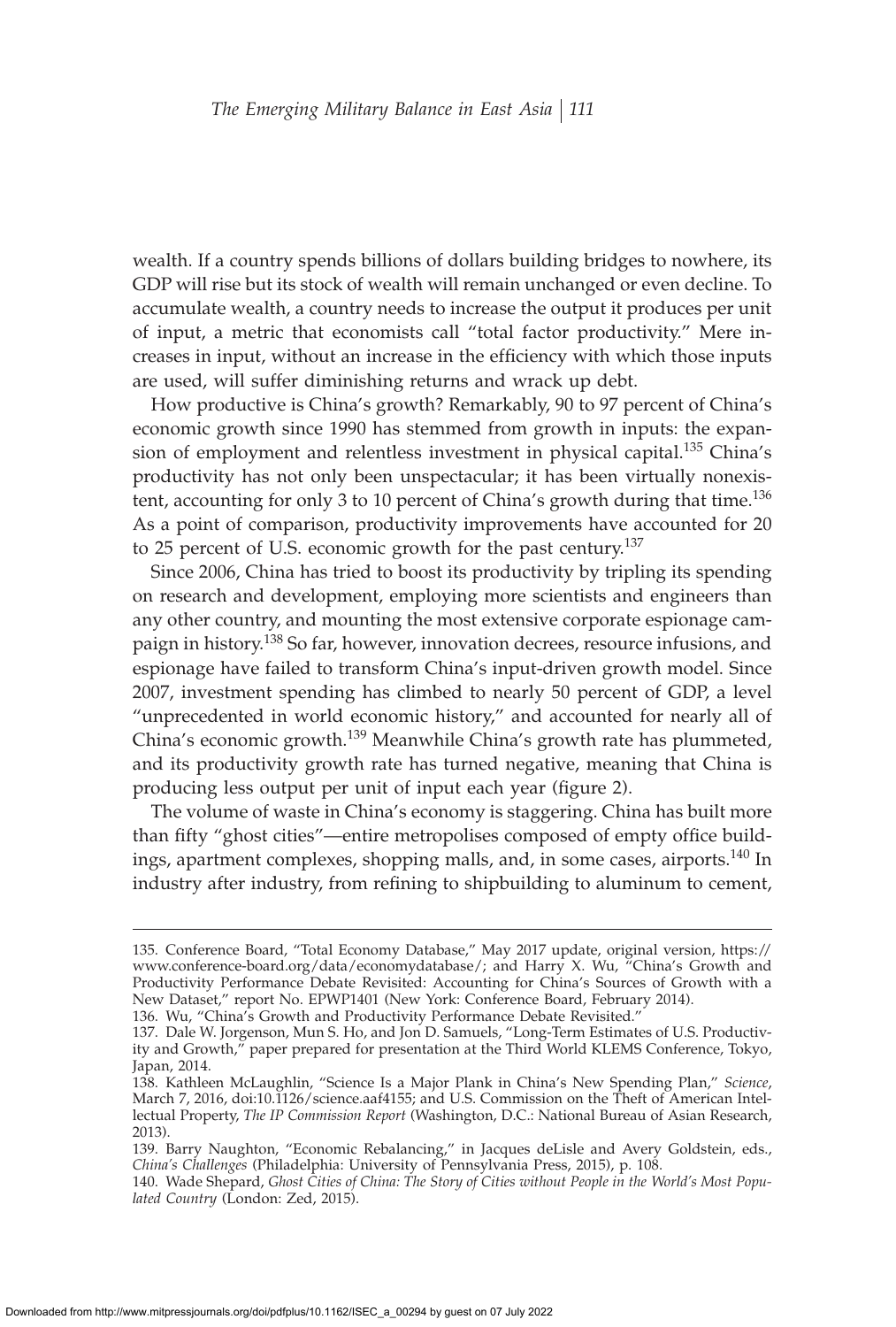

Figure 2. Growth Rates of Chinese Total Factor Productivity (TFP), Capital and Labor Inputs, and Gross Domestic Product (GDP), 2000–2016

SOURCE: The Conference Board Total Economy Database, May 2017. © 2017 The Conference

the picture is the same—supply far outpaces demand—and still expansion continues.<sup>141</sup> China's unused capacity in steelmaking, for example, is greater than the total steel production capacity of Japan, the United States, and Germany combined.<sup>142</sup> All told, the Chinese government estimates that it blew more than \$6 trillion on "ineffective investment" from 2009 to 2014.<sup>143</sup>

The unsurprising result of this waste has been a dramatic rise in China's debt, from 121 percent of GDP in 2000 to nearly 300 percent in 2016.<sup>144</sup> At \$28 trillion and counting, China's debt is not only the largest ever recorded by a developing country, but it has risen faster than any country's, nearly quadrupling in size from 2007 to 2014 and igniting a lending surge three times greater

<sup>141. &</sup>quot;Industry in China: The March of the Zombies," *Economist*, February 27, 2016, https://www .economist.com/news/business/21693573-chinas-excess-industrial-capacity-harms-its-economyand-riles-its-trading-partners-march.

<sup>142.</sup> Ibid.

<sup>143.</sup> Brenda Goh, "Lovely Airport, Where Are the Planes? China's White Elephants Emerge," Reuters, April 10, 2015, http://www.reuters.com/article/us-china-infrastructure-insightidUSKBN0N02AT20150410.

<sup>144.</sup> Simon Rabinovitch, "Finance in China: Big but Brittle," *Economist*, May 7, 2016, https:// www.economist.com/news/special-report/21697983-china-needs-free-up-its-financial-systemeven-if-it-hurts-says-simon-rabinovitch-big.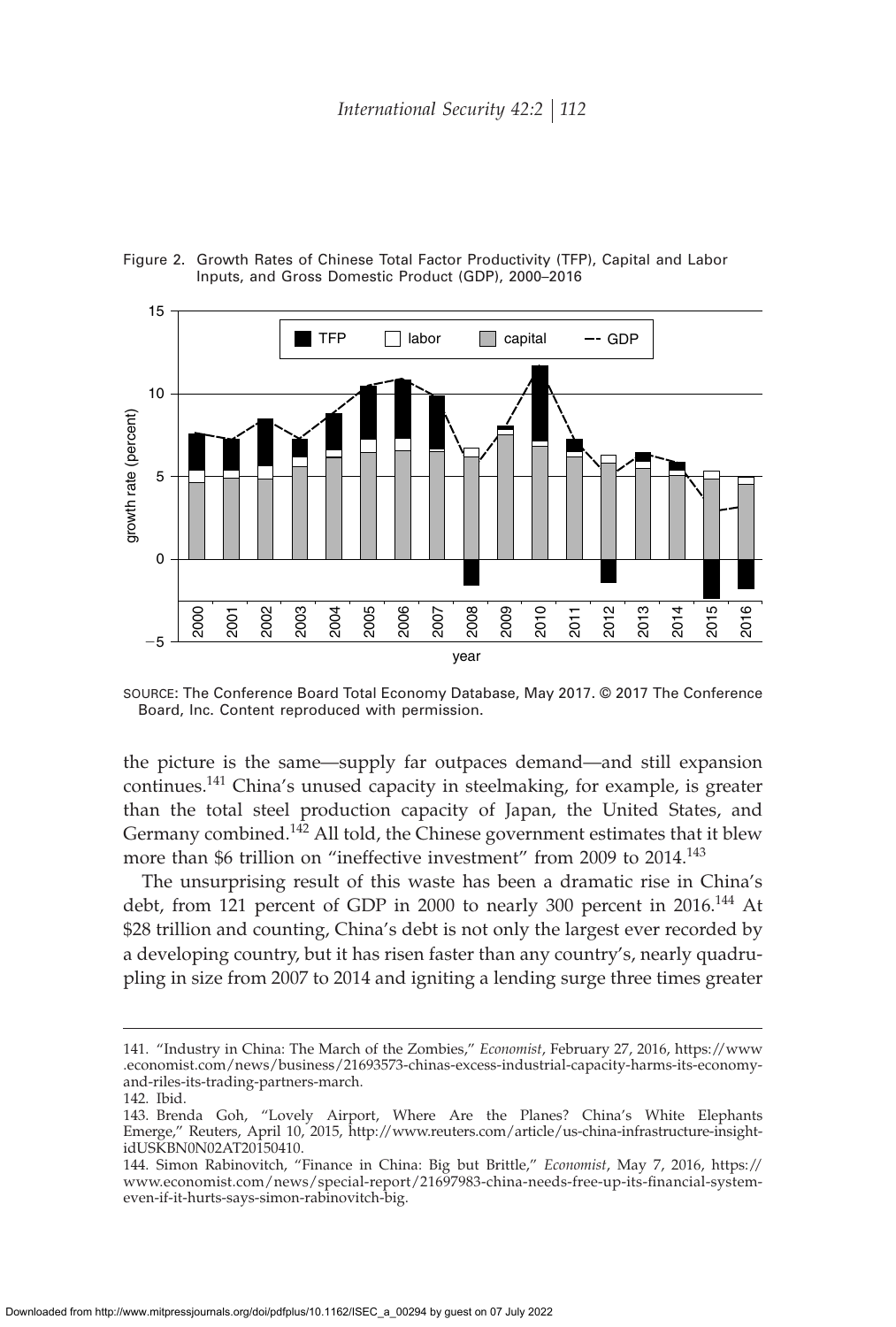than the credit binge that sparked the 2008 U.S. financial crisis.<sup>145</sup> In 2015, roughly 20 percent of China's 1,000 largest firms owed more money in interest payments than they earned in gross profits; and 45 percent of all new loans in China were used to pay interest on old loans, a phenomenon that analysts call "Ponzi finance."<sup>146</sup>

China may avoid a full-blown financial crisis—the state owns both the banks and their biggest corporate borrowers, and Chinese citizens have little choice but to keep their savings in state-owned banks—but writing off these bad loans will cost China dearly. How much, exactly, is difficult to say, but estimates range from \$1.5 trillion to \$10 trillion, the latter figure nearly equal to China's entire GDP.<sup>147</sup>

Theoretically, China could free up money for military modernization by gutting social spending. In reality, such cost cutting will be impossible, because China is about to experience the most rapid aging crisis in human history, with the ratio of workers-to-retirees shrinking from 8-to-1 today to 2-to-1 by  $2040.^{148}$ By that point, China will have \$10 trillion to \$100 trillion in unfunded pension liabilities.<sup>149</sup> Add to this pension shortfall the rising medical costs associated with having one of the oldest societies on the planet (by the 2050s, nearly onethird of China's population will be older than sixty-five), and it becomes clear that China would do well to maintain current levels of military spending, let alone increase them.<sup>150</sup>

China has \$3 trillion of foreign exchange reserves, but they are not a treasure trove that the Chinese government can use to bankroll military modernization. The Chinese government purchased these reserves with money taken from state-owned banks, most of which was deposited there by Chinese citizens. If the government were to spend that money on the military, it would be stealing \$3 trillion from the Chinese people. At the very least, such a drastic action would collapse the banking system, because people probably would not deposit more money in banks that just expropriated their life savings. At worst, it might spur a massive revolt.

<sup>145.</sup> Ruchir Sharma, "How China Fell Off the Miracle Path," *New York Times*, June 3, 2016.

<sup>146. &</sup>quot;China's Financial System: The Coming Debt Bust," *Economist*, May 7, 2016, https://www .economist.com/news/leaders/21698240-it-question-when-not-if-real-trouble-will-hit-chinacoming-debt-bust.

<sup>147. &</sup>quot;Breaking Bad," *Economist*, May 7, 2016, https://www.economist.com/news/special-report/ 21697979-dud-loans-much-higher-reported-banks-must-brace-trouble-breaking-bad.

<sup>148.</sup> UN, "World Population Prospects: The 2015 Revision Population Database" (New York: UN, 2015).

<sup>149.</sup> David L. Shambaugh, *China's Future* (Cambridge, Mass.: Polity, 2016), p. 83.

<sup>150.</sup> UN, "World Population Prospects."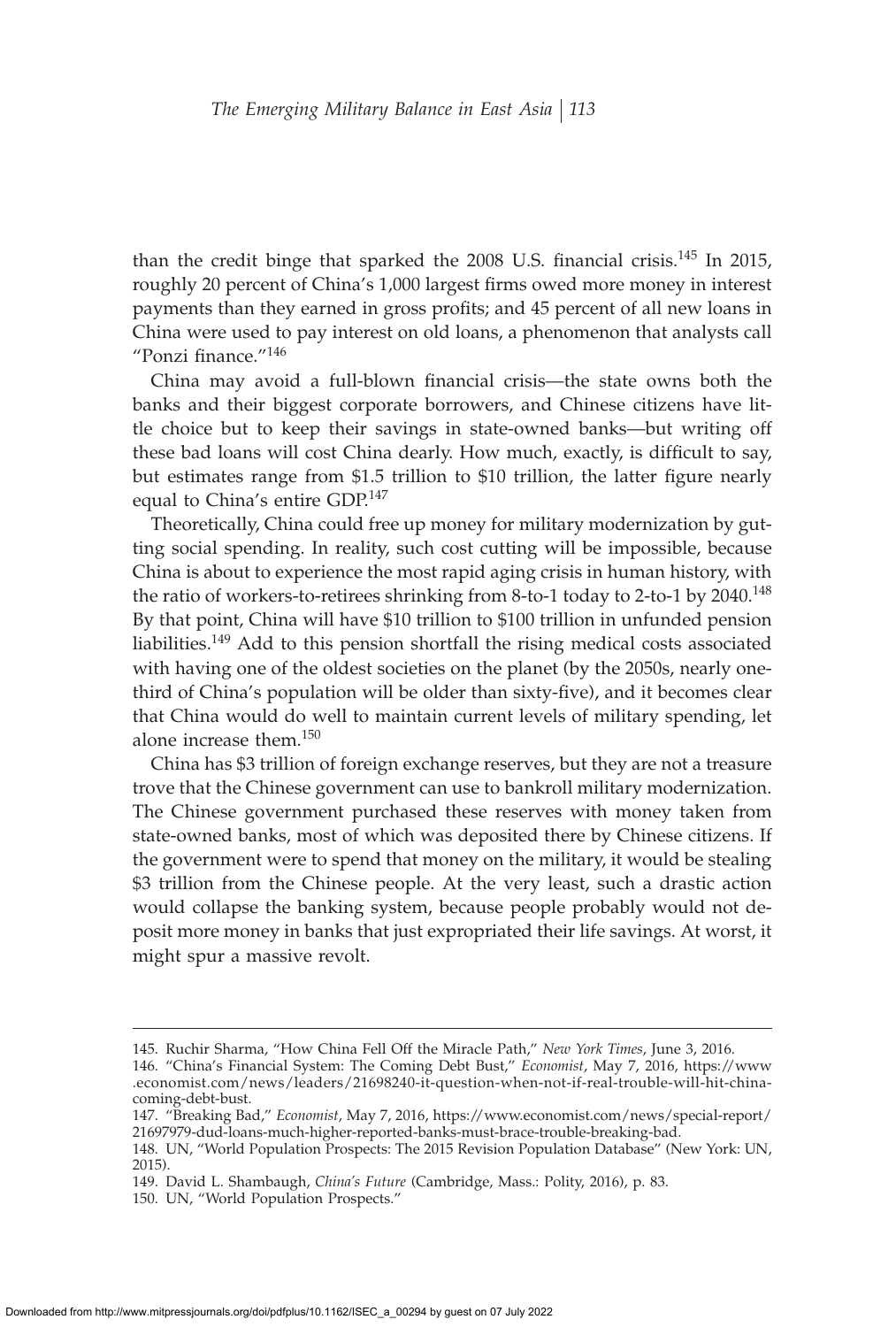#### homeland insecurity

Even if China's economic situation were not so dire, China still might lack funds for power projection, because homeland security costs drain a substantial portion of its military resources.

All major political risk indices show that China is bedeviled by domestic unrest to a greater extent than most countries.<sup>151</sup> For example, the World Bank's political stability and absence of violence index, which aggregates political risk data from more than thirty sources, ranks China 157 out of 212 countries, just ahead of Azerbaijan and Honduras. Chinese government data paint a similar picture. So-called mass incidents (public protests or riots involving 100 or more people) increased from 9,000 in 1993 to  $280,000$  in  $2010$ ;<sup>152</sup> and so-called social order violations, which refer to fights or cases in which large groups of citizens obstructed police from their duties, have risen from 3.2 million in 1995 to 13.9 million in 2012.<sup>153</sup>

This unrest emanates from multiple sources. In Tibet and Xinjiang, which account for almost one-third of China's landmass, non-Han ethnic groups are waging low-level insurgencies against the central government. In Hong Kong, residents maintain a separate political system and periodically stage large protests against Beijing's attempts to dilute their political autonomy. And throughout China, citizens harboring a variety of grievances (e.g., pollution, corruption, and government land seizures) stage demonstrations that occasionally turn violent.

Dealing with this unrest strains the PLA's resources.<sup>154</sup> China spends more on internal security than on its military, and at least 20 percent of the PLA's budget—as reported by the Stockholm International Peace Research Institute—actually funds the People's Armed Police, an internal security force charged with suppressing riots and guarding China's leaders, duties performed by civilian agencies in other countries.<sup>155</sup> Moreover, the PLA itself reg-

154. Nathan and Scobell, "China's Overstretched Military."

<sup>151.</sup> For examples, see "Political Stability and Absence of Terrorism/Violence," Worldwide Governance Indicators database (Washington, D.C.: World Bank, 2016); J.J. Messner et al., *The Fragile States Index 2016* (Washington, D.C.: Fund for Peace, 2016); Monty G. Marshall and Benjamin R. Cole, *Global Report 2014: Conflict, Governance, and State Fragility (Vienna, Va.: Center for Systemic* Peace, 2014); Mark Gibney et al., "The Political Terror Scale 1976–2015," *Political Terror Scale*, 2016, http://www.politicalterrorscale.org/; and *International Country Risk Guide* (East Syracuse, N.Y.: PRS Group, 2016).

<sup>152.</sup> Murray Scott Tanner, "China's Social Unrest Problem," testimony before the U.S.-China Economic and Security Review Commission, May 15, 2014 (Washington, D.C.: Government Publishing Office, 2014), https://www.uscc.gov/sites/default/files/Tanner\_Written%20Testimony .pdf.

<sup>153.</sup> Ibid., p. 3.

<sup>155.</sup> Adam P. Liff and Andrew S. Erickson, "Demystifying China's Defence Spending: Less Mysterious in the Aggregate," *China Quarterly*, December 2013, pp. 805–830, doi:10.1017/ S0305741013000295; and George J. Gilboy and Eric Heginbotham, *Chinese and Indian Strategic Behavior: Growing Power and Alarm* (Cambridge: Cambridge University Press, 2012), chap. 4.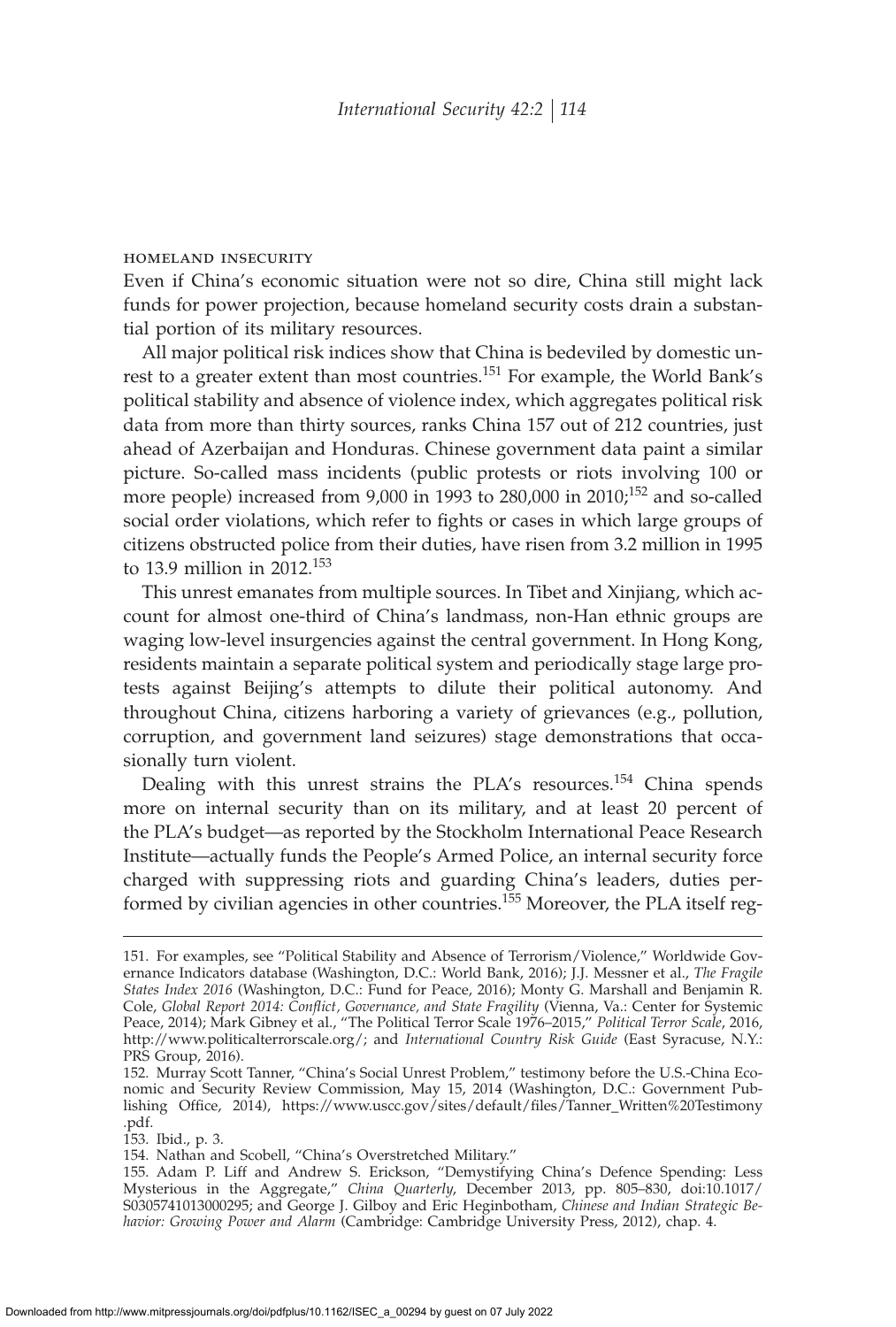ularly performs internal security missions. For example, in 2008 the PLA rolled into Tibet to put down mass riots, and in 2009 PLA forces imposed martial law in Xinjiang to quell an outbreak of violence that killed 197 people.

In addition to internal security, the PLA is tasked with securing China's continental periphery, which stretches 14,000 miles and includes boundaries with fifteen countries.<sup>156</sup> Most of these borders have been conflict zones at some point in China's history. Some of them remain so today.

Most notable, China shares a 1,400-mile border with India that remains bitterly contested.<sup>157</sup> In the northern section of the border, China occupies an area of Indian-claimed territory the size of Switzerland. In the eastern part, India occupies an area of Chinese-claimed territory the size of Austria. Both sides press their territorial claims by maintaining a sizable military presence near the border: China has built air bases, roads, and railways capable of rushing thirty divisions (450,000 troops) to the border; India keeps four divisions on the border armed with long-range cruise missiles and backed up by two squadrons of Su-30MKI fighters. As of the fall of 2017, Chinese and Indian forces were locked in their most bitter standoff in 30 years near the Doka La pass, where China accused Indian soldiers of trespassing across the disputed border.<sup>158</sup>

China's 800-mile border with Vietnam also remains tense.<sup>159</sup> When anti-Chinese protests erupted in Vietnam in 2014 (after China had placed an oil rig inside Vietnam's exclusive economic zone), China deployed thousands of troops, tanks, missile launchers, and other heavy artillery to Pingxiang city, where the Sino-Vietnamese war started in 1979. In 2014 and 2015, Chinese and Vietnamese forces exchanged fire on at least two occasions, and both countries withdrew from border peace talks in  $2017$ .<sup>160</sup>

Russia and China formally resolved their border dispute in 2008, but both countries have modernized their forces and conduct regular military exercises in the border region, where the two countries fought a war in  $1969$ <sup>161</sup>

China also stations three Group Armies (comprising roughly 150,000 troops)

<sup>156.</sup> M. Taylor Fravel, "Securing Borders: China's Doctrine and Force Structure for Frontier Defense," *Journal of Strategic Studies*, Vol. 30, No. 4 (August 2007), pp. 705–737, doi:10.1080/ 01402390701431790.

<sup>157.</sup> Jeff M. Smith, *Cold Peace: China-India Rivalry in the Twenty-First Century* (New York: Lexington, 2015).

<sup>158.</sup> Steven Lee Meyers, Ellen Barry, and Max Fisher, "How India and China Have Come to the Brink over a Remote Mountain Pass," *New York Times*, July 26, 2017.

<sup>159.</sup> Joshua Kurlantzick, "A China-Vietnam Military Clash," contingency planning memorandum No. 26 (New York: Council on Foreign Relations, September 23, 2015).

<sup>160.</sup> Ibid.

<sup>161.</sup> Jeffrey Mankoff, "The Wary Chinese-Russian Partnership," *New York Times*, July 11, 2013; and Jeffrey Mankoff, "Russia's Asia Pivot: Confrontation or Cooperation?" *Asia Policy*, January 2015, pp. 65–87, doi:10.1353/asp. 2015.0009.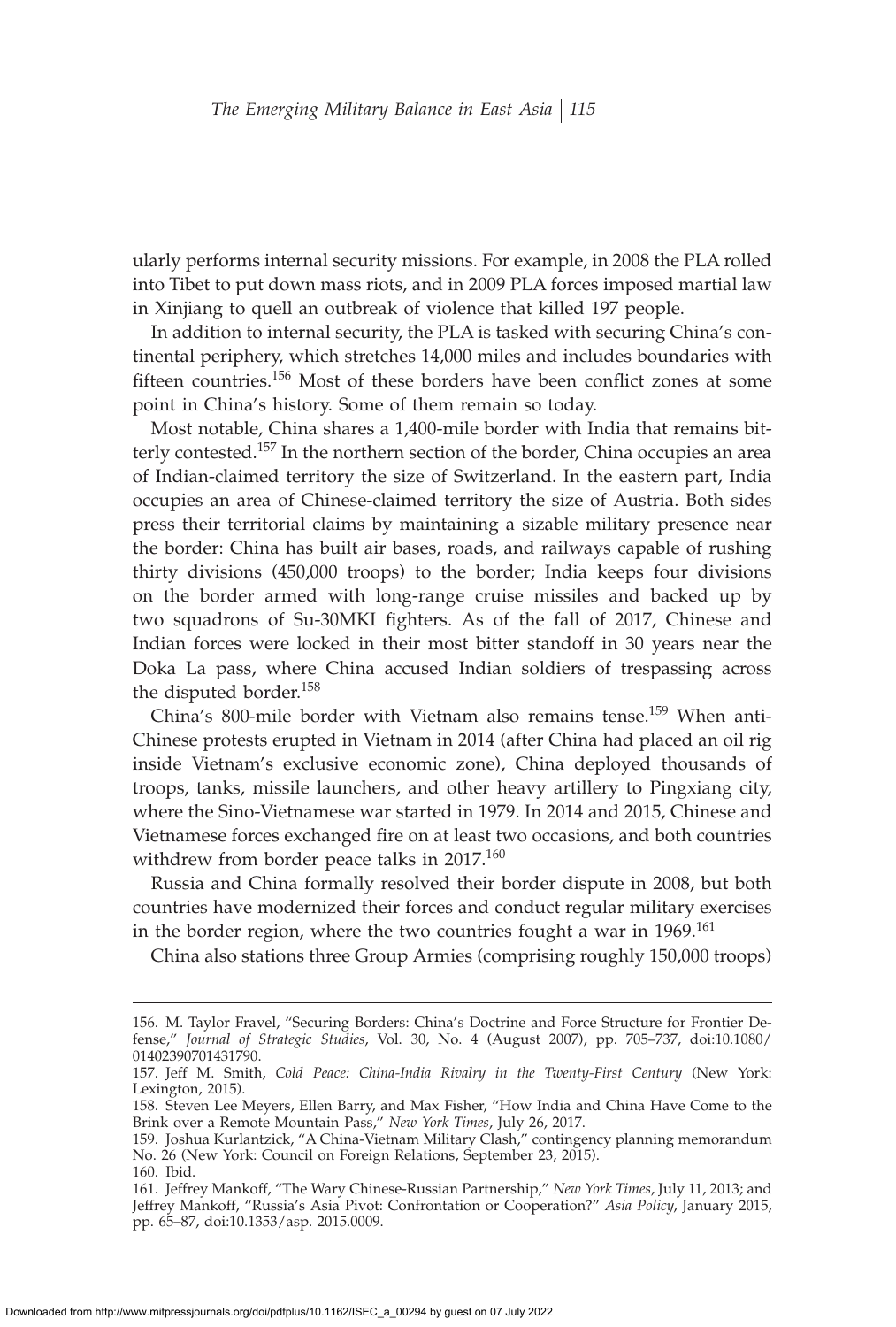near its 880-mile border with North Korea and added another border defense brigade there in 2017.<sup>162</sup> The PLA maintains 24-hour video and aerial drone surveillance of the border, has built bunkers to protect its border guards there against nuclear and chemical blasts, and has surged additional troops to the border on several recent occasions, including in 2010 when North Korea shelled South Korea's Yeonpyeong island; in 2013 after the purge of Jang Song Thaek, a high-ranking North Korean official who was China's main point of contact with North Korea; and in August 2015 after an outbreak of hostilities between North and South Korea in the demilitarized zone.<sup>163</sup>

Finally, the PLA is engaged in a counterterrorism campaign on its borders with Central Asian states, where Uighur separatists have established safe havens.<sup>164</sup>

All told, the PLA devotes more than 1 million troops (roughly 45 percent of the active-duty force) to internal security and border defense: 660,000 troops in the People's Armed Police, 128,000 troops in border defense units, and 239,500 ground troops based near major cities in border regions.<sup>165</sup>

The personnel costs alone of China's border defense forces consume at least 15 percent of the PLA's budget.<sup>166</sup> All told, then, at least 35 percent of China's military budget, as reported by the most popular source for military spending data, goes to homeland security operations: 20 percent for the People's Armed Police and an additional 15 percent for border defense troops. These costs act as a persistent "domestic drag" on China's military modernization, putting robust power projection forces further out of reach for the PLA.<sup>167</sup>

# *Conclusion*

China's neighbors can check Chinese maritime expansion and will remain capable of doing so for the foreseeable future. Given this regional balance of power, the United States should adopt an "active denial" strategy to preserve

<sup>162.</sup> Jeremy Page, "China Prepares for a Crisis along North Korea Border," *Wall Street Journal*, July 24, 2017.

<sup>163. &</sup>quot;China," *Jane's World Armies*, December 24, 2016, https://www.ihs.com/products/janesworld-armies.html.

<sup>164. &</sup>quot;Spreading the Net," *Economist*, August 9, 2014, https://www.economist.com/news/china/ 21611110-new-episodes-violence-and-repression-have-heightened-tensions-xinjiang-spreadingnet; and "A Chechnya in the Making," *Economist*, August 9, 2014, https://www.economist.com/ news/leaders/21611067-iron-fist-xinjiang-fuelling-insurrection-chinas-leadership-must-switchtactics.

<sup>165.</sup> Fravel, "Securing Borders."

<sup>166.</sup> Peter E. Robertson and Adrian Sin, "Measuring Hard Power: China's Economic Growth and Military Capacity," *Defence and Peace Economics*, Vol. 28, No. 1 (January 2017), pp. 91–111, table 1, doi:10.1080/10242694.2015.1033895.

<sup>167.</sup> Nathan and Scobell, "China's Overstretched Military," pp. 137–138.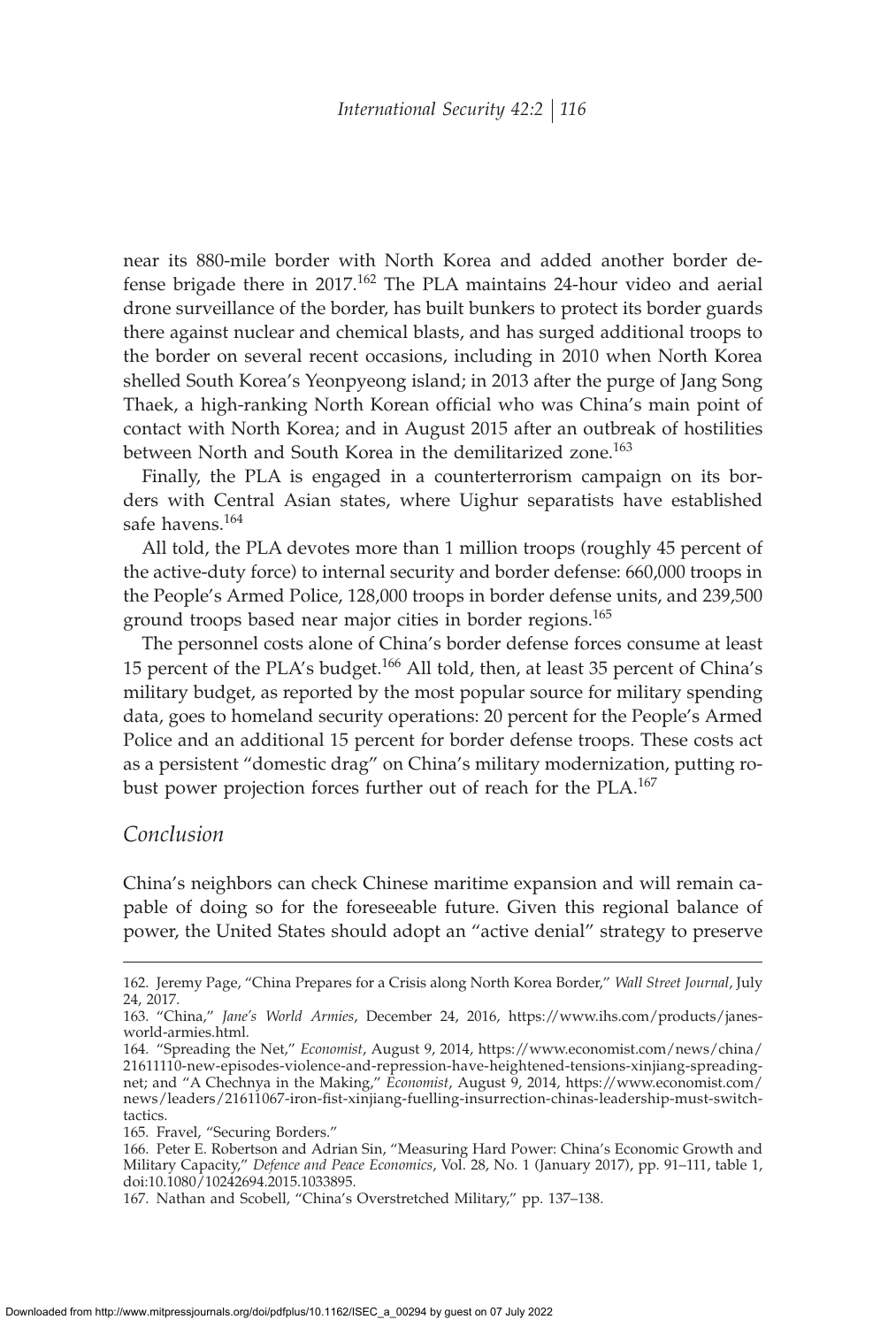the territorial status quo in East Asia. The strategy would aim to raise the costs of military aggression for China, without backing it into a corner, and would have three main elements.

First, the United States would bolster the A2/AD capabilities of China's neighbors by providing them with loans, arms, training, and intelligence. The goal would be to turn China's neighbors into prickly "porcupines," capable of denying territory to China but not of taking and holding territory themselves.<sup>168</sup>

Second, the United States would create buffers between U.S. and Chinese forces by stationing most U.S. forces in hardened bases scattered around the East Asian periphery, where they could be called upon in the event of war but otherwise kept beyond the reach of most of China's forces.<sup>169</sup> Decreasing the number of U.S. forces near China's borders would reduce the likelihood of air and naval clashes, help reassure China that the United States does not intend to launch massive strikes on the Chinese mainland at the outset of a crisis, and increase the resilience of U.S. forces in the region by reducing their exposure to Chinese preemptive attacks.

Third, the United States would backstop the local balance of power in wartime, but would plan to do so gradually. In minor conflicts, the United States would try to convince China to back down by using nonmilitary forms of coercion.<sup>170</sup> The United States is uniquely empowered to impose financial sanctions and embargoes on hostile countries (and to deny enemies the ability to respond in kind) because of its central role in global banking, plentiful energy resources, and unparalleled ability to disrupt international shipping and communications networks.<sup>171</sup> In the initial stages of a conflict, therefore, the United States could use financial sanctions, embargoes, or cyber operations to try to achieve "victory without violence," as it did in compelling Iran to negotiate curbs on its nuclear program and in deterring Russia from annexing eastern Ukraine.<sup>172</sup>

If the conflict escalated to war, the United States could initially "lead from behind," supporting local forces with logistics, intelligence, and, if absolutely necessary, limited air and missile strikes on Chinese forces operating in the combat theater rather than those stationed on the Chinese mainland. These

<sup>168.</sup> Murray, "Revisiting Taiwan's Defense Strategy," p. 15; Holmes and Yoshihara, *Defending the Strait*; Yoshihara, "Sino-Japanese Rvialry at Sea"; and Kelly, Gompert, and Long, *Smart Power, Stronger Partners*, Vol. 1.

<sup>169.</sup> Pettyjohn and Vick, *The Posture Triangle*.

<sup>170.</sup> Gompert and Binnendijik, "The Power to Coerce."

<sup>171.</sup> Ibid.

<sup>172.</sup> Ibid.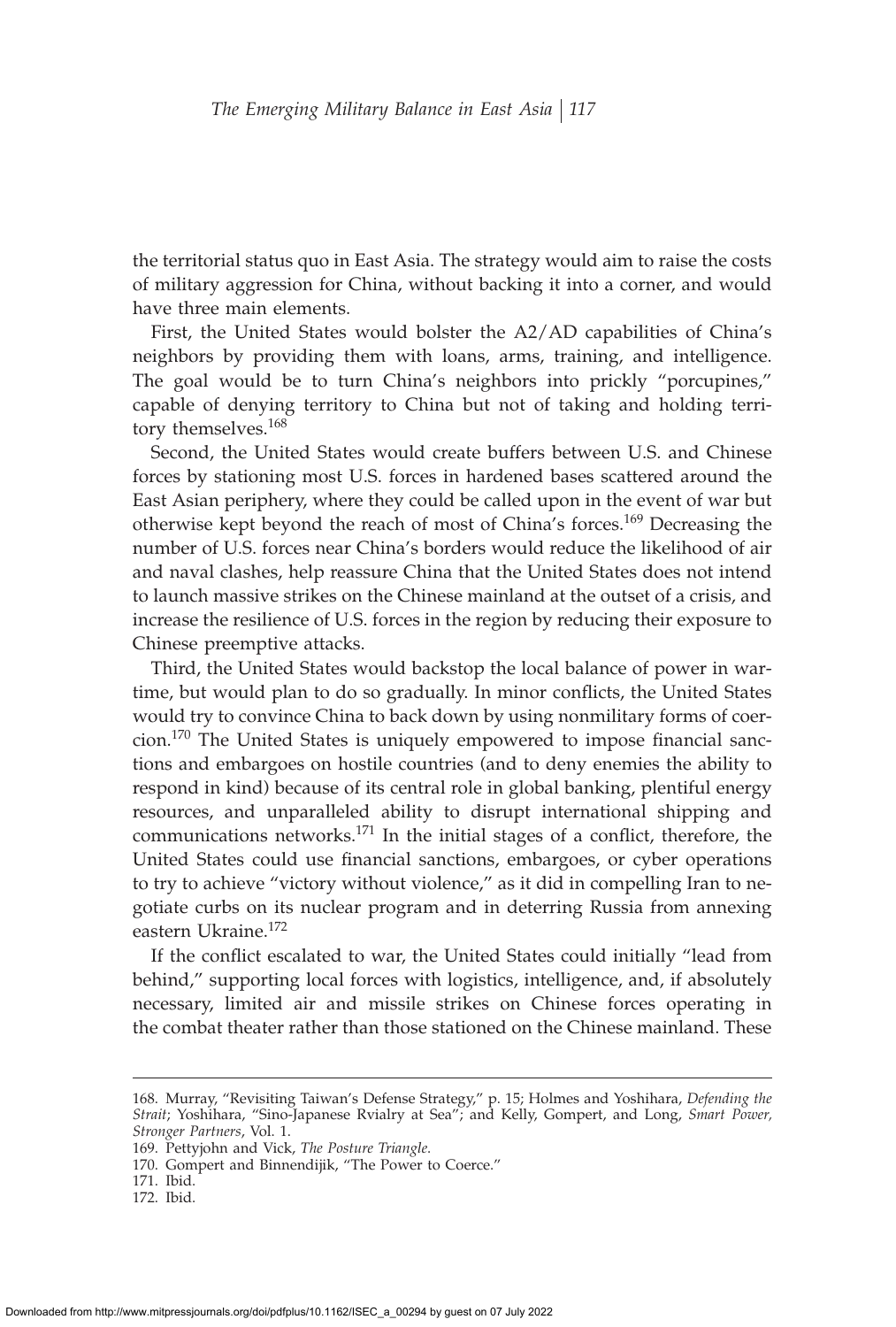strikes could be conducted from submarines, stealth aircraft, or road-mobile shore-based missile batteries strung along the first island chain—all of which are far less vulnerable to Chinese A2/AD forces than surface ships and nonstealth aircraft. If the United States needed to ratchet up the pain, it could escalate horizontally before doing so vertically—that is, by opening new geographic fronts (e.g., by blockading the Strait of Malacca) rather than pouring U.S. forces into the main combat theater.

This strategy obviously sacrifices military effectiveness for the sake of enhancing crisis stability. The U.S. military could gain a major advantage over the PLA if it simply unloaded on China's bases, missile batteries, satellites, and radar installations at the outset of a conflict. The U.S. military generally favors this type of knock-out-punch strategy and for good reason: pinprick strikes and gradual escalation invite a grinding war of attrition. Why give the enemy a chance to fight back?

Offensive doctrines make sense against weak states that do not have nuclear weapons. Against China, however, a military posture primed for rapid escalation could be a recipe for disaster.

For starters, an offensive posture risks turning minor disputes into major wars. China might be tempted to shoot first during a crisis, in a desperate attempt to stun the United States before the U.S. military wipes out the PLA's offensive forces.<sup>173</sup> The Japanese attack on Pearl Harbor and China's intervention in the Korean War are just two examples of this "use it or lose it" logic in action. In the years ahead, many events can, and almost surely will, spark crises between the United States and China; the two countries have longstanding disputes over freedom of navigation, North Korea, Taiwan, and human rights, among other issues. A sensible U.S. security policy, therefore, must balance the need to deter China with the need to prevent disputes from escalating.

Second, an offensive U.S. posture vis-à-vis China risks turning conventional wars into nuclear wars.<sup>174</sup> Some of the systems that support China's conventional military forces—missile batteries, radars, satellites, submarines—also support its nuclear arsenal, so Chinese leaders might mistake U.S. strikes on these systems as a preemptive attack on China's nuclear deterrent. Moreover, some PLA officials have suggested that China would use nuclear weapons to retaliate against a conventional attack on its homeland. Perhaps these declara-

<sup>173.</sup> Goldstein, "First Things First"; and Gompert and Kelly, "Escalation Cause."

<sup>174.</sup> Caitlin Talmadge, "Would China Go Nuclear? Assessing the Risk of Chinese Nuclear Escalation in a Conventional War with the United States," *International Security*, Vol. 41, No. 4 (Spring 2017), pp. 50–92, doi:10.1162/ISEC\_a\_00274.